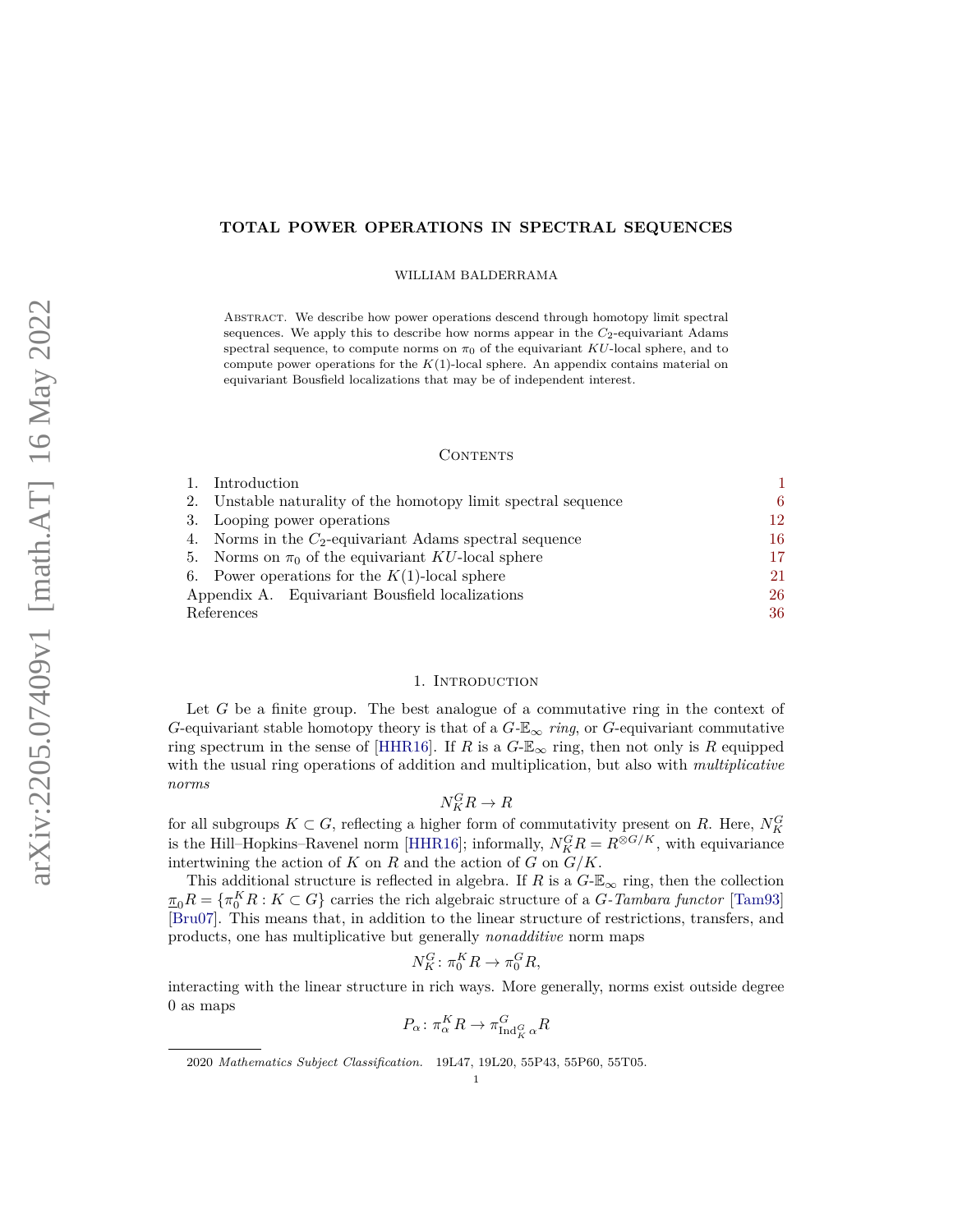defined for all subgroups  $K \subset G$  and virtual orthogonal representations  $\alpha \in RO(K)$ . This rich algebraic structure has seen extensive study over the past decade, e.g. [\[Str12,](#page-37-1) [Nak12,](#page-37-2) [Ull13a,](#page-37-3) [Hil17,](#page-36-1) [BH18,](#page-35-2) [AB18,](#page-35-3) [HM19\]](#page-36-2). However, despite this wealth of theoretical work, relatively few specific computations are available, outside certain well-behaved cases. One need not go all the way to equivariant homotopy theory to see this: ordinary  $\mathbb{E}_{\infty}$  rings already carry power operations, but relatively few computations are available, outside the most well behaved examples of  $\mathbb{E}_{\infty}$  rings in positive characteristic and certain complex-oriented theories.

Consider the problem of computing just the groups  $\pi$ <sub>*x*</sub> $R$ . The homotopy theorist's tools of choice for such computations are a wide array of *spectral sequences*, which arise whenever one has a way of building *R* out of simpler pieces. In some cases, these simpler pieces may even be simple enough that one can understand their norms. This leads to the question: how can we take this information and descend it through the spectral sequence?

Norms in spectral sequences have been considered previously, such as in the context of the slice spectral sequence in [\[Ull13b,](#page-37-4) Section I.5] and [\[HHR17,](#page-36-3) Section 4]. Our own interest is in situations that are orthogonal to this; in short, in spectral sequences where Euler classes are detected on the 0-line. Moreover, we care not just about norms of  $G-\mathbb{E}_{\infty}$  spectra, but also other operations of a similar nature, such as power operations for ordinary  $\mathbb{E}_{\infty}$  rings [\[BMMS86\]](#page-35-4) and power operations in the global equivariant context [\[Sch18,](#page-37-5) [Sta21\]](#page-37-6).

This paper describes how such operations may be computed in *homotopy limit spectral sequences* (HLSSs), such as generalized Adams spectral sequences and homotopy fixed point spectral sequences. We then give applications which demonstrate how this plays out in practice. In fact these applications, described below in [Subsection 1.1,](#page-2-0) might be considered the core of the paper, although it is the tools used which seem more widely applicable. Let us describe these in the context of equivariant norms as above.

Let  $R: \mathcal{J} \to \mathcal{C}^{m}$  be a diagram of  $G-\mathbb{E}_{\infty}$  ring spectra. From the underlying diagram of *G*-spectra, one may produce for all  $K \subset G$  and  $\alpha \in RO(K)$  an HLSS which we shall index as

$$
{}^{K}E_{2}^{s+\alpha,t+\alpha} = H^{t-s}(\mathfrak{J}; \pi_{t+\alpha}^{K}R) \Rightarrow \pi_{s+\alpha}^{K} \lim_{j \in \mathfrak{J}} R(j).
$$

Here, we have written  $H^n(\mathcal{J};-)$  for the *n*th right derived functor of  $\lim_{j\in\mathcal{J}}$ :  $\text{Fun}(\mathcal{J},\mathcal{A}b)\to\mathcal{A}b$ . For example, when  $\mathcal{J} = \Delta$ , this is the usual spectral sequence of a cosimplicial object.

Write  $Z_r^{s,t}$  and  $B_r^{s,t}$  for the *r*-cycles and *r*-boundaries of this spectral sequence, and write  $a_K^G \in \pi_{1-\mathbb{R}[G/K]}^G$  *S<sub>G</sub>* for the class represented by the inclusion of fixed points  $S^1 \to S^{\mathbb{R}[G/K]}$ .

# <span id="page-1-0"></span>1.0.1. **Theorem** [\(Subsection 3.2\)](#page-13-0)**.**

(1) The composite  $a_K^G P_\alpha$  is additive. In particular, for  $t \geq s \geq 0$  there are induced maps

$$
Q_\alpha=(a_K^G)^tP_{t+\alpha}\colon{}^KE_2^{s+\alpha,t+\alpha}\to{}^GE_2^{s+\mathrm{Ind}_K^G\alpha,t+\mathrm{Ind}_K^G\alpha}.
$$

- (2)  $Q_{\alpha}(KZ_r^{s+\alpha,t+\alpha}) \subset {}^G Z_r^{s+\text{Ind}_K^G \alpha,t+\text{Ind}_K^G \alpha}$  for  $t \ge s \ge 0$ .
- $(Q)$   $Q_{\alpha}$ ( $K B_{r}^{s+\alpha, t+\alpha}$ )  $\subset {}^{G}B_{r}^{s+\text{Ind}_{K}^{G} \alpha, t+\text{Ind}_{K}^{G} \alpha}$  for  $t \geq s \geq -1$ .
- (4) For  $x \in {}^{K}E^{s+\alpha,t+\alpha}_{r}$  with  $s \geq 0$ , we have

$$
d_r(Q_\alpha(x)) = \begin{cases} Q_\alpha(d_r(x)), & t \ge 1; \\ Q_\alpha(d_r(x)) + c(d_r(x), x), & t = s = 0; \end{cases}
$$

where *c* is related to the addition formula for  $P_\alpha$ . For example, when  $K = e$  and  $G = C_2$ , we have  $c(d_r(x), x) = \text{tr}(d_r(x) \cdot \overline{x})$  with  $\overline{x}$  the involution applied to *x*.

(5) If  $x \in E_2^{\alpha, t+\alpha}$  is a permanent cycle detecting  $f \in \pi_\alpha^K$  lim<sub>j $\in \mathcal{J}$ </sub>  $R(j)$ , then the permanent cycle  $Q_{\alpha}(x)$  detects  $P_{\alpha}(f)$  modulo classes in higher filtration.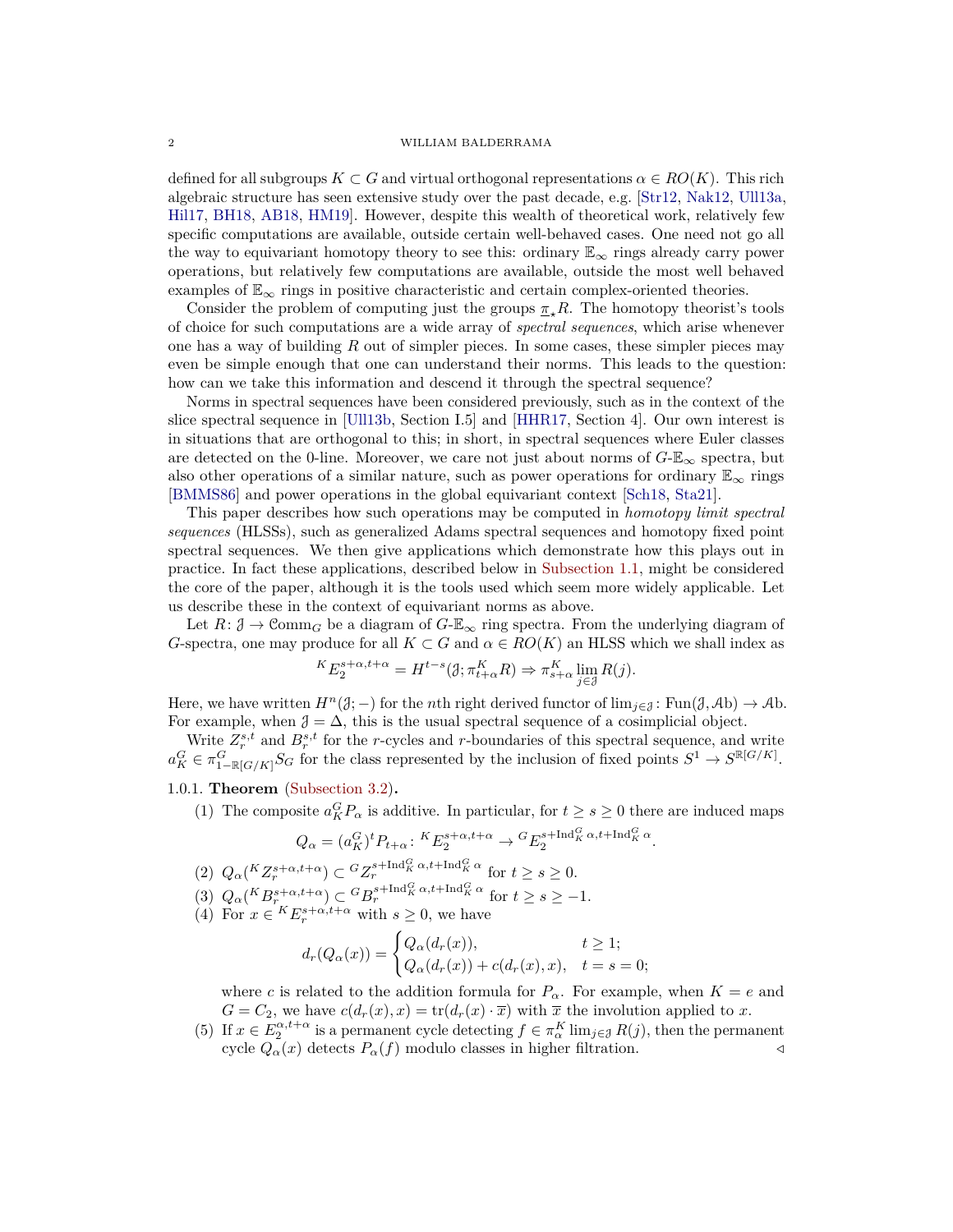Informally,  $P_{\alpha}$  is modeled in filtration *t* by  $(a_K^G)^t P_{t+\alpha}$ . This is immediately applicable to computations, and we give applications below. As usual, the development was the other way around: we found ourselves with various computations we realized we could carry out, and questions we could answer, if only we had some theorem along these lines. It was clear from the start that such a theorem should follow by a consideration of the space-level norm

<span id="page-2-1"></span>
$$
\mathcal{P}_{\alpha} \colon \operatorname{Map}_{\operatorname{Sp}^K}(S^{\alpha}, \operatorname{res}^G_K R) \to \operatorname{Map}_{\operatorname{Sp}^G}(S^{\operatorname{Ind}^G_K \alpha}, R),\tag{1}
$$

and in fact most of [Theorem 1.0.1](#page-1-0) does follow quickly from an inspection of [Eq. \(1\),](#page-2-1) the main observation being that  $\pi_t \mathcal{P}_\alpha = (a_K^G)^t P_{t+\alpha}$ . The bulk of the work in the proof of [Theorem 1.0.1](#page-1-0) stems from the additional care needed to handle what happens on the fringe; for example, to describe  $d_2(P_\alpha(x))$  for  $x \in H^0(\mathcal{J}; \pi_\alpha^K R)$ . Although the applications we give below do not need this more refined information, we expect it will be useful in future work.

<span id="page-2-0"></span>1.1. **Applications.** Let us now describe applications. We begin with an application to the *C*2-equivariant Adams spectral sequence. Let

$$
\mathcal{A}^{\mathrm{cl}} = \pi_*(H\mathbb{F}_2 \otimes H\mathbb{F}_2), \qquad \mathcal{A}^{C_2} = \pi_*^{C_2}(H\mathbb{F}_2^{C_2} \otimes H\mathbb{F}_2^{C_2})
$$

denote the classical and  $C_2$ -equivariant dual Steenrod algebras, and write

$$
Ext_{cl} = H^*(\mathcal{A}^{cl}), \qquad Ext_{C_2} = H^*(\mathcal{A}^{C_2})
$$

for their cohomology, serving as the *E*2-pages of the classical and *C*2-equivariant Adams spectral sequences [\[HK01,](#page-36-4) Section 6] [\[GHIR20\]](#page-36-5). Algebraically, the latter is of the form

$$
\mathrm{Ext}_{C_2} \cong \mathrm{Ext}_{\mathbb{R}} \oplus \mathrm{Ext}_{NC} .
$$

Here,  $Ext_{\mathbb{R}} \subset Ext_{C_2}$  is the cohomology of the R-motivic Steenrod algebra, the inclusion of which is compatible with Adams differentials, and  $Ext_{NC}$  is some other summand. Let  $\rho = a_e^{C_2} \in \pi_{-\sigma} S_{C_2}$  denote the Euler class of the sign representation. By [\[DI17,](#page-35-5) Theorem 4.1], there is an isomorphism  $\text{Ext}_{\mathbb{R}}[\rho^{-1}] \cong \text{Ext}_{\text{cl}}[\rho^{\pm 1}]$ , with a suitable shift in degrees. In fact, the proof gives rise to an explicit splitting

<span id="page-2-2"></span>
$$
Ext_{C_2} \cong Ext_{\text{cl}}[\rho] \oplus Ext_{\mathbb{R}}^{\rho\text{-torsion}} \oplus Ext_{NC},
$$
\n(2)

where the copy of  $Ext_{cl}$  is given as follows. Write

$$
\mathcal{A}^{cl} = \mathbb{F}_2[\xi_1, \xi_2, \ldots], \quad \mathcal{A}^{\mathbb{R}} = \mathbb{F}_2[\tau, \rho][\xi_1, \xi_2, \ldots, \tau_0, \tau_1, \ldots]/(\tau_i^2 + \tau \xi_{i+1} + \rho(\tau_0 \xi_{i+1} + \tau_{i+1})).
$$
  
Then the map

<span id="page-2-4"></span>
$$
P: \mathcal{A}^{\text{cl}} \to \mathcal{A}^{\mathbb{R}} \subset \mathcal{A}^{C_2}, \qquad P(\xi_i) = \xi_i \tag{3}
$$

is a map of Hopf algebroids, and the induced map  $P: Ext_{cl} \to Ext_{C_2}$  picks out the copy of  $Ext_{cl}$  in [Eq. \(2\).](#page-2-2)

The isomorphism  $\text{Ext}_{\mathbb{R}}[\rho^{-1}] \cong \text{Ext}_{\text{cl}}[\rho^{\pm 1}]$  extends to an isomorphism  $\text{Ext}_{C_2}[\rho^{-1}] \cong$  $\text{Ext}_{cl}[\rho^{\pm 1}]$ , and both of these isomorphisms have a direct geometric interpretation: the first models real Betti realization, and the second models taking geometric fixed points. On the other hand, the map *P* appears at first glance to be purely algebraic: for example, it does not preserve permanent cycles. It turns out to have the following geometric significance.

<span id="page-2-3"></span>1.1.1. **Theorem** [\(Section 4\)](#page-15-0). Let  $x \in \text{Ext}_{cl}$  be a class in filtration f. If x survives to the  $E_r$ -page, then  $\rho^f P(x) \in \text{Ext}_{C_2}$  survives to the  $E_r$ -page, and

$$
d_r(\rho^f P(x)) = \rho^{f+r-1} P(d_r(x)).
$$

Moreover, if *x* is a permanent cycle detecting  $\alpha \in \pi_n S$ , then the permanent cycle  $\rho^f P(x) \in$  $\text{Ext}_{C_2}$  detects the symmetric square  $\text{Sq}(\alpha) \in \pi_{n(1+\sigma)}S_{C_2}$ . .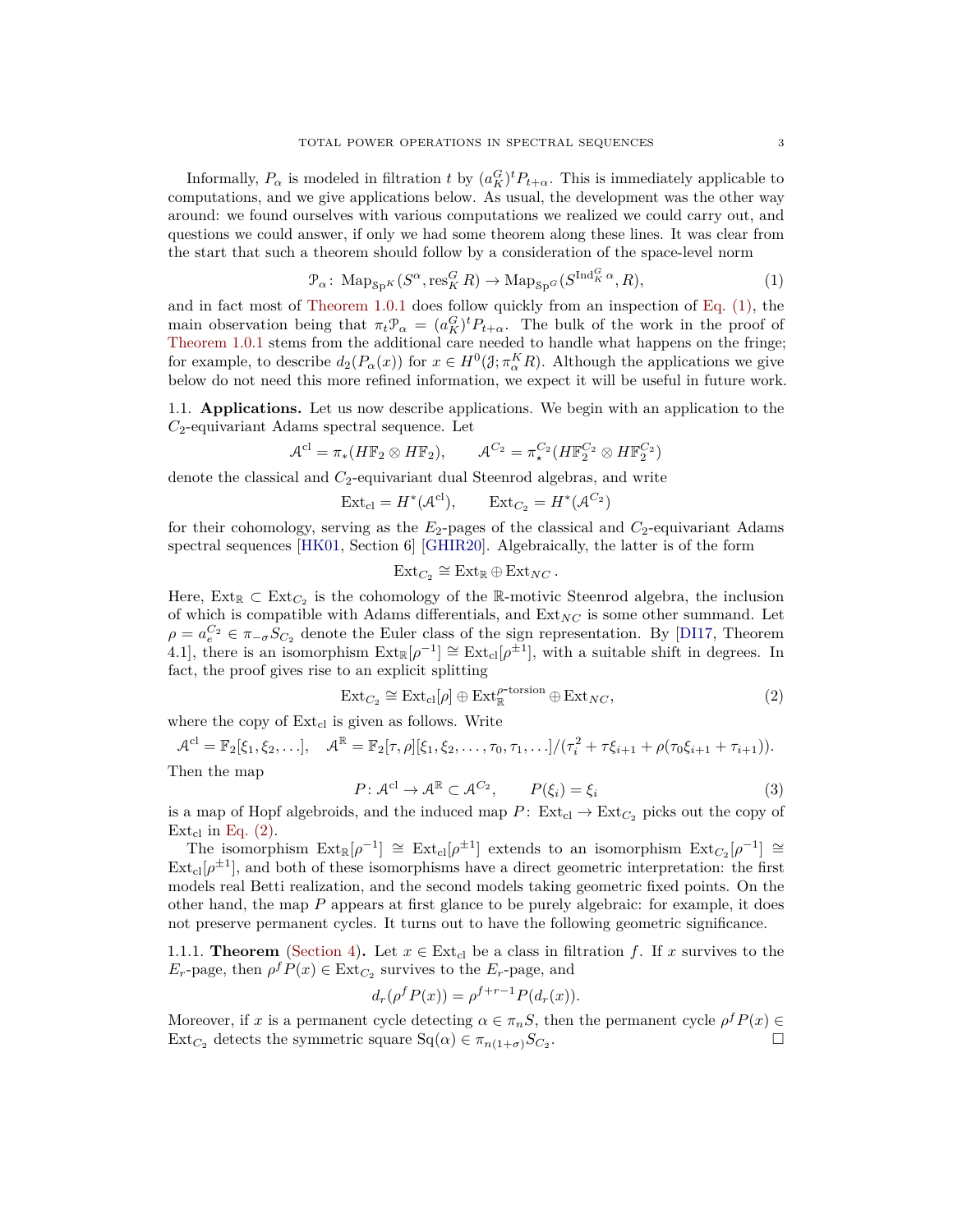[Theorem 1.1.1](#page-2-3) is not surprising, given the general shape of  $\text{Ext}_{C_2}$ . If  $x \in \text{Ext}_{\text{cl}}$  detects  $\alpha \in \pi_n S$ , then as the geometric fixed points of Sq( $\alpha$ ) are  $\alpha$ , one finds that Sq( $\alpha$ ) is detected by some preimage of  $\alpha$  under the localization  $\operatorname{Ext}_{C_2} \to \operatorname{Ext}_{C_2}[\rho^{-1}] \cong \operatorname{Ext}_{cl}[\rho^{\pm 1}]$ . If *x* is in filtration *f*, then this indicates that  $Sq(\alpha)$  is detected by  $\rho^f P(x)$  plus possible  $\rho$ -torsion error terms. [Theorem 1.1.1](#page-2-3) says that in fact  $Sq(\alpha)$  is detected by  $\rho^f P(x)$  on the nose, and describes what happens when  $x$  is not a permanent cycle. The proof amounts to observing that [Eq. \(3\)](#page-2-4) is induced by the norms on  $\pi_*(H\mathbb{F}_2^{C_2} \otimes H\mathbb{F}_2^{C_2})$ , and then applying [Theorem 1.0.1.](#page-1-0)

<span id="page-3-1"></span>1.1.2. **Example.** We have  $\rho P(h_1) = \rho h_2$ , and thus Sq( $\eta_{\text{cl}}$ ) is detected by the same class detecting  $\rho\nu_{C_2}$ , where  $\eta_{c}$  is the nonequivariant complex Hopf fibration and  $\nu_{C_2}$  is the  $C_2$ equivariant quaternionic Hopf fibration. As  $Sq(\eta_{cl})$  must also lift  $\eta_{cl}^2$ , by consulting the tables in [\[DI17\]](#page-35-5) and using the fact that  $\pi_{\star}S_{C_2}$  agrees with  $\pi_{\star,\star}S_{\mathbb{R}}$  in this range, we find that the only possibility is

$$
Sq(\eta_{cl}) = \eta_{cl}\eta_{C_2} + \rho\nu_{C_2}.
$$

This was originally computed by Araki–Iriye [\[AI82,](#page-35-6) Theorem 10.12], and its computation via [Theorem 1.1.1](#page-2-3) can be considered overkill: as soon as one knows  $\pi^{C_2}_* S_{C_2}$  in these degrees,  $\text{Sq}(\eta_{\text{cl}})$  is determined by the fact that it lifts  $\eta_{\text{cl}}^2$  and has geometric fixed points  $\eta_{\text{cl}}$ .

1.1.3. **Example.** Consider  $\rho P(h_3) = \rho h_4$ . As  $h_3$  is a permanent cycle, it follows that  $\rho h_4$  is a permanent cycle, as was first shown by Belmont–Isaksen [\[BI20\]](#page-35-7). Moreover, *ρh*<sup>4</sup> detects Sq( $\sigma$ ), a fact closely related to the Mahowald invariant  $R(\sigma) = \sigma^2$ . This was observed in [\[BCQ21,](#page-35-8) Theorem 7.4.7], which was one of the inspirations for [Theorem 1.1.1.](#page-2-3) This example illustrates that the additional  $\rho$ 's in [Theorem 1.1.1](#page-2-3) are necessary:  $h_4 = P(h_3)$  itself supports the differential  $d_2(h_4) = h_0 h_3^2$ , and  $\rho h_4 = \rho P(h_3)$  is not divisible by  $\rho$  on the  $E_3$ -page.  $\triangleleft$ 

Our next applications are to power operations in the context of chromatic homotopy theory, at chromatic height 1. We begin with the following. In recent work, Bonventre– Guillou–Stapleton have shown that if *G* is an odd *p*-group, then there is an isomorphism

$$
\underline{\pi}_0 L_{KU_G} S_G \cong \underline{R} \mathbb{Q} \otimes \pi_0 L_{KU} S = \underline{R} \mathbb{Q}[\epsilon]/(2\epsilon, \epsilon^2)
$$

of Green functors [\[BGS22,](#page-35-9) Theorem 1.1, Proposition 6.7]. Here,  $L_{KUG}S_G$  is the localization of the *G*-equivariant sphere spectrum with respect to *G*-equivariant *K*-theory, and *R*Q is the Green functor whose value at  $K \subset G$  is the rational representation ring of K. They also verify that  $KU_G$ -localization preserves  $G-\mathbb{E}_{\infty}$  structures for G an odd p-group. This gives  $\pi_0 L_{KU_G} S_G$  the structure of a Tambara functor, but they are only able to determine its norms in the case where  $G = C_{p^n}$  is cyclic [\[BGS22,](#page-35-9) Proposition 10.6]. [Theorem 1.0.1](#page-1-0) allows us to directly compute norms in contexts like this, and in the end we find the following.

<span id="page-3-0"></span>1.1.4. **Theorem** [\(Subsection 5.4\)](#page-20-1). Fix an odd *p*-group *G* and subgroup  $K \subset G$ . Let  $\mathbb{Q}[G/K] = \text{Coker}(\mathbb{Q} \to \mathbb{Q}[G/K])$  be the reduced permutation representation of the *G*-set *G/K*, and define

$$
e(G/K) = \sum_{n} (-1)^n \Lambda^n(\widetilde{\mathbb{Q}}[G/K]) \in R\mathbb{Q}(G).
$$

Then the norm

$$
N_K^G\colon R\mathbb{Q}(K)[\epsilon]/(2\epsilon,\epsilon^2)\to R\mathbb{Q}(G)[\epsilon]/(2\epsilon,\epsilon^2)
$$

arising from the  $G$ - $\mathbb{E}_{\infty}$  structure of  $L_{KU_G}S_G$  satisfies

$$
N_K^G(\epsilon) = e(G/K) \cdot \epsilon.
$$

In particular, if  $K \subseteq G$  is normal, then  $N_K^G(\epsilon) \neq 0$  if and only if  $G/K$  is cyclic, in which case  $N_K^G(\epsilon) = \tilde{\mathbb{Q}}[G/N] \cdot \epsilon$  where  $N \subseteq G$  is the unique subgroup of index *p* containing *K*.  $\triangleleft$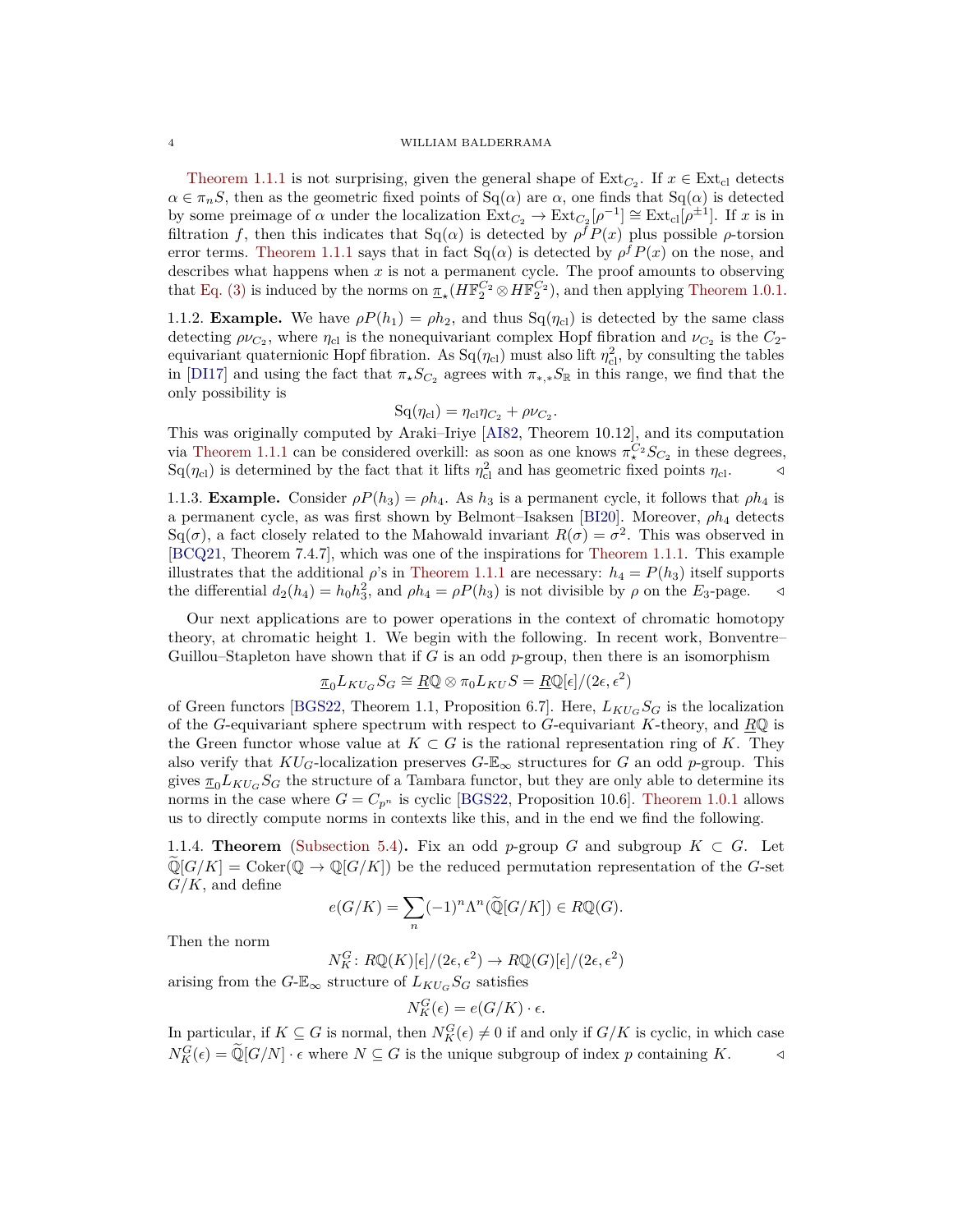The proof of [Theorem 1.1.4](#page-3-0) amounts to using [Theorem 1.0.1](#page-1-0) to show that  $N_K^G(\epsilon)$  is detected in the  $KU_G$ -based Adams spectral sequence by  $e(G/K) \cdot \epsilon$ . In fact this is true for an arbitrary finite group *G* and subgroup  $K \subset G$ , not just for odd *p*-groups. For this and other reasons, the correct context for this computation is not *G*-equivariant homotopy theory for any particular group *G*, but rather *global* equivariant homotopy theory (with respect to the family of finite groups), such as developed by Schwede [\[Sch18\]](#page-37-5).

Let **KU** denote the global equivariant spectrum of complex *K*-theory. This is related to *G*-equivariant *K*-theory by forgetful functors  $U_G$  from the global category to  $\delta p^G$  satisfying  $U_G$ **KU** =  $KU_G$ . Rather than considering each  $\pi_0 L_{KU_G} S_G$  separately, one may form the Bousfield localization  $L_{\text{KU}}S$  in the category of global spectra and consider the global power functor  $L = \pi_0 L_{\text{KU}} S$ . This is an algebraic object which subsumes the *G*-Tambara functors  $\pi_0 L_{KU_G} S_G$  for all finite groups *G*. The class  $\epsilon$  is defined in  $L(G)$  for any *G*, and in [Proposition 5.2.1](#page-18-0) we use a suitable variant of [Theorem 1.0.1](#page-1-0) to determine what detects the power operation  $P^m(\epsilon) \in L(\Sigma_m \wr G)$  in the **KU**-based Adams spectral sequence. [Theorem 1.1.4](#page-3-0) is then derived as a consequence.

The reader may observe a number of claims requiring justification in the preceding paragraph. Among them are the claims that  $L = \pi_0 L_{\text{KU}} S$  is a global power functor, that  $\pi_0 L_{KU_G} S_G$  is always a Tambara functor, that the data of the former subsumes that of the latter, and perhaps convergence of the **KU**-based Adams spectral sequence. We address these points in an appendix, which contains some general material on Bousfield localizations in equivariant homotopy theory. Among the theorems we prove is the following.

Say that an associative ring spectrum *R* is *locally descendable* if for any spectrum *X*, the *R*-based Adams spectral sequence for *X* collapses at a finite page with a horizontal vanishing line independent of *X* (see [Definition A.3.4](#page-29-0) and [Lemma A.3.7\)](#page-30-0).

<span id="page-4-1"></span>1.1.5. **Theorem** [\(Appendix A.4\)](#page-31-0)**.** Let Glob denote the homotopy theory of global equivariant spectra with respect to the family of finite groups. Let  $R \in \text{glob}$  be an associative ring, and suppose that for all finite groups  $G$ , the ordinary spectrum  $\Phi^G R$  of geometric fixed points is locally descendable. Then the following hold.

- (1) *R*-localization is smashing and agrees with *R*-nilpotent completion;
- (2) The forgetful functors  $U_G$ :  $\text{glob} \to \text{Sp}^G$  satisfy  $U_G L_R X \simeq L_{U_G R} U_G X$  for  $X \in \text{glob}$ ;
- (3)  $U_G R$ -localization is smashing and agrees with  $U_G R$ -nilpotent completion;
- (4) For every  $X \in \mathcal{S}p^G$ , the  $U_GR$ -based Adams spectral sequence for  $\pi^G_* L_{U_GR} X$  collapses at a finite page with a horizontal vanishing line independent of *X*;
- (5) If *R* is an ultracommutative ring spectrum, then *R*-localization preserves ultracommutative ring spectra, and  $U_G R$ -localization preserves  $G$ - $\mathbb{E}_{\infty}$  ring spectra.

In particular, this theorem applies to  $R = \mathbf{K}\mathbf{U}$ , where  $U_G\mathbf{K}\mathbf{U} = K U_G$ . A similar theorem holds given just  $R \in \mathcal{S}p^G$ , only one must consider the spectra  $\Phi^K R$  for  $K \subset G$  as equipped with their action by the Weyl group of *K* in *G* [\(Theorem A.4.1\)](#page-31-1).

Now let us return to considering power operations. Observe that [Theorem 1.1.4](#page-3-0) is a genuinely integral result, mixing 2-primary homotopy with odd-primary equivariance. If instead of working integrally we work  $K(1)$ -locally, then equivariant norms amount to ordinary  $K(1)$ -local power operations. This is discussed in [Appendix A.2.](#page-27-0) In [\[Hop14\]](#page-36-6), Hopkins explains how one may use  $K(1)$ -local splittings

<span id="page-4-0"></span>
$$
L_{K(1)}B\Sigma_{p+} \simeq S_{K(1)} \oplus S_{K(1)} \tag{4}
$$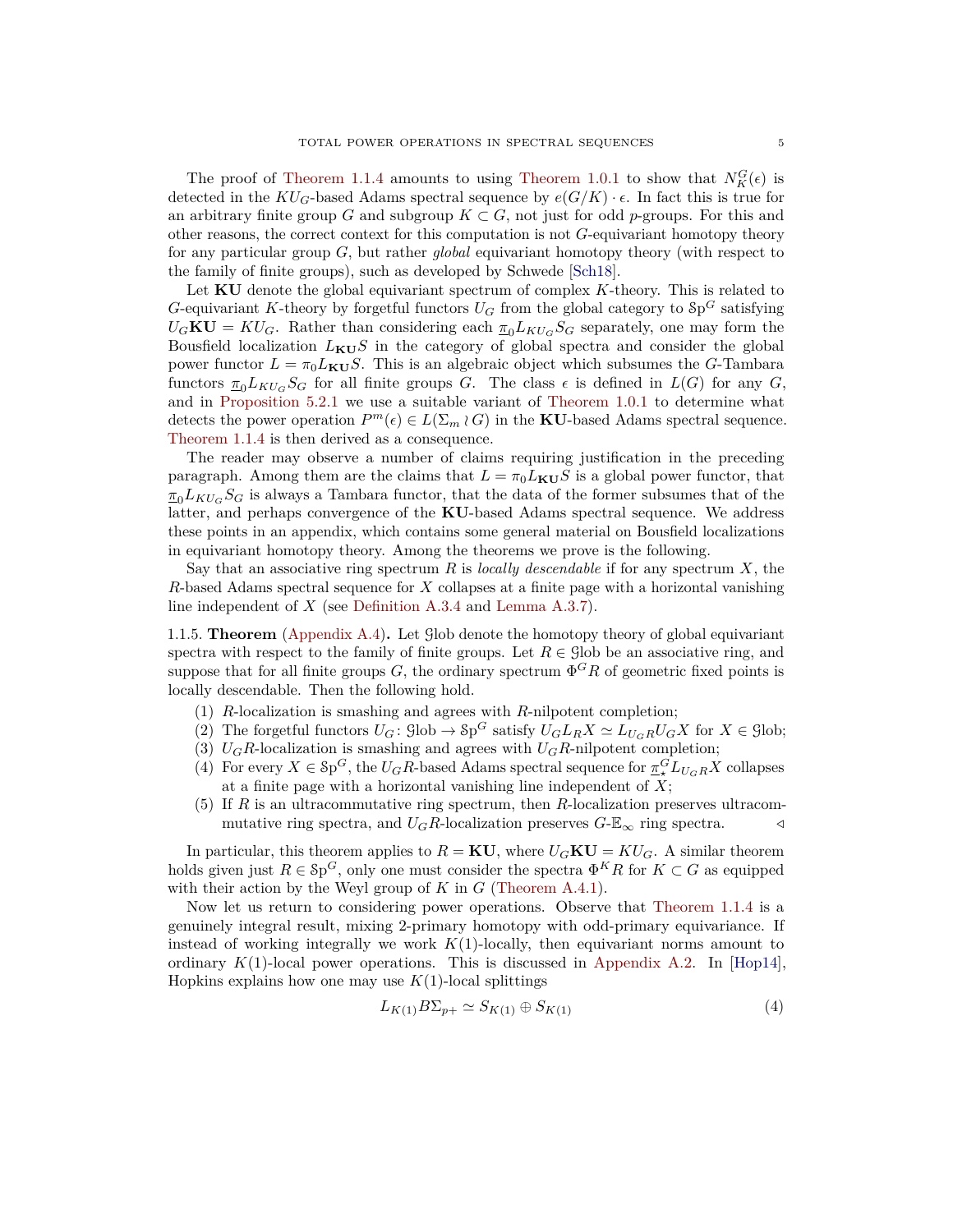to define the structure of a  $\theta$ *-ring* on  $\pi_0$  of an arbitrary  $K(1)$ -local  $\mathbb{E}_{\infty}$  ring spectrum (see [Remark 6.4.4\)](#page-25-1). At  $p = 2$ , the *θ*-ring structure of  $\pi_0 S_{K(1)} = \mathbb{Z}_2[\epsilon]/(2\epsilon, \epsilon^2)$  has been clarified only recently by Carmeli–Yuan [\[CY21,](#page-35-10) Theorem 5.2.14], who prove that  $\theta(\epsilon) = \epsilon$ .

The story should not stop with  $\pi_0$ . However, the picture quickly becomes less clear, as there is no analogue of [Eq. \(4\)](#page-4-0) for  $L_{K(1)}(S^{2n})_{h\Sigma_p}^{\otimes p}$  when  $n \neq 0$ . One of the original motivations for this paper was a desire to be able to compute with these more complicated examples, where power operations cannot be described as some clean algebraic object, such as a *θ*-ring. Using a suitable variant of [Theorem 1.0.1,](#page-1-0) we carry out the following computation.

<span id="page-5-1"></span>1.1.6. **Theorem.** Let  $S_{K(1)} = L_{KU/(p)}S$ . Then the *p*th total power operation

$$
P\colon [S^n, S_{K(1)}] \to [(S^n)_{\mathsf{h}\Sigma_p}^{\otimes p}, S_{K(1)}]
$$

is as given in [Theorem 6.3.2](#page-23-0) for *p* odd and [Theorem 6.4.3](#page-24-0) for *p* even, modulo a certain indeterminacy at  $p = 2$  when  $n \equiv 1 \pmod{8}$  and  $n \neq 1$ .

1.2. **Organization.** This paper is organized as follows. In [Section 2,](#page-5-0) we study the naturality of the HLSS of a diagram of spectra with respect to its underlying diagram of pointed spaces. This analysis is well-suited for any homotopy operations obtained from pointed functors between stable categories, and in [Section 3](#page-11-0) we make this explicit in the case of the *m*-fold smash power functors  $\mathbb{P}^m$ :  $\mathcal{S}p^G \to \mathcal{S}p^{\Sigma_m \wr G}$ .

Both sections culminate in [Subsection 3.2,](#page-13-0) which puts everything together into a form suitable for applications, including [Theorem 1.0.1](#page-1-0) and variants. The reader interested in the applications may wish to start here.

We then give the promised applications. In [Section 4,](#page-15-0) we prove [Theorem 1.1.1;](#page-2-3) in [Section 5,](#page-16-0) which relies on [Appendix A,](#page-25-0) we prove [Theorem 1.1.4;](#page-3-0) and in [Section 6,](#page-20-0) we carry out the computation of [Theorem 1.1.6.](#page-5-1) In [Appendix A,](#page-25-0) we give some material on equivariant localizations, including [Theorem 1.1.5.](#page-4-1)

1.3. **Acknowledgements.** It is a pleasure to thank Charles Rezk, Nick Kuhn, and Christian Carrick for enlightening discussions about power operations, character theory, and localizations.

#### 2. Unstable naturality of the homotopy limit spectral sequence

<span id="page-5-0"></span>This section studies the naturality of stable HLSSs with respect to unstable maps. We begin by recalling the construction of the HLSS in the form most convenient to us in [Subsection 2.1](#page-5-2) and [Subsection 2.2.](#page-6-0) In [Subsection 2.3,](#page-7-0) we consider the analogous unstable construction, and in [Subsection 2.4](#page-8-0) we compare the two. We state and prove the main naturality theorem, [Theorem 2.5.3,](#page-11-1) in [Subsection 2.5.](#page-9-0)

In some sense, this material should be known to those who have worked with extended homotopy spectral sequences in the sense of Bousfield–Kan [\[BK72,](#page-35-11) Ch. IX, §4]. The main naturality theorem holds by construction, and most of our work in this section is to recall enough of the construction that we may be sure of this. Moreover, we package this unstable information entirely into the context of ordinary spectral sequences, thereby removing any need to contend with the extended spectral sequences lurking in the background.

## <span id="page-5-2"></span>2.1. **The spectral sequence of a tower.** Let

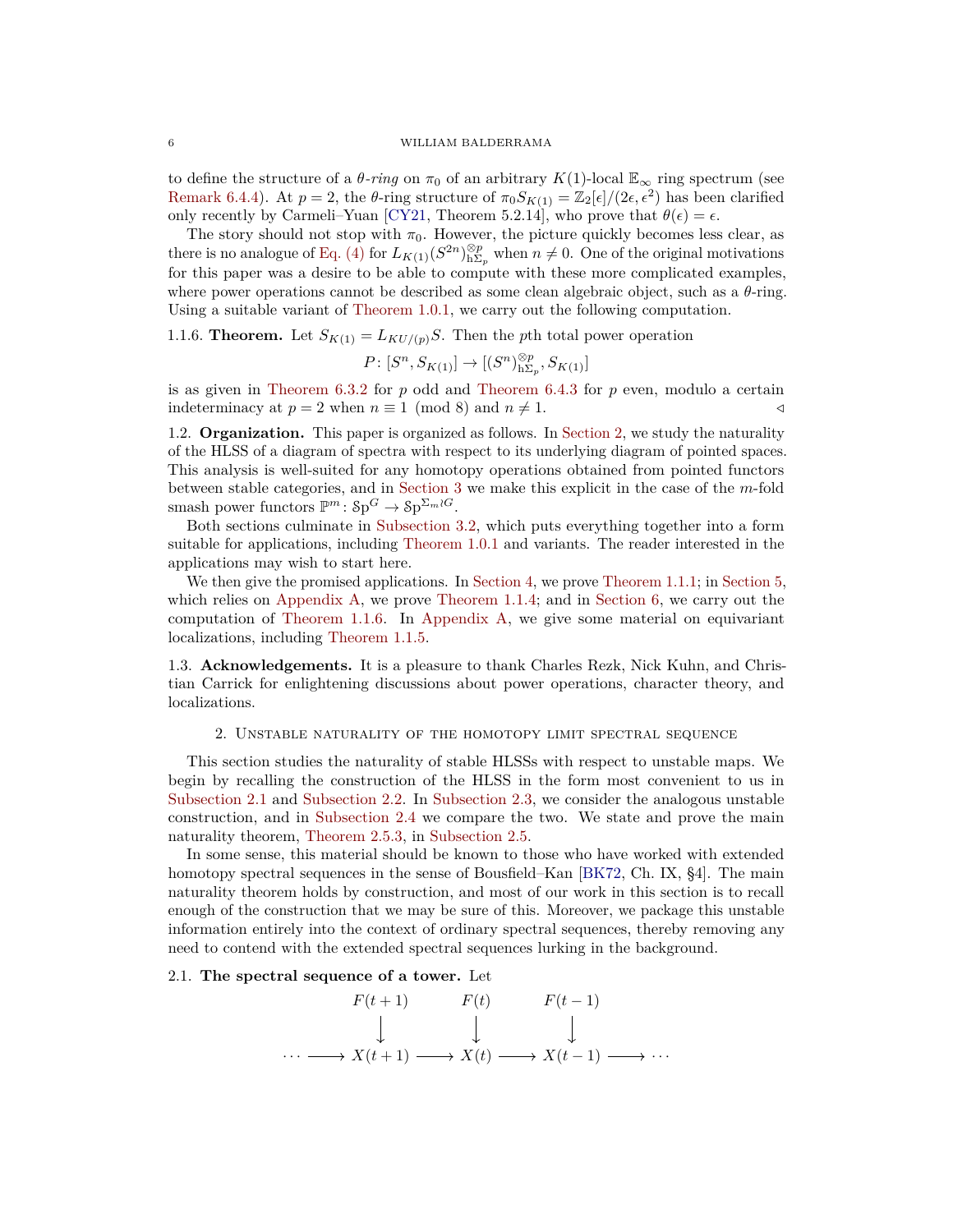be a tower of spectra, where  $F(t) = \text{Fib}(X(t) \to X(t-1))$ . Then there is a spectral sequence

<span id="page-6-1"></span>
$$
E_2^{s,t} = \pi_s F(t) \Rightarrow \pi_s \lim_{n \to \infty} X(n), \qquad d_r^{s,t} : E_r^{s,t} \to E_r^{s-1,t+r-1}.
$$
 (5)

Write  $Z_r^{s,t}$  and  $B_r^{s,t}$  for the *r*-cycles and *r*-boundaries of this spectral sequence, so that

$$
0 = B_1^{s,t} \subset B_2^{s,t} \subset \cdots \subset Z_2^{s,t} \subset Z_1^{s,t} = \pi_s F(t), \qquad E_r^{s,t} = Z_{r-1}^{s,t}/B_{r-1}^{s,t}.
$$

We will find it convenient to interpret the differentials in this spectral sequence as relations, just as in [\[Bou89\]](#page-35-12), so we begin by recalling the construction in this form. Define

<span id="page-6-2"></span>
$$
D_r^{s,t} = \pi_s F(t) \times_{\pi_s X(t)} \text{Im} (\pi_s X(t+r-2) \to \pi_s X(t) \times \pi_{s-1} F(t+r-1)), \tag{6}
$$

where  $\pi_s X(t+r-2) \to \pi_{s-1} F(t+r-1)$  is obtained from the boundary map  $X(t+r-1) \to$  $\Sigma F(t + r - 1)$ . Note that

$$
D_r^{s,t} \subset \pi_s F(t) \times \pi_{s-1} F(t+r-1) = Z_1^{s,t} \times Z_1^{s-1,t+r-1}.
$$

Recall the following basic fact about additive relations.

2.1.1. Lemma. Let *M* and *N* be abelian groups and 
$$
R \subset M \times N
$$
 a subgroup. Define  
\n $Z = \text{Im}(R \to M)$   $K = \text{Ker}(R \to M)$   $B = \text{Im}(K \to N)$   $C = \text{Coker}(B \to N)$ .  
\nThen the relation  $\text{Im}(R \to Z \times C)$  gives a well defined function  $Z \to C$ .

The spectral sequence of [Eq. \(5\)](#page-6-1) is now given as follows.

<span id="page-6-3"></span>2.1.2. **Lemma** (Definition). The following hold, where  $Z_1^{s,t} = \pi_s F(t) = E_2^{s,t}$  as above.

(1)  $Z_{r-1}^{s,t} = \text{Im}(D_r^{s,t} \to Z_1^{s,t});$  $(B)$   $B_{r-1}^{s-1,t+r-1} = \text{Im}(\text{Ker}(D_r^{s,t} \to Z_1^{s,t}) \to Z_1^{s-1,t+r-1});$ (3)  $d_r^{s,t}: Z_{r-1}^{s,t} \to Z_1^{s-1,t+r-1}/B_{r-1}^{s-1,t+r-1}$  is the function associated the relation  $D_r^{s,t}$ ; (4)  $Z_r^{s,t} = \text{Ker}(D_r^{s,t} \to Z_1^{s-1,t+r-1});$ (5)  $B_r^{s-1,t+r-1} = \text{Im}(D_r^{s,t} \to Z_1^{s-1,t+r-1})$  $\Box$ 

<span id="page-6-0"></span>2.2. **The homotopy limit spectral sequence.** Given a diagram  $M: \mathcal{J} \to \mathcal{A}$  b of abelian groups, let  $\mathcal{H}(\mathcal{J}; M)$  denote the limit of the composite

$$
\mathcal{J} \xrightarrow{M} \mathcal{A} \mathbf{b} \xrightarrow{H} \mathcal{S} \mathbf{p} ,
$$

and let

$$
\mathcal{H}^n(\mathcal{J};M)=\Omega^{\infty-n}\mathcal{H}(\mathcal{J};M),\qquad H^n(\mathcal{J};M)=\pi_{-n}\mathcal{H}(\mathcal{J};M)=\pi_0\mathcal{H}^n(\mathcal{J};M).
$$

We may identify  $H^n(\mathcal{J};-)$  as the *n*th right derived functor of  $\lim_{i\in\mathcal{J}}:\text{Fun}(\mathcal{J},\mathcal{A}b)\to\mathcal{A}b$ . Given a diagram  $X: \mathcal{J} \to \mathcal{S}_p$ , each  $\pi_t X$  is a diagram  $\mathcal{J} \to \mathcal{A}_p$ . The HLSS

$$
E_2^{s,t} = H^{t-s}(\mathcal{J}; \pi_t X) \Rightarrow \pi_s \lim_{j \in \mathcal{J}} X(j)
$$

is then the spectral sequence associated to the tower

$$
\sum_{t+1}^{t+1} \mathcal{H}(\mathcal{J}; \pi_{t+1} X) \qquad \sum_{t+1}^{t+1} \mathcal{H}(\mathcal{J}; \pi_{t+1} X) \qquad \sum_{t+1}^{t+1} \mathcal{H}(\mathcal{J}; \pi_{t-1} X) \qquad \qquad \downarrow \qquad \qquad \downarrow
$$
  

$$
\cdots \longrightarrow \lim_{j \in \mathcal{J}} (X(j)_{\leq t+1}) \longrightarrow \lim_{j \in \mathcal{J}} (X(j)_{\leq t}) \longrightarrow \lim_{j \in \mathcal{J}} (X(j)_{\leq t-1}) \longrightarrow \cdots
$$

Note in particular

$$
D_r^{s,t} \subset H^{t-s}(\mathcal{J}; \pi_t X) \times H^{t+r-s}(\mathcal{J}; \pi_{t+r-1} X)
$$

and

$$
E_r^{s,t} = 0 \qquad \text{for} \qquad t < s.
$$

.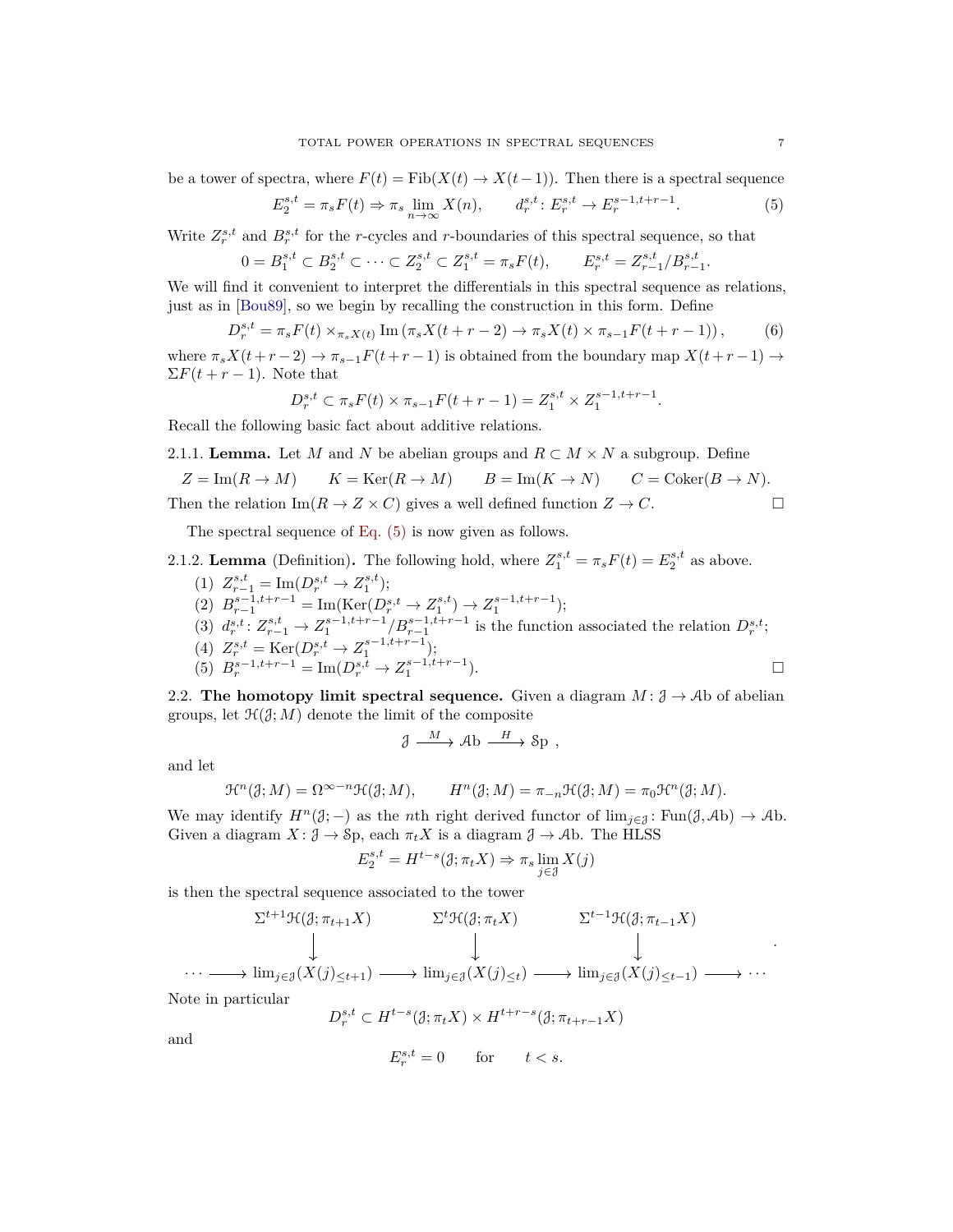<span id="page-7-0"></span>2.3. **Unstable homotopy limits.** Let *T* be a space. Then *T* has a Postnikov tower:

$$
\cdots \to T_{\leq t+1} \to T_{\leq t} \to T_{\leq t-1} \to \cdots \to T_{\leq 1} \to T_{\leq 0} = \pi_0 T.
$$

Call *T* simple if for all points  $x \in T$  and  $t \geq 1$ , the standard action of  $\pi_1(T, x)$  on  $\pi_t(T, x)$  is trivial. For  $n, m \ge 1$ , let  $B_{\pi_0T}^m \Pi_n T = \coprod_{t \in \pi_0T} K(\pi_n(T, t), m)$ . Then we have the following standard fact.

<span id="page-7-1"></span>2.3.1. **Lemma.** If *T* is a simple space, then there are Cartesian squares

$$
K(\pi_t(T, x), t) \longrightarrow T_{\leq t} \longrightarrow \pi_0 T
$$
  
\n
$$
\downarrow \qquad \qquad \downarrow \qquad \qquad \downarrow
$$
  
\n
$$
\{p_t(x)\} \longrightarrow T_{\leq t-1} \longrightarrow B_{\pi_0 T}^{t+1} \Pi_t T
$$

,

,

where the right square always exists naturally in  $T$ , and the left square exists naturally in  $T$ and the choice of a point  $x \in T_{\leq t}$ , provided such a point exists.

Now say that  $T: \mathcal{J} \to \text{Gpd}_{\infty}$  is a diagram of simple spaces. Let

$$
H^{0}(\mathcal{J}; \pi_{0} T) = \lim_{j \in \mathcal{J}} \pi_{0} T(j).
$$

Observe that as *T* is simple, if  $x \in H^0(\mathcal{J}; \pi_0 T)$  and  $t \geq 1$ , then  $\pi_t(T, x)$  is naturally a J-shaped diagram of abelian groups. Let

$$
\mathcal{H}_{\pi_0 T}^{t+1}(\mathcal{J}; \Pi_t T) = \lim_{j \in \mathcal{J}} B_{\pi_0 T(j)}^{t+1} \Pi_t T(j) \simeq \coprod_{x \in H^0(\mathcal{J}; \pi_0 T)} \mathcal{H}^{t+1}(\mathcal{J}; \pi_t(T, x)).
$$

2.3.2. **Lemma.** There are Cartesian squares

$$
\mathcal{H}^{t}(\mathcal{J}; \pi_{t}(T, x)) \longrightarrow \lim_{j \in \mathcal{J}}(T(j)_{\leq t}) \longrightarrow H^{0}(\mathcal{J}; \pi_{0} T)
$$
  
\n
$$
\downarrow \qquad \qquad \downarrow
$$
  
\n
$$
\{p_{t}(x)\} \longrightarrow \lim_{j \in \mathcal{J}}(T(j)_{\leq t-1}) \longrightarrow \mathcal{H}^{t+1}_{\pi_{0}T}(\mathcal{J}; \Pi_{t} T)
$$

where the right square always exists naturally in *T*, and the left square exists naturally in *T* and the choice of a point  $x \in \lim_{j \in J} (T(j)_{\leq t})$ , provided such a point exists.

*Proof.* This follows by taking limits over [Lemma 2.3.1.](#page-7-1) □

Fix  $s \geq 0$ ,  $t \geq 0$ ,  $r \geq 2$  and  $x \in \pi_0 \lim_{j \in \mathcal{J}}(T(j)_{\leq t+r-2})$ , and write the same for the image of *x* in  $\pi_0 \lim_{j \in \mathcal{J}} (T(j)_{\leq n})$  for  $n \leq t + r - 2$ . Define

<span id="page-7-2"></span>
$$
D_{r,x}^{s,t} = \lim_{\eta \to 0} \left( \pi_s p_t^{-1}(x) \to \pi_s \left( \lim_{j \in \mathcal{J}} (T(j)_{\le t}), x \right) \leftarrow I_{r,x}^{s,t} \right), \tag{7}
$$

where

*J*

$$
I_{r,x}^{s,t} = \text{Im}\left(\pi_s \left(\lim_{j\in\mathcal{J}}(T(j)_{\leq t+r-2}), x\right) \to \pi_s \left(\lim_{j\in\mathcal{J}}(T(j)_{\leq t}), x\right) \times \pi_s \left(\mathcal{H}_{\pi_0 T}^{t+r}(\mathcal{J}; \Pi_{t+r-1} X), x\right)\right).
$$

When  $s = 0$ , we extend this notation to be defined having fixed just  $x \in \pi_0 \lim_{j \in \mathcal{J}} (T(j)_{\leq t-1})$ . We will only make use of the simplest case, where *T* is pointed and either  $s = t = 0$  or *x* is the basepoint, but make no such restriction for the moment. Observe that  $D^{s,t}_{r,x} \subset J^{s,t}_{r,x}$  where

<span id="page-7-3"></span>
$$
I_{r,x}^{s,t} = \begin{cases} H^{t-s}(\mathcal{J}; \pi_t(T, x)) \times H^{t+r-s}(\mathcal{J}; \pi_{t+r-1}(T, x)), & s \ge 1; \\ H^t(\mathcal{J}; \pi_t(T, x)) \times \coprod_{y \in H^0(\mathcal{J}; \pi_0(T))} H^{t+r}(\mathcal{J}; \pi_{t+r-1}(T, y)), & s = 0. \end{cases}
$$
(8)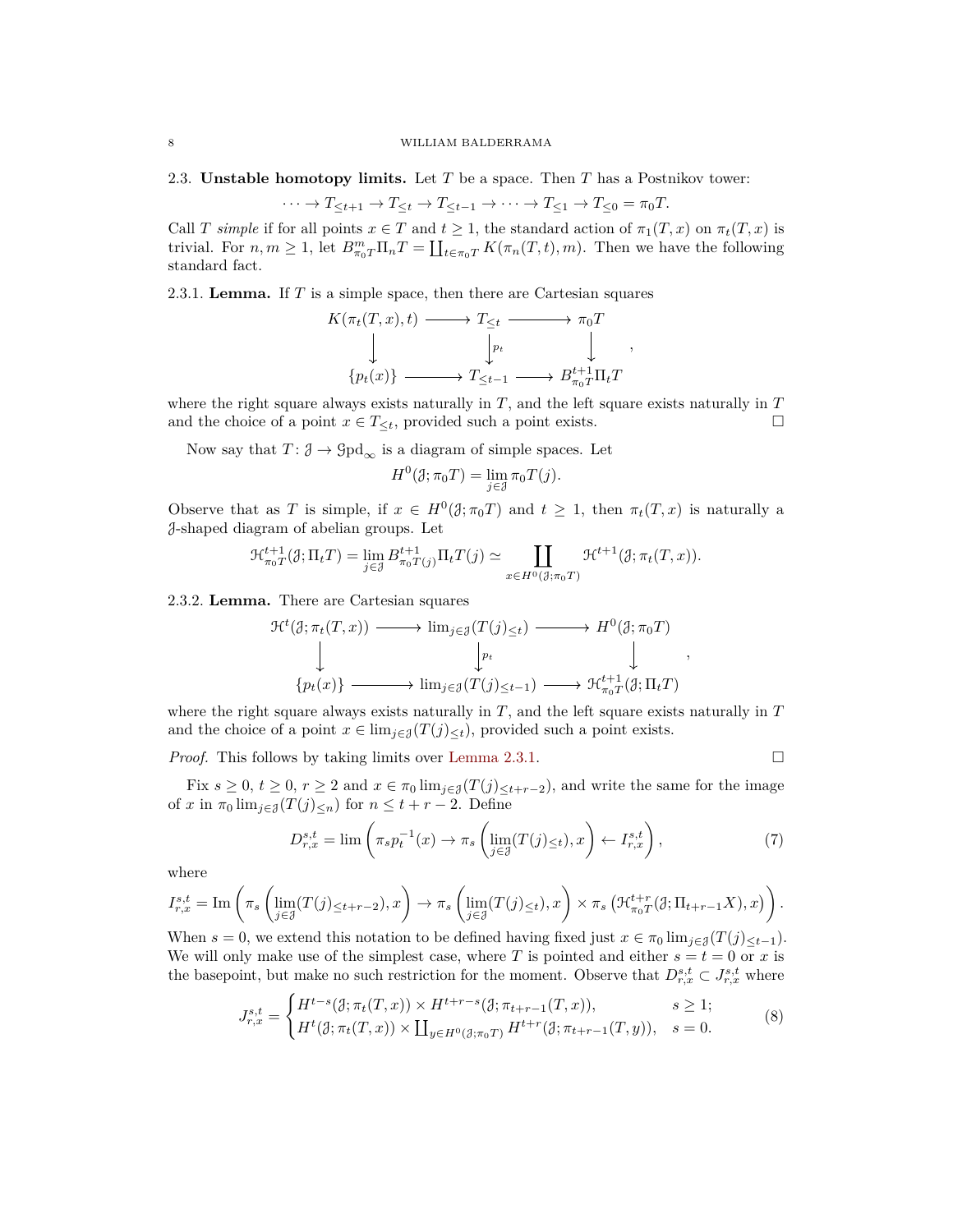Let  $S: \mathcal{J} \to \text{Gpd}_{\infty}$  be another diagram of simple spaces, and  $f: T \to S$  a map of diagrams. This induces maps

$$
f \colon \lim_{j \in \mathcal{J}} (T(j)_{\leq t}) \to \lim_{j \in \mathcal{J}} (S(j)_{\leq t})
$$

of spaces, and for  $x \in H^0(\mathcal{J}; \pi_0 T)$  and  $t \geq 1$ , a map

$$
f \colon \pi_t(T, x) \to \pi_t(S, f(x))
$$

of diagrams of abelian groups. Combined, these yield

$$
f\colon J_{r,x}^{s,t}(T)\to J_{r,f(x)}^{s,t}(S).
$$

<span id="page-8-3"></span>2.3.3. **Lemma.** The map  $f: J^{s,t}_{r,x}(T) \to J^{s,t}_{r,f}$ *r*<sub>*r*</sub>,*f*</sup>(*x*) (*S*) satisfies *f*(*D*<sup>*s*,*t*</sup></sup>,*f*(*T*)) ⊂  $D_{r,f}^{s,t}$  $_{r,f(x)}^{s,t}(S)$ .

*Proof.* This is clear from the construction. □

<span id="page-8-0"></span>2.4. **Comparing the stable and unstable constructions.** Let *X* be a spectrum, and consider the underlying simple space  $\Omega^{\infty} X$ . For  $x \in \pi_0 X$ , write  $\Omega_x^{\infty} X$  for the path component of  $\Omega^{\infty} X$  corresponding to *x*. As  $\Omega^{\infty} X$  is a group, there are equivalences

$$
\gamma_x \colon \Omega_x^{\infty} X \to \Omega_0^{\infty} X, \qquad \gamma_x(a) = a - x
$$

<span id="page-8-1"></span>2.4.1. **Lemma.** The above patch together into an equivalence

$$
\Omega^{\infty} X \simeq \pi_0 X \times \Omega_0^{\infty} X,
$$

compatible on Postnikov towers with equivalences

$$
B_{\pi_0X}^{t+1}\Pi_tX\cong \pi_0X\times K(\pi_tX,t+1)
$$

for  $t \geq 1$ . These equivalences are natural with respect to  $\Omega^{\infty} X$  as a group object.

Now say that *X* is a diagram of spectra, and consider the underlying diagram  $\Omega^{\infty} X$  of simple spaces. For  $s \geq 0$  and  $r \geq 2$ , define

<span id="page-8-4"></span>
$$
J_r^{s,t} = \begin{cases} H^{t-s}(\mathcal{J}; \pi_t X) \times H^{t+r-s}(\mathcal{J}; \pi_{t+r-1} X), & s \ge 1\\ H^t(\mathcal{J}; \pi_t X) \times H^0(\mathcal{J}; \pi_0 X) \times H^{t+r}(\mathcal{J}; \pi_{t+r-1} X), & s = 0. \end{cases}
$$
(9)

<span id="page-8-5"></span>2.4.2. **Lemma.** Let  $D^{s,t}_{r,x}$  and  $J^{s,t}_{r,x}$  and be defined as in [Eq. \(7\)](#page-7-2) and [Eq. \(8\)](#page-7-3) for the diagram  $\Omega^{\infty} X$ . Then there are isomorphisms

$$
J_{r,x}^{s,t}\cong J_r^{s,t},
$$

and

$$
D_{r,x}^{s,t} = \begin{cases} D_{r,0}^{s,t} & s \ge 1, \\ D_{r,0}^{0,t} & s = 0 \text{ and we have a lift of } x \text{ to } \pi_0 \lim_{j \in \mathcal{J}} (X_{\le t+r-2}), \\ \emptyset & \text{otherwise,} \end{cases}
$$

as subsets of  $J_r^{s,t}$ . These identifications are natural in  $\Omega^\infty X$  as a diagram of group objects.

*Proof.* As *X* is a diagram of spectra,  $\Omega^{\infty} X$  is a diagram of group objects. The lemma then follows by applying [Lemma 2.4.1](#page-8-1) to the constructions of the sets involved.  $\Box$ 

There are obvious maps

$$
q \colon J_r^{s,t} \to H^{t-s}(\mathcal{J}; \pi_t X) \times H^{t+r-s}(\mathcal{J}; \pi_{t+r-1}) = Z_1^{s,t} \times Z_1^{s-1,t+r-1},\tag{10}
$$

<span id="page-8-2"></span>given by the identity for  $s \ge 1$  and the projection  $q(w, x, y) = (w, y)$  for  $s = 0$ .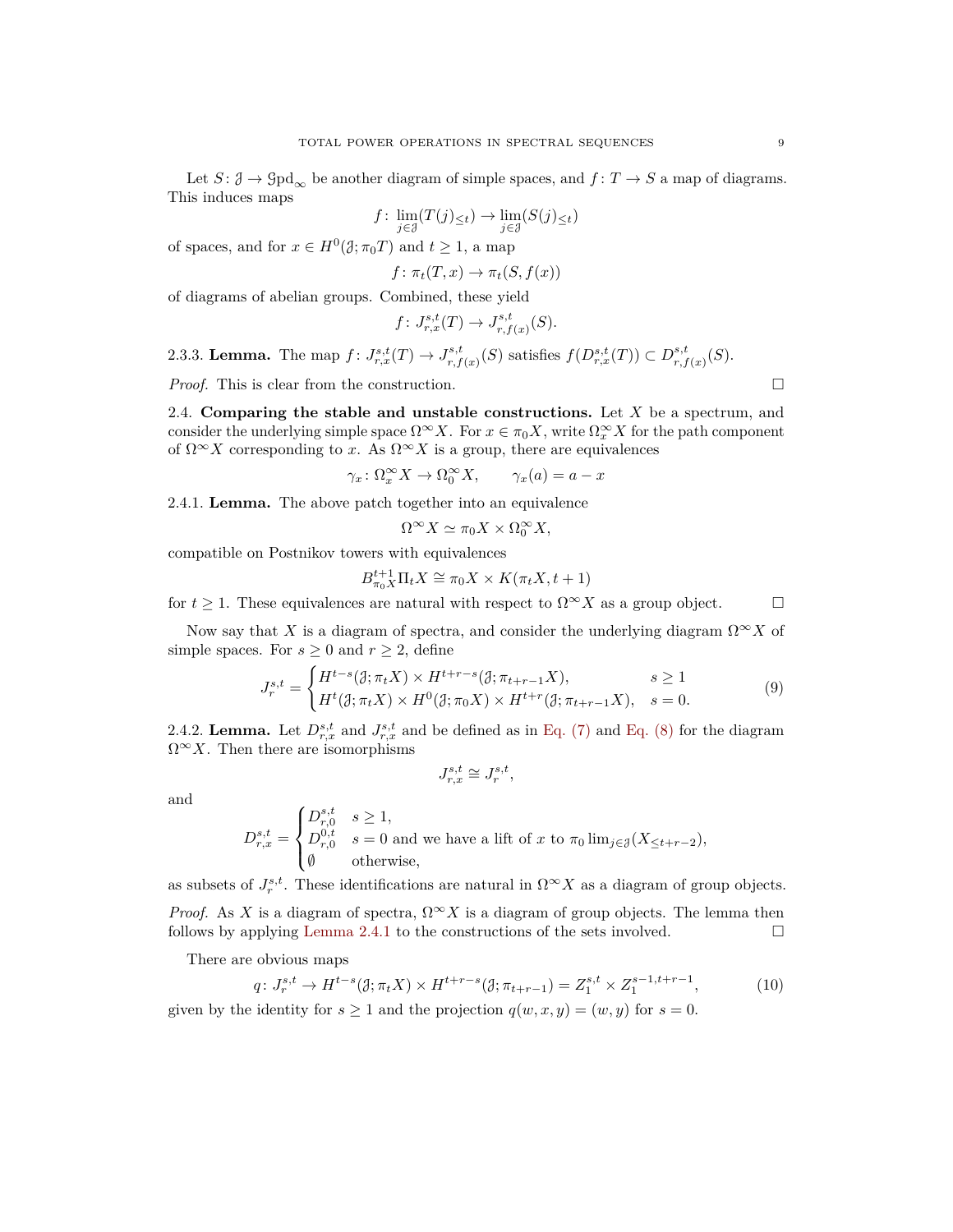2.4.3. Lemma. Recall  $D_r^{s,t} \subset H^{t-s}(\mathcal{J}; \pi_t X) \times H^{t+r-s}(\mathcal{J}; \pi_{t+r-1} X)$  and  $D_{r,0}^{s,t} \subset J_{r,0}^{s,t} \cong J_r^{s,t}$ from Eq.  $(6)$  and Eq.  $(7)$ . We have

$$
D_r^{s,t} = \mathrm{Im}\left(q\colon D_{r,0}^{s,t}\to H^{t-s}(\mathcal{J};\pi_t X)\times H^{t+r-s}(\mathcal{J};\pi_{t+r-1}X)\right)
$$

for  $s \geq 0$ . Moreover,

$$
q^{-1}(D_r^{s,t}) = \begin{cases} D_{r,0}^{s,t}, & s \ge 1; \\ \{(x, 0, y) : (x, y) \in D_r^{0,t}\}, & s = 0, t \ge 1; \\ \{(x, x, y) : (x, y) \in D_r^{0,0}\}, & s = t = 0. \end{cases}
$$

*Proof.* Immediate from the definitions. □

The following now relates the stable construction of [Lemma 2.1.2](#page-6-3) with the above unstable constructions.

# <span id="page-9-4"></span>2.4.4. **Lemma.** The HLSS for *X* satisfies the following for  $s \geq 0$ .

- (1)  $Z_{r-1}^{s,t} = \text{Im}(D_{r,0}^{s,t} \to H^{t-s}(\mathcal{J}; \pi_t X));$
- $(2)$   $Z_r^{s,t} = \text{Im}(D_{r,0}^{s,t} \times_{H^{t+r}(\mathcal{J};\pi_{t+r-1}X)} \{0\} \to H^t(\mathcal{J};\pi_tX));$
- (3)  $B_{r-1}^{s-1,t+r-1} = \text{Im}(\{0\} \times_{H^{t-s}(\mathcal{J};\pi_t X)} D_{r,0}^{s,t} \to H^{t+r-s}(\mathcal{J};\pi_{t+r-1} X));$
- $(B_r^{s-1,t+r-1} = \text{Im}(D_{r,0}^{s,t} \to H^{t+r-s}(\mathcal{J}; \pi_{t+r-1}X));$
- (5) For  $x \in E_r^{s,t}$  and  $y \in E_r^{s-1,t+r-1}$ , we have  $d_r(x) = y$  if and only if *x* and *y* lift to elements of  $H^{t-s}(\mathcal{J}; \pi_t X)$  and  $H^{t+r-s}(\mathcal{J}; \pi_{t+r-1} X)$  respectively with the property that
	- (a) If  $s \ge 1$ , then  $(x, y) \in D^{s,t}_{r,0}$ ;
	- (b) If  $s = 0$  and  $t \ge 1$ , then  $(x, 0, y) \in D_{r,0}^{0,t}$ ;
	- (c) If  $s = t = 0$ , then  $(x, x, y) \in D^{0,0}_{r,0}$ .

*Proof.* These follow from [Lemma 2.1.2](#page-6-3) and [Lemma 2.4.3.](#page-8-2) □

# <span id="page-9-0"></span>2.5. **Naturality with respect to pointed maps.** Let *X* and *Y* be spectra, and let

 $F: \Omega^{\infty} X \to \Omega^{\infty} Y$ 

be a map of pointed spaces. For  $n \geq 0$ , let

<span id="page-9-3"></span>
$$
Q: \pi_n X \to \pi_n Y \tag{11}
$$

be the map induced by  $\pi_n(-,0)$ . For  $x \in \pi_0 X$  and  $n \geq 1$ , write

<span id="page-9-1"></span>
$$
Q_x = \gamma_{Q(x)} \circ \pi_n(-,x) \circ \gamma_x^{-1} \colon \pi_n X \cong \pi_n(X,x) \to \pi_n(Y,Q(x)) \cong \pi_n Y. \tag{12}
$$

In particular,  $Q_0 = Q$ .

## <span id="page-9-2"></span>2.5.1. **Lemma.** Define

$$
Q_{-}: \pi_0 X \times K(\pi_t X, t+1) \to \pi_0 Y \times K(\pi_t Y, t+1), \qquad Q_{-}(x, y) = (Q(x), Q_x(y)).
$$

Then the diagram

$$
B_{\pi_0 X}^{t+1} \Pi_t X \xrightarrow{\simeq} \pi_0 X \times K(\pi_t X, t+1)
$$

$$
\downarrow F \qquad \qquad \downarrow Q_{-}
$$

$$
B_{\pi_0 Y}^{t+1} \Pi_t Y \xrightarrow{\simeq} \pi_0 Y \times K(\pi_t Y, t+1)
$$

commutes, where the left vertical map is that naturally induced from the map  $F: \Omega^{\infty} X \to$  $\Omega^{\infty}Y$  of simple spaces.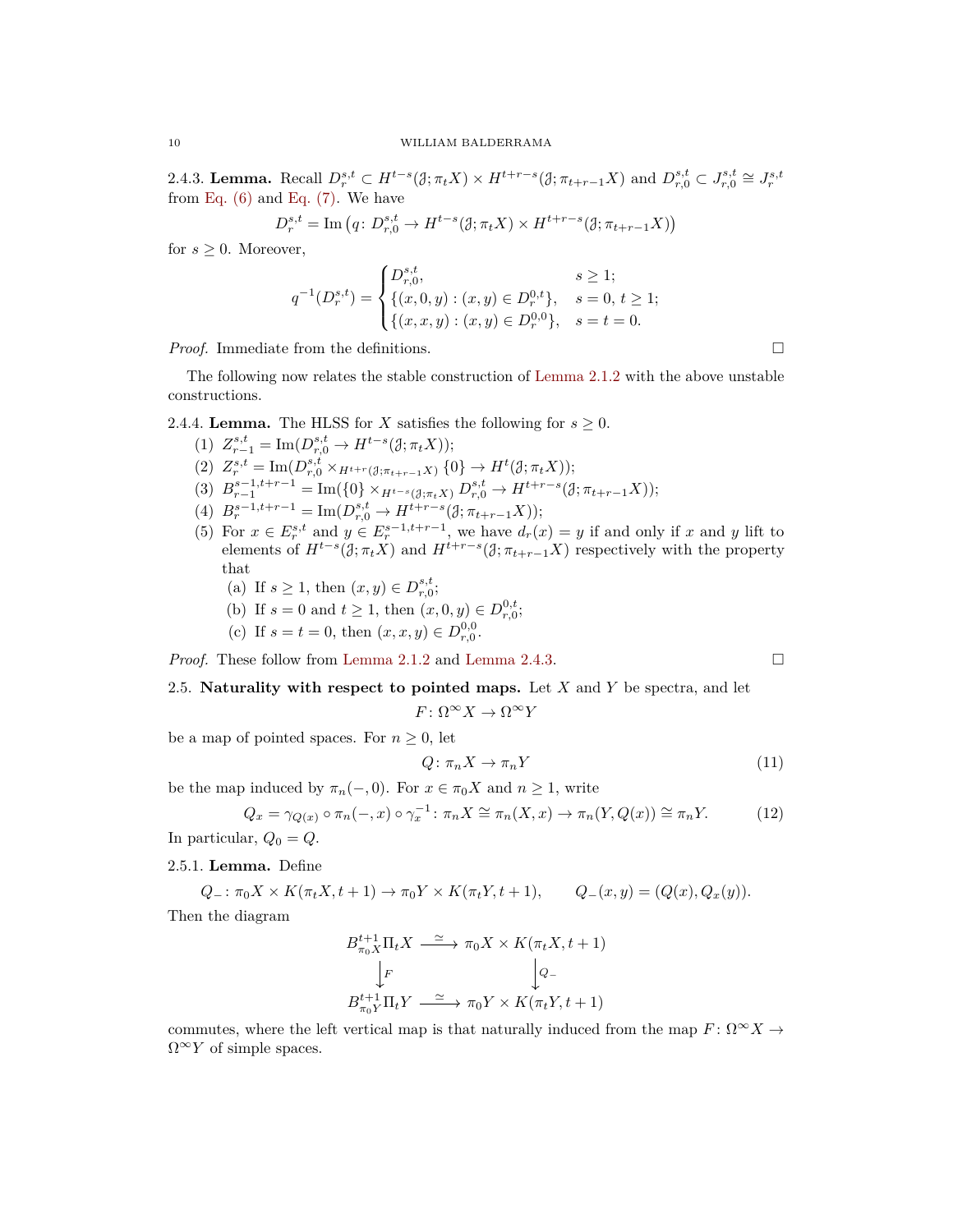*Proof.* This holds by construction. □

Now suppose that  $X, Y: \mathcal{J} \to \mathcal{S}$  p are diagrams of spectra, and fix a map

$$
F\colon \Omega^{\infty} X \to \Omega^{\infty} Y
$$

of diagrams of pointed spaces. As before, write

$$
Q\colon \pi_0 X \to \pi_0 Y
$$

for the map on path components. Following [Lemma 2.3.3](#page-8-3) and discussion it succeeds, there are maps

$$
F: J_{r,x}^{s,t}(\Omega^{\infty} X) \to J_{r,Q(x)}^{s,t}(\Omega^{\infty} Y),
$$

and these satisfy

$$
F(D_{r,x}^{s,t}) \subset D_{r,Q(x)}^{s,t}
$$

for  $s \geq 0$ . On the other hand, because F is a map of diagrams of pointed simple spaces, there are maps

$$
Q_x \colon \pi_t X \to \pi_t Y
$$

of diagrams of groups for  $x \in H^0(\mathcal{J}; \pi_0 X)$  and  $t \geq 1$ , induced by [Eq. \(12\).](#page-9-1) We abbreviate  $Q_0$ to *Q*. These induce maps on  $H^*(\mathfrak{J};-)$ .

<span id="page-10-0"></span>2.5.2. **Lemma.** Recall the sets  $J_r^{s,t}$  from [Eq. \(9\).](#page-8-4) Define

$$
Q_+ \colon J_r^{s,t}(X) \to J_r^{s,t}(Y)
$$

for  $s \geq 0$  by

$$
\begin{cases} Q_{+}(w, y) = (Q(w), Q(y)), & s \ge 1; \\ Q_{+}(w, x, y) = (Q(w), Q(x), Q(y)), & s = 0, t \ge 1; \\ Q_{+}(w, x, y) = (Q(w), Q(x), Q_x(y)), & s = t = 0. \end{cases}
$$

Then  $Q_+ = F$ , in the sense that the diagram

$$
D_{r,0}^{s,t}(\Omega^{\infty} X) \xrightarrow{F} D_{r,0}^{s,t}(\Omega^{\infty} Y)
$$

$$
\downarrow \subset \qquad \qquad \downarrow \subset
$$

$$
J_r^{s,t}(X) \xrightarrow{Q_+} J_r^{s,t}(Y)
$$

commutes, where the top horizontal map is as in [Lemma 2.3.3.](#page-8-3)

*Proof.* By [Lemma 2.3.3,](#page-8-3) this diagram commutes should we replace the bottom map with  $F: J_{r,0}^{s,t}(X) \to J_{r,0}^{s,t}(Y)$ . By [Lemma 2.4.2,](#page-8-5)  $Q_+$  and  $F$  have isomorphic domain and codomain, and we must only check that  $Q_+ = F$  under this isomorphism. For  $t \geq 1$ , the map F is just that induced by the pointed map  $F: \Omega^{\infty} X \to \Omega^{\infty} Y$  on homotopy groups at the basepoint, which is exactly as described by  $Q_+$ . Now consider  $s = t = 0$ . Define

$$
Q_-: H^0(\mathcal{J}; \pi_0 X) \times \mathcal{H}^{r+1}(\mathcal{J}; \pi_r X) \to H^0(\mathcal{J}; \pi_0 Y) \times \mathcal{H}^{r+1}(\mathcal{J}; \pi_r Y), \ Q_-(x, y) = (Q(x), Q_x(y)).
$$

Taking limits over [Lemma 2.5.1,](#page-9-2) we find that the diagram

$$
H^{0}(\mathcal{J};\pi_{0}X) \times \mathcal{H}^{r+1}(\mathcal{J};\pi_{r}X) \xrightarrow{Q_{-}} H^{0}(\mathcal{J};\pi_{0}Y) \times \mathcal{H}^{r+1}(\mathcal{J};\pi_{r}Y)
$$
\n
$$
\uparrow \qquad \qquad \uparrow
$$
\n
$$
\lim_{j \in \mathcal{J}} \Omega^{\infty}(X_{\leq r-1}) \xrightarrow{Q} \lim_{j \in \mathcal{J}} \Omega^{\infty}(Y_{\leq r-1})
$$
\n
$$
\downarrow \qquad \qquad \downarrow
$$
\n
$$
H^{0}(\mathcal{J};\pi_{0}X) \xrightarrow{Q} \longrightarrow H^{0}(\mathcal{J};\pi_{0}Y)
$$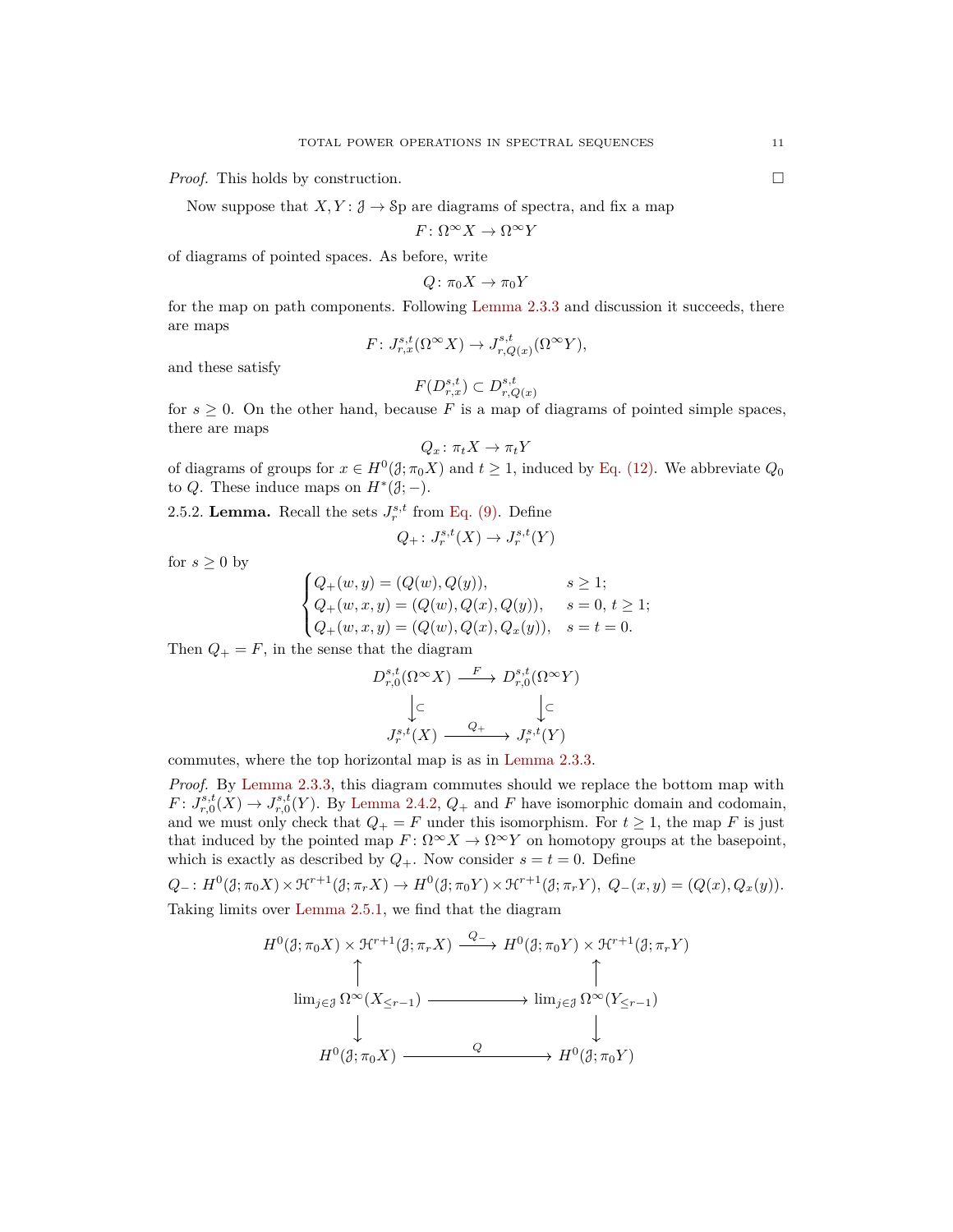commutes. By definition,  $F = Q \times Q$  as maps  $J_r^{0,0}(X) \to J_r^{0,0}(Y)$ , and this is exactly  $Q_+$ as described.

We can now give the main naturality theorem.

<span id="page-11-1"></span>2.5.3. **Theorem.** Given diagrams  $X, Y: \mathcal{J} \to \mathcal{S}$  p of spectra and map  $F: \Omega^\infty X \to \Omega^\infty Y$  of diagrams of pointed spaces, the maps *Q* and *Q<sup>x</sup>* of [Eq. \(11\)](#page-9-3) and [Eq. \(12\)](#page-9-1) interact with the HLSSs for  $\lim_{j \in \mathcal{J}} X(j)$  and  $\lim_{j \in \mathcal{J}} Y(j)$  as follows.

- (1)  $Q(Z_r^{s,t}(X)) \subset Z_r^{s,t}(Y)$  for  $s \ge 0$ ;
- (2)  $Q(B_r^{s,t}(X)) \subset B_r^{s,t}(Y)$  for  $s \ge -1$ ;
- (3) If  $x \in Z_r^{0,0}(X)$  then  $Q_x(B_{r-1}^{-1,r-1}(X)) \subset B_{r-1}^{-1,r-1}(Y);$
- (4) For  $x \in E_r^{s,t}(X)$  with  $s \geq 0$ , we have

$$
d_r(Q(x)) = \begin{cases} Q(d_r(x)), & t \ge 1, \\ Q_x(d_r(x)), & t = s = 0; \end{cases}
$$

(5) For  $s \geq 0$ , if  $x \in E_2^{s,t}(X)$  is a permanent cycle detecting  $f \in \pi_s \lim_{j \in \mathcal{J}} X(j)$ , then the permanent cycle  $Q(x) \in E_2^{s,t}(Y)$  detects  $Q(f)$  modulo classes in higher filtration.

*Proof.* (1)–(4) follow from [Lemma 2.5.2,](#page-10-0) which describes the map  $D_{r,0}^{s,t}(\Omega^{\infty}X) \to D_{r,0}^{s,t}(\Omega^{\infty}Y)$ induced by *F*, and [Lemma 2.4.4,](#page-9-4) which explains how cycles, boundaries, and differentials are naturally defined in terms of  $D^{s,t}_{r,0}$ . Let us just illustrate this with a proof of (3).

Let  $x \in Z_r^{0,0}(X)$  and  $y \in B_{r-1}^{-1,r-1}(X)$ . This implies  $(x, x, y) \in D_{r,0}^{0,0}(\Omega^{\infty}X)$ , and thus  $(Q(x), Q(x), Q_x(y)) \in D^{0,0}_{r,0}(\Omega^{\infty}Y)$ . Taking  $y = 0$  shows  $Q(x) \in Z^{0,0}_{r}(Y)$ . As  $Q(x) \in Z^{0,0}_{r}(Y)$ and  $(Q(x), Q(x), Q_x(y)) \in D_r^{0,0}(Y)$ , it follows that  $Q_x(y) \in B_{r-1}^{-1,r-1}(Y)$  as claimed.

(5) holds as *Q* is compatible with the maps  $\lim_{j\in\mathcal{J}} \Omega^{\infty}(X_{\leq t}) \to \lim_{j\in\mathcal{J}} \Omega^{\infty}(Y_{\leq t})$ .

## 3. Looping power operations

<span id="page-11-0"></span>If C is a stable category, then for any *X, Y*  $\in$  C one may form the mapping spectrum  $\mathcal{C}(X, Y)$ . This construction preserves limits in Y, allowing one to form HLSSs for diagrams in arbitrary stable categories. If  $N: \mathcal{C} \to \mathcal{D}$  is a pointed functor between stable categories, then for any  $X, Y \in \mathcal{C}$  one obtains a map

$$
\Omega^{\infty} \mathcal{C}(X, Y) = \mathrm{Map}_{\mathcal{C}}(X, Y) \to \mathrm{Map}_{\mathcal{D}}(NX, NY) = \Omega^{\infty} \mathcal{D}(NX, NY)
$$

of pointed spaces. [Theorem 2.5.3](#page-11-1) describes how these maps appear in HLSSs, at least once one understands how they behave on higher homotopy groups. This section describes explicitly what happens in the main example of interest, eventually leading to [Theorem 3.1.1.](#page-13-1) In [Subsection 3.2,](#page-13-0) we put everything together, yielding [Theorem 1.0.1](#page-1-0) and variations thereon.

3.1. Looping power operations. Fix a compact Lie group  $G$ , let  $Sp^G$  be the category of *G*-spectra, and for  $m \geq 0$  write

$$
\mathbb{P}^m \colon \mathbf{Sp}^G \to \mathbf{Sp}^{\Sigma_m \wr G}
$$

for the *m*-fold smash power functor. These are the functors denoted  $\wedge^m$  in [\[Boh14\]](#page-35-13). Note that the group *G* will not play a real role in the following. Write  $\rho_m$  for the permutation representation of  $\Sigma_m$  on  $\mathbb{R}^m$ , and observe that

$$
\mathbb{P}^m(S^\alpha) \simeq S^{\rho_m \otimes \alpha}
$$

for  $\alpha \in RO(G)$ . Thus, external power operations in this context take the form

 $\mathbb{R}$ 

$$
P^m_\alpha \colon \pi_\alpha^G X \to \pi_{\rho_m \otimes \alpha}^{\Sigma_m \wr G} \mathbb{P}^m X
$$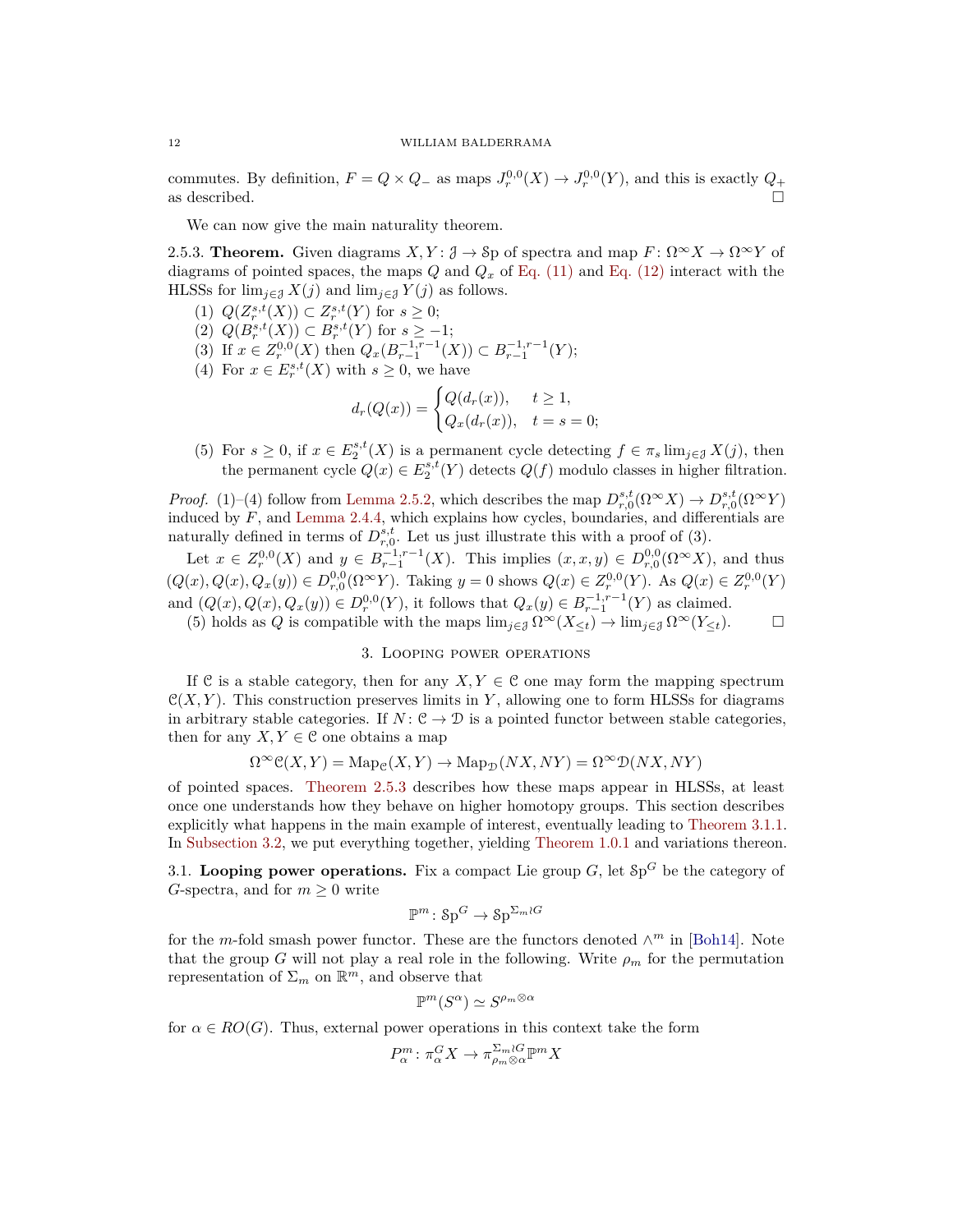for  $X \in \mathcal{S}p^G$ . Given  $x \in \pi_\alpha X$  and  $n \geq 1$ , write

$$
P_{\alpha,x}^{m,(n)} \colon \pi_{n+\alpha}^G X \to \pi_{n+\rho_m \otimes \alpha}^{\Sigma_m \wr G} \mathbb{P}^m X
$$

for the composite

 $\pi_{n+\alpha}X \cong \pi_n(\operatorname{Map}_{\mathcal{S}\mathrm{p}^G}(S^{\alpha},X),x) \to \pi_n\operatorname{Map}_{\mathcal{S}\mathrm{p}^{\Sigma_m\wr G}}(S^{\rho_m\otimes\alpha},\mathbb{P}^mX),P^m_{\alpha}(x)) \cong \pi_{n+\rho_m\otimes\alpha}^{\Sigma_m\wr G}\mathbb{P}^mX,$ the inner map being induced by functoriality of  $\mathbb{P}^m$ . The goal of this subsection is to describe the operations  $P_{\alpha,x}^{m,(n)}$  explicitly. This description is given in [Theorem 3.1.1,](#page-13-1) the proof of which amounts to a collection of standard observations about the behavior of the functors  $\mathbb{P}^m$ , which we now make.

3.1.1. *Euler classes.* Write  $\bar{\rho}_m$  for the reduced permutation representation of  $\Sigma_m$ . This may be regarded as a representation of  $\Sigma_m \wr G$  by restriction along the projection  $\Sigma_m \wr G \to \Sigma_m$ . Write  $a_m \in \pi_{-\overline{\rho}_m}^{\Sigma_m \wr G} S_{\Sigma_m \wr G}$  for the Euler class of  $\overline{\rho}_m$ , i.e. the class represented by the inclusion of poles  $S^0 \to \overline{S}^{\overline{\rho}_m}$ , or what is equivalent, the inclusion of fixed points  $S^1 \to \overline{S}^{\rho_m}$ .

<span id="page-12-2"></span>3.1.2. The addition formula. The functors  $\mathbb{P}^m$  satisfy

$$
\mathbb{P}^m(A \oplus B) \simeq \bigoplus_{i+j=m} \text{Ind}_{\Sigma_{i,j} \wr G}^{\Sigma_m \wr G} \left( \mathbb{P}^i(A) \boxtimes \mathbb{P}^j(B) \right),
$$

where  $\Sigma_{i,j} = \Sigma_i \times \Sigma_j \subset \Sigma_{i+j}$  and  $\mathbb{P}^i(A) \boxtimes \mathbb{P}^j(B)$  is  $\mathbb{P}^i(A) \otimes \mathbb{P}^j(B)$  considered with its natural  $\Sigma_{i,j} \wr G$ -action. This allows us to identify the operation

$$
P_{(\alpha,\beta)}^m: \pi_\alpha^G X \times \pi_\beta^G X = [S^\alpha \oplus S^\beta, X] \to [\mathbb{P}^m(S^\alpha \oplus S^\beta), \mathbb{P}^m X]
$$

as

$$
P_{(\alpha,\beta)}^m(x,y)=\sum_{i+j=m}\mathrm{tr}_{\Sigma_{i,j}iG}^{\Sigma_m\wr G}(P_\alpha^i(x)\cdot P_\beta^j(y)).
$$

Here, the products appearing on the right are external products of signature

$$
\pi_{\rho_i\otimes \alpha}^{\Sigma_i\wr G}\mathbb P^iX\otimes \pi_{\rho_j\otimes \beta}^{\Sigma_j\wr G}\mathbb P^jX\to \pi_{\rho_i\otimes \alpha+\rho_j\otimes \beta}^{\Sigma_i\wr G\times \Sigma_j\wr G}\left(\mathbb P^iX\boxtimes \mathbb P^jX\right)=\pi_{\rho_i\otimes \alpha+\rho_j\otimes \beta}^{\Sigma_{i,j}\wr G}\mathbb P^{\mathbb P^mX}.
$$

<span id="page-12-3"></span>3.1.3. *Colimit comparison maps.* For a space *F* and object *A*, write  $F \cdot A = \text{colim}_{x \in F} A$  for the unbased tensor with  $F$ . The basepoint of  $S<sup>n</sup>$  yields a natural retraction

$$
A \to S^n \cdot A \to A,
$$

and this gives rise to a splitting

<span id="page-12-1"></span>
$$
S^n \cdot A \simeq \Sigma^n A \oplus A. \tag{13}
$$

Observe that there are natural colimit comparison maps

$$
S^n \cdot \mathbb{P}^m(A) \to \mathbb{P}^m(S^n \cdot A).
$$

As  $\mathbb{P}^m$  is compatible with the monoidal structure, these are determined by their effect when  $A = S^0$ , i.e. by the map

<span id="page-12-0"></span>
$$
S^n \oplus S^0 \simeq S^n \cdot \mathbb{P}^m(S^0) \to \mathbb{P}^m(S^n \cdot S^0) \simeq \bigoplus_{i+j=m} \text{Ind}_{\Sigma_{i,j} \wr G}^{\Sigma_m \wr G} S^{\rho_i \otimes n}.
$$
 (14)

This is the map given by the unreduced suspension spectrum of the diagonal

$$
S^n \to (S^n)^{\times m}
$$

map of spaces. The splitting of the target in Eq.  $(14)$  as a direct sum amounts to the standard splitting  $\Sigma(X_1 \times \cdots \times X_m) \simeq \Sigma \bigvee_{I \subset \{1,\ldots,m\}} \bigwedge_{i \in I} X_i$ , valid for pointed spaces  $X_1, \ldots, X_m$ .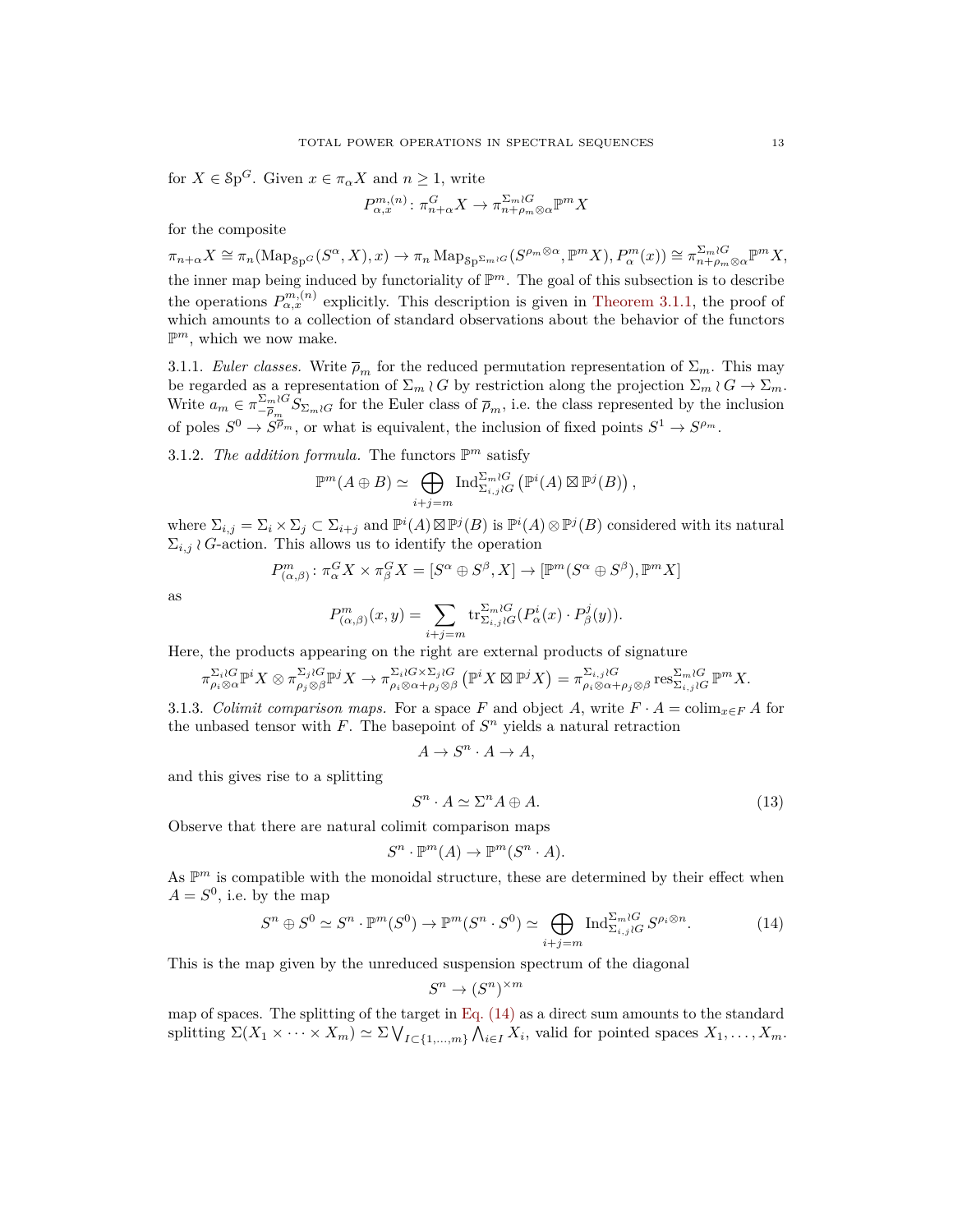The restriction of [Eq. \(14\)](#page-12-0) to  $S^0$  is just the inclusion into the  $i = 0$  summand. On  $S^n$ , one has maps

$$
S^n \to \mathrm{Ind}_{\Sigma_{i,j}\wr G}^{\Sigma_m\wr G}S^{\rho_i\otimes n},
$$

which are seen to be adjoint to the inclusion of fixed points  $a_i^n \colon S^n \to S^{\rho_i \otimes n}$ .

3.1.4. *Looping operations.* Abbreviate  $\text{Map}_G = \text{Map}_{\text{Sp}}G$ , and consider the diagram

$$
\mathrm{Map}_G(S^{n+\alpha}, X) \to \mathrm{Map}_{\Sigma_m \wr G}(\mathbb{P}^m(S^n \cdot S^\alpha)/\mathbb{P}^m S^\alpha, \mathbb{P}^m X) \to \mathrm{Map}_{\Sigma_m \wr G}(\Sigma^n \mathbb{P}^m(S^\alpha), \mathbb{P}^m X)
$$
\n
$$
\downarrow \qquad \qquad \downarrow
$$
\n
$$
\mathrm{Map}_G(S^n \cdot S^\alpha, X) \longrightarrow \mathrm{Map}_{\Sigma_m \wr G}(\mathbb{P}^m(S^n \cdot S^\alpha), \mathbb{P}^m X) \longrightarrow \mathrm{Map}_{\Sigma_m \wr G}(S^n \cdot \mathbb{P}^m(S^\alpha), \mathbb{P}^m X)
$$
\n
$$
\downarrow \qquad \qquad \downarrow
$$
\n
$$
\mathrm{Map}_G(S^\alpha, X) \longrightarrow \mathrm{Map}_{\Sigma_m \wr G}(\mathbb{P}^m(S^\alpha), \mathbb{P}^m X) \longrightarrow \mathrm{Map}_{\Sigma_m \wr G}(\mathbb{P}^m(S^\alpha), \mathbb{P}^m X)
$$

of spaces. Here, the bottom vertical maps are induced by the basepoint of *S <sup>n</sup>*, and the columns are fiber sequences. By definition,  $P_{\alpha,x}^{m,(n)}$  is the induced map

<span id="page-13-2"></span>
$$
\pi_0 q^{-1}(x) \to \pi_0 p^{-1}(x).
$$

Under the splitting of [Eq. \(13\),](#page-12-1) we may write the inner row as

$$
\mathrm{Map}_G(S^{n+\alpha} \oplus S^{\alpha}, X) \to \mathrm{Map}_{\Sigma_m \wr G}(\mathbb{P}^m(S^{n+\alpha} \oplus S^{\alpha}), \mathbb{P}^m X) \to \mathrm{Map}_{\Sigma_m \wr G}(S^{n+\rho_m \otimes \alpha} \oplus S^{\rho_m \otimes \alpha}, \mathbb{P}^m X).
$$
\n(15)

On path components, the composite yields the map

$$
P_{\alpha,\bullet}^{m,(n)}\colon \pi_{n+\alpha}^G X \times \pi_{\alpha}^G X \to \pi_{n+\rho_m \otimes \alpha}^{\Sigma_m \wr G} \mathbb{P}^m X \times \pi_{\rho_m \otimes \alpha}^{\Sigma_m \wr G} \mathbb{P}^m X,
$$
  

$$
P_{\alpha,\bullet}^{m,(n)}(f,x) = (P_{\alpha,x}^{m,(n)}(f), P_{\alpha}^m(x)).
$$

# 3.1.5. *Putting everything together.*

<span id="page-13-1"></span>3.1.1. **Theorem.** Fix  $X \in \mathcal{Sp}^G$ ,  $\alpha \in RO(G)$ , and  $x \in \pi_\alpha X$ . Then the operation

$$
P_{\alpha,x}^{m,(n)}: \pi_{n+\alpha}^G X \to \pi_{n+\rho_m \otimes \alpha}^{\Sigma_m \wr G} \mathbb{P}^m X
$$

is given by

$$
P_{\alpha,x}^{m,(n)}(f) = \sum_{0 < i \le m} \operatorname{tr}_{\Sigma_{i,m-i} \wr G}^{\Sigma_m \wr G} \left( a_i^n P_{n+\alpha}^i(f) \cdot P_{\alpha}^{m-i}(x) \right)
$$

*Proof.* The first map in [Eq. \(15\)](#page-13-2) is described in [Subsubsection 3.1.2,](#page-12-2) and the second map is described in [Subsubsection 3.1.3.](#page-12-3) Tracing through these descriptions and identifying  $P_{\alpha,x}^{m,(n)}(f)$  as the first coordinate of  $P_{\alpha,\bullet}^{m,(n)}(f,x)$  yields the theorem.

<span id="page-13-0"></span>3.2. **Power operations in the HLSS.** Let  $R: \mathcal{J} \to \mathcal{S}p^G$  be a diagram of *G*-spectra. For each  $\alpha \in RO(G)$ , one may take mapping spectra levelwise to obtain a diagram  $Sp^G(S^{\alpha}, R)$ of spectra, with  $\lim_{j\in\mathcal{J}}$   $\mathcal{S}p^G(S^{\alpha}, R(j)) \simeq \mathcal{S}p^G(S^{\alpha}, \lim_{j\in\mathcal{J}} R(j))$ . Thus there is an HLSS

$$
E_2^{s+\alpha,t+\alpha}=H^{t-s}(\mathcal{J};\pi_{t+\alpha}^G R)\Rightarrow \pi_{s+\alpha}^G \lim_{j\in \mathcal{J}} R(j).
$$

The composite  $\mathbb{P}^m R: \mathcal{J} \to \mathcal{S}p^{\Sigma_m \wr G}$  is likewise a diagram of  $\Sigma_m \wr G$ -spectra for each *m*, with its own HLSS  $E^{*,*}_{*,m}$ . For each  $\alpha \in RO(G)$  and  $m \geq 1$ , there are maps

$$
\mathcal{P}_{\alpha}^{m} \colon \operatorname{Map}_{\operatorname{Sp}^G}(S^{\alpha}, R) \to \operatorname{Map}_{\operatorname{Sp}^{\Sigma_m \wr G}}(S^{\rho_m \otimes \alpha}, \mathbb{P}^m R)
$$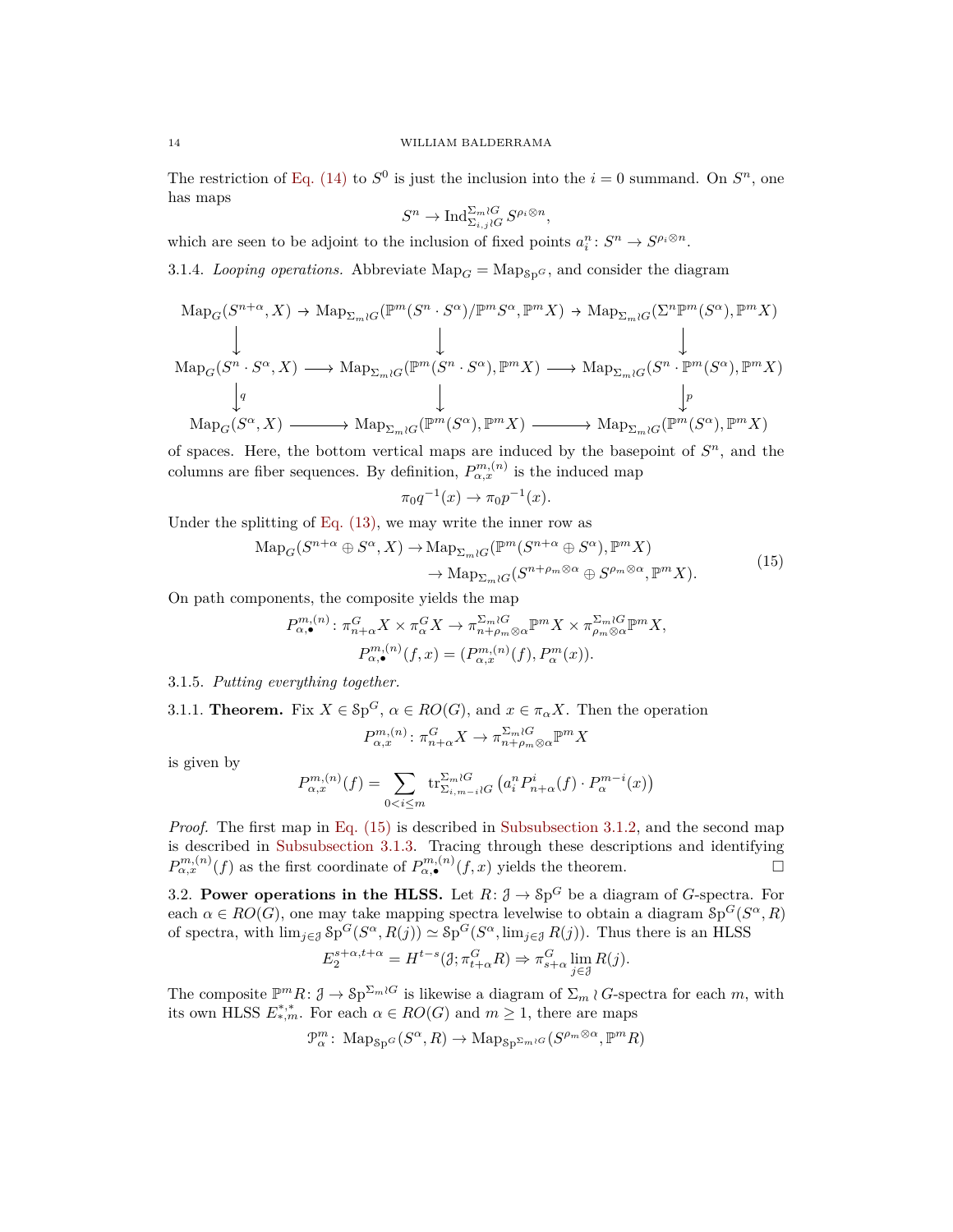of diagrams of pointed spaces. The extent to which this induces a map  $E_*^{*,*} \to E_{*,m}^{*,*}$  of spectral sequences is exactly as described in [Theorem 2.5.3,](#page-11-1) once one understands how  $\mathcal{P}_{\alpha}^{m}$ behaves on higher homotopy groups, which is then as described in [Theorem 3.1.1.](#page-13-1) Putting everything together, we learn the following.

As before, write  $a_m$  for the class induced by the inclusion  $S^1 \to S^{\rho_m}$  of fixed points, where  $\rho_m$  is the permutation representation of  $\Sigma_m$ .

## <span id="page-14-0"></span>3.2.1. **Theorem.** With notation as above,

(1) The composite  $a_m P_\alpha^m$  is additive. In particular, for  $s \geq 0$  there are maps

$$
Q_{\alpha}^{m} = a_{m}^{t} P_{t+\alpha}^{m} : E_{2}^{s+\alpha,t+\alpha} \to E_{2,m}^{s+\rho_{m}\otimes\alpha,t+\rho_{m}\otimes\alpha}.
$$

- $(2)$   $Q_{\alpha}^{m}(Z_{r}^{s+\alpha,t+\alpha}) \subset Z_{r,m}^{s+\rho_{m}\otimes\alpha,t+\rho_{m}\otimes\alpha}$  for  $s \geq 0;$
- $(3)$   $Q_{\alpha}^{m}(B_{r}^{s+\alpha,t+\alpha}) \subset B_{r,m}^{s+\rho_{m}\otimes\alpha,t+\rho_{m}\otimes\alpha}$  for  $s \geq -1;$
- (4) For  $x \in E_r^{s+\alpha,t+\alpha}$  with  $s \geq 0$ , we have

$$
d_r(Q^m_\alpha(x)) = \begin{cases} Q^m_\alpha(d_r(x)), & t \ge 1; \\ Q^m_\alpha(d_r(x)) + \sum_{0 < i < m} \text{tr}_{\Sigma_{i,j} \wr G}^{\Sigma_m \wr G} \left( Q^i_\alpha(d_r(x)) \cdot Q^{m-i}_\alpha(x) \right), & s = t = 0. \end{cases}
$$

(5) If  $x \in E_2^{\alpha, t+\alpha}$  is a permanent cycle detecting  $f \in \pi_\alpha^G \lim_{j \in \mathcal{J}} R(j)$ , then  $Q_\alpha^m(x)$  detects  $P_{\alpha}^{m}(f) \in \pi_{\rho_{m} \otimes \alpha}^{\Sigma_{m} \wr G}$  lim<sub>*j*∈J</sub> P<sup>*m*</sup>*R*(*j*) modulo classes in higher filtration.

We now describe three specializations of [Theorem 3.2.1.](#page-14-0) The first is [Theorem 1.0.1.](#page-1-0) Let *G* be a finite group and *R* a  $G-\mathbb{E}_{\infty}$  ring. Let  $K\subset G$  be a subgroup of index *m* and  $\alpha \in RO(K)$ , and consider the norm

$$
P_{\alpha} \colon \pi_{\alpha}^{K}R \to \pi_{\mathrm{Ind}_{K}^{G} \alpha}^{G}R.
$$

This factors as

$$
\pi^K_{\alpha} R \stackrel{P_m^m}{\longrightarrow} \pi^{\Sigma_m \wr K}_{\rho_m \otimes \alpha} \mathbb{P}^m R \stackrel{\text{res}}{\longrightarrow} \pi^G_{\text{res}^{\Sigma_m \wr K}_{G}(\rho_m \otimes \alpha)} \text{res}^{\Sigma_m \wr K}_{G} \mathbb{P}^m R \stackrel{\cong}{\longrightarrow} \pi^G_{\text{Ind}^G_K \alpha} N^G_K R \stackrel{N^G_K}{\longrightarrow} \pi^G_{\text{Ind}^G_K \alpha} R \; .
$$

Here, the restriction is along a suitable embedding  $G \subset \Sigma_m \wr K$ , and the final map is induced by the  $G$ - $\mathbb{E}_{\infty}$  ring structure on *R*. The behavior of the first map with respect to HLSSs is what was described in [Theorem 3.2.1.](#page-14-0) The remaining maps are stable, and entirely compatible with HLSSs. Thus we may regard [Theorem 1.0.1](#page-1-0) as a specialization of [Theorem 3.2.1.](#page-14-0)

For the second, let R be an ordinary  $\mathbb{E}_{\infty}$  ring. Then for  $n \in \mathbb{Z}$  and  $m \geq 1$ , the mth total power operation

$$
P^m\colon \pi_nR=[S^n,R]\to [(S^n)_{\mathbf{h}\Sigma_m}^{\otimes m},R]
$$

is the map induced on path components by the composite

$$
\mathrm{Map}_{\mathrm{Sp}}(S^n, R) \xrightarrow{P^m} \mathrm{Map}_{\mathrm{Sp}^{\Sigma m}}(S^{p_m \otimes n}, \mathbb{P}^m R)
$$
  

$$
\xrightarrow{\mathrm{colim}} \mathrm{Map}_{\mathrm{Sp}}((S^n)_{\mathrm{h}\Sigma_m}^{\otimes m}, R_{\mathrm{h}\Sigma_m}^{\otimes m}) \xrightarrow{\mu} \mathrm{Map}_{\mathrm{Sp}}((S^n)_{\mathrm{h}\Sigma_m}^{\otimes m}, R)
$$

The situation is analogous to the  $G$ - $\mathbb{E}_{\infty}$  case.

For the third, let R be an ultracommutative ring spectrum in the sense of [\[Sch18,](#page-37-5) Definition] 5.1.1]. Then *R* is equipped with strictly  $\Sigma_m$ -equivariant maps  $R^{\otimes m} \to R$  within the category of orthogonal spectra. Following [\[Sch18,](#page-37-5) Theorem 4.5.25], we may produce from *R* the *G*-spectrum *UGR* by considering the orthogonal spectrum *R* as an orthogonal *G*-spectrum with trivial *G*-action. The  $\Sigma_m$ -equivariant maps  $R^{\otimes m} \to R$  may then be considered as maps  $\mathbb{P}^m U_G R \to U_{\Sigma_m \wr G} R$ , and this yields norms

$$
P^m_\alpha \colon \pi_\alpha^G R \to \pi^{\Sigma_m \wr G}_{\rho_m \otimes \alpha} R
$$

.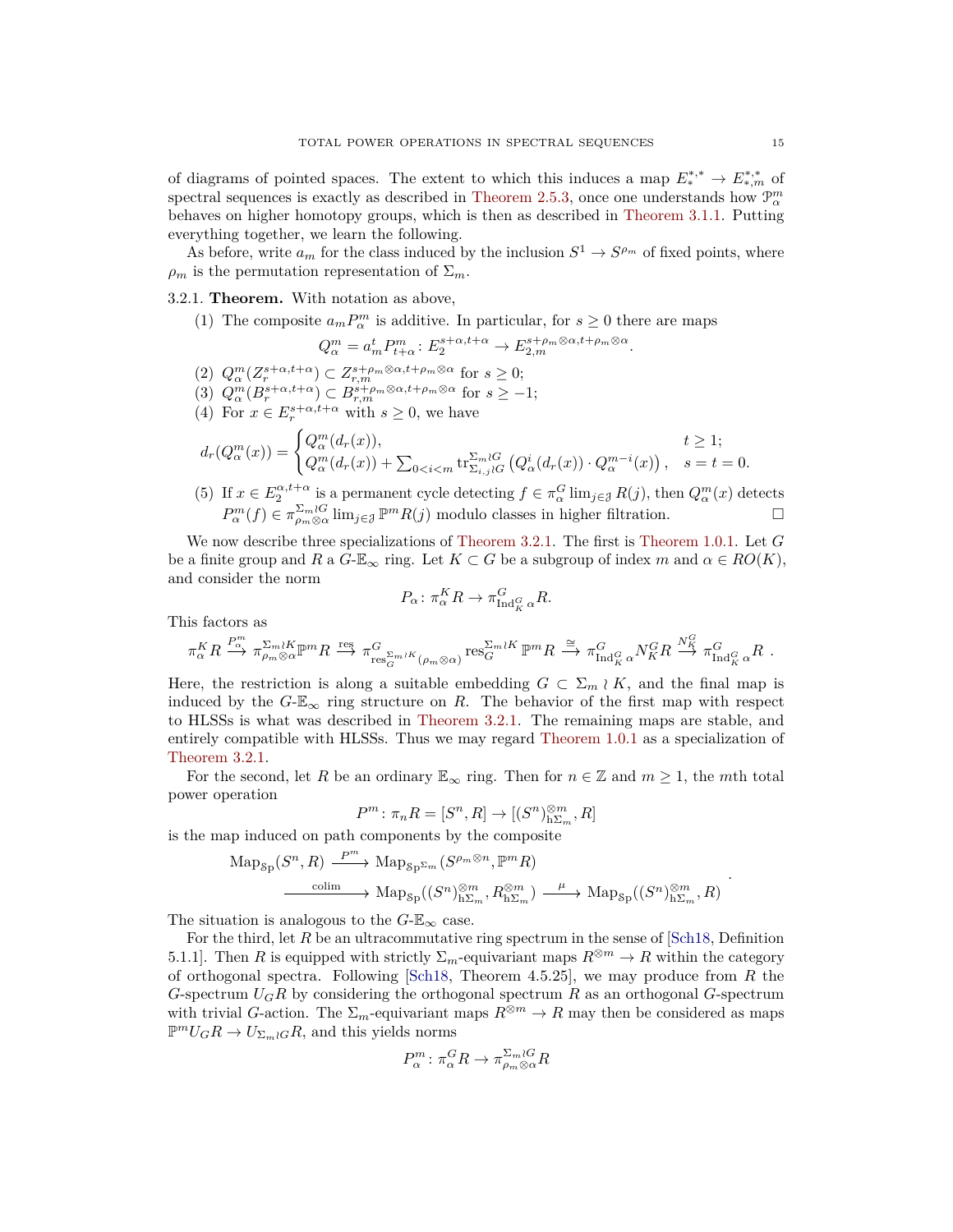for  $\alpha \in RO(G)$ . The situation is now analogous to the previous examples. See [\[Sch18,](#page-37-5) Chapter 5] [\[Sta21\]](#page-37-6) for more on power operations in the global equivariant context, as well as [\[GM97\]](#page-36-7) for earlier related material.

# 4. Norms in the *C*2-equivariant Adams spectral sequence

<span id="page-15-0"></span>We now prove [Theorem 1.1.1.](#page-2-3) As  $H\mathbb{F}_2^{C_2}$  is a  $C_2\text{-}\mathbb{E}_{\infty}$  ring, so too is  $H\mathbb{F}_2^{C_2} \otimes H\mathbb{F}_2^{C_2}$ , and thus there are norms

$$
N: \mathcal{A}_{*}^{cl} = \pi_{*}^{e}(H\mathbb{F}_{2}^{C_{2}} \otimes H\mathbb{F}_{2}^{C_{2}}) \to \pi_{*(1+\sigma)}^{C_{2}}(H\mathbb{F}_{2}^{C_{2}} \otimes H\mathbb{F}_{2}^{C_{2}}) = \mathcal{A}_{*(1+\sigma)}^{C_{2}}
$$

*.*

The main point of the proof is to understand these. We expect they may be known to the experts, but we could not locate a reference, so we give a computation. Let us fix some notation. Let  $\mathbb{M}^{C_2} = \pi_{\star} H \mathbb{F}_2^{C_2}$ . Then we have

$$
\mathbb{M}^{C_2} = \mathbb{F}_2[\tau, \rho] \oplus NC, \qquad NC = \mathbb{F}_2\{\frac{\gamma}{\rho^j \tau^k} : j \ge 1, k \ge 0\},\
$$

where

$$
|\tau| = 1 - \sigma, \qquad |\rho| = -\sigma, \qquad |\gamma| = \sigma - 1.
$$

Moreover,

$$
\mathcal{A}^{C_2} = \mathbb{M}^{C_2}[\xi_1, \xi_2, \dots, \tau_0, \tau_1, \dots]/(\tau_i^2 + \tau \xi_{i+1} + \rho(\tau_0 \xi_{i+1} + \tau_{i+1})),
$$

where

$$
|\xi_i| = (2^i - 1)(1 + \sigma),
$$
  $|\tau_i| = 2^i + (2^i - 1)\sigma.$ 

<span id="page-15-1"></span>4.0.1. **Lemma.** The group of primitives in  $A^{C_2}$  is zero in degrees of the form  $|\xi_n|$  =  $(2^{n} - 1)(1 + \sigma)$  for  $n \geq 2$ .

*Proof.* Consider the  $C_2$ -equivariant lambda algebra  $\Lambda^{C_2}$  [\[BCQ21,](#page-35-8) Remark 2.3.5]. This is a chain complex

$$
\Lambda^{C_2}[0] \stackrel{\delta_0}{\longrightarrow} \Lambda^{C_2}[1] \stackrel{\delta_1}{\longrightarrow} \Lambda^{C_2}[2] \longrightarrow \cdots,
$$

quasiisomorphic to the cobar complex for  $A^{C_2}$ , and the group of primitives in  $A^{C_2}$  may be identified as Ker( $\delta_1$ ). Given an element *x* in an *RO*( $C_2$ )-graded object with  $|x| = a + b\sigma$ , write  $v(x) = a - b$ . Observe that  $\Lambda^{C_2}[1]$  is generated by elements of the form  $\lambda_r x$  with  $r \geq 0$ and  $x \in M^{C_2}$ . In internal algebraic degrees, we have

$$
|\lambda_r| = \left\lfloor \frac{r}{2} \right\rfloor + 1 + \left\lceil \frac{r}{2} \right\rceil \sigma.
$$

It follows that

$$
v(\xi_n) = 0, \qquad v(\tau) = 2, \qquad v(\rho) = 1, \qquad v(\gamma) = -2, \qquad v(\lambda_r) = \begin{cases} 1, & r \text{ even;} \\ 0, & r \text{ odd.} \end{cases}
$$

Thus if  $v(\lambda_r x) = v(\xi_n)$  then  $x = 1$  and  $r$  is odd. The lemma follows as the only such elements in Ker( $\delta_1$ ) are those of the form  $\lambda_{2^a-1}$  for  $a \ge 1$ , and these are not in the degree of any  $\xi_n$ for  $n \geq 2$ .

<span id="page-15-2"></span>4.0.2. **Proposition.** The norm  $N: \mathcal{A}_{*}^{cl} \to \mathcal{A}_{*(1+\sigma)}^{C_2}$  is a map of Hopf algebroids, given on generators by  $N(\xi_n) = \xi_n$ . In other words, N agrees with the map P of [Eq. \(3\).](#page-2-4)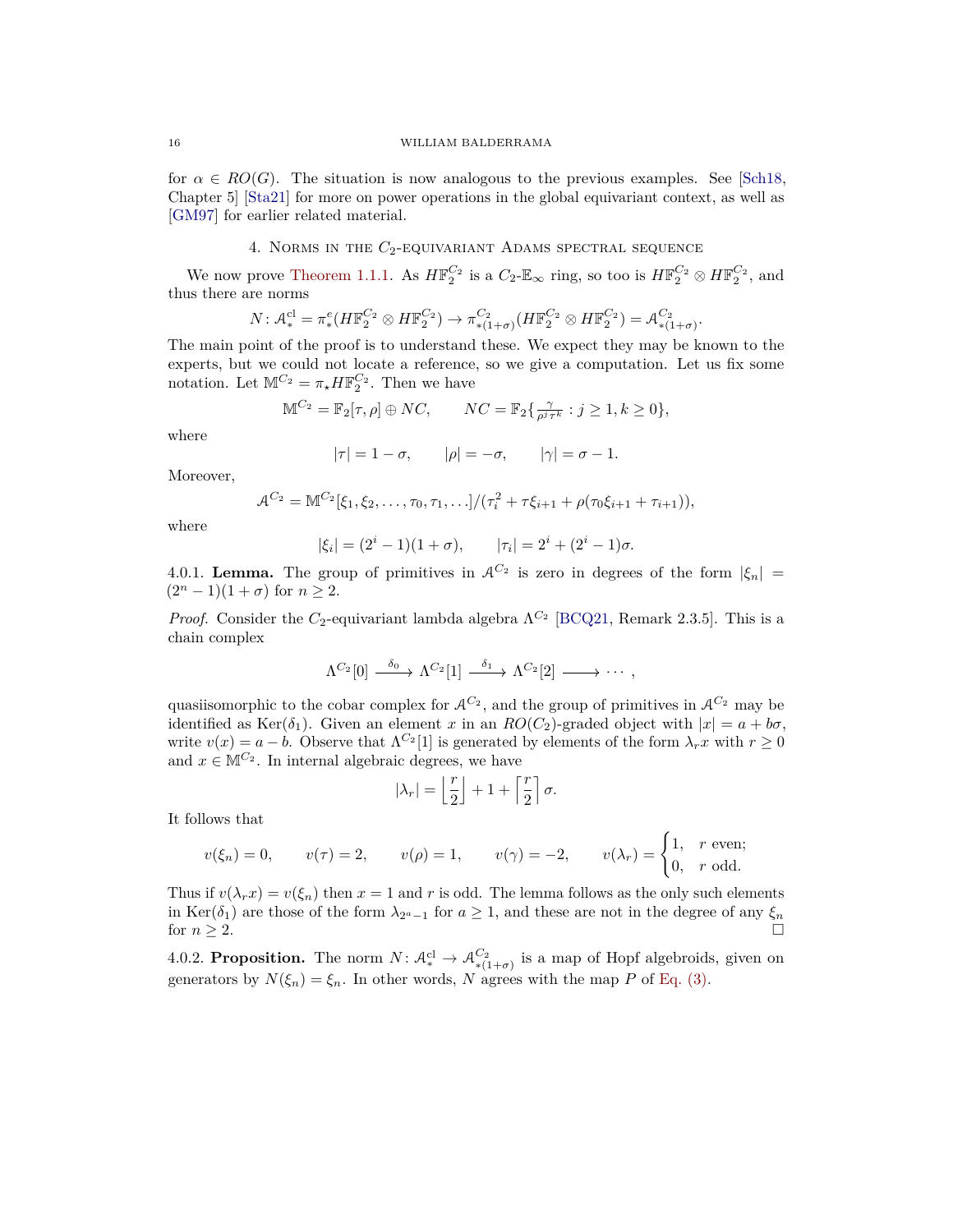*Proof.* As transfers vanish in  $\pi_{\star} H \mathbb{F}_2^{C_2}$ , they vanish in  $\pi_{\star} (H \mathbb{F}_2^{C_2} \otimes H \mathbb{F}_2^{C_2})$  as well. It follows that  $N$  is additive, so by naturality gives a map of Hopf algebroids. We induct on  $n$  to show  $N(\xi_n) = \xi_n$  for  $n \geq 1$ .

When  $n = 1$ , the class  $N(\xi_1) \in \mathcal{A}_{1+\sigma}^{C_2}$  must lift  $\xi_1^2$  under the forgetful map  $\mathcal{A}_{1+\sigma}^{C_2} \to \mathcal{A}_2^{c_1}$ , and  $\xi_1 \in \mathcal{A}_{1+\sigma}^{C_2}$  is the only possibility. So let  $n \geq 2$  and suppose we have verified  $N(\xi_i) = \xi_i$ for all  $i < n$ . As N is a map of Hopf algebroids, we find

$$
\Delta(N(\xi_n)) = N(\Delta(\xi_n)) = N(\sum_{0 \le i \le n} \xi_{n-i}^{2^i} \otimes \xi_i)
$$
  
=  $N(\xi_n) \otimes 1 + \sum_{0 < i < n} N(\xi_{n-i})^{2^i} \otimes N(\xi_i) + 1 \otimes N(\xi_n)$   
=  $N(\xi_n) \otimes 1 + \sum_{0 < i < n} \xi_{n-i}^{2^i} \otimes \xi_i + 1 \otimes N(\xi_n),$ 

where the last equality is an application of our inductive hypothesis. It follows that the difference  $N(\xi_n) - \xi_n$  is primitive, and thus  $N(\xi_n) = \xi_n$  by [Lemma 4.0.1.](#page-15-1) □

We have now all but given the following.

*Proof of [Theorem 1.1.1.](#page-2-3)* Consider the HLSS associated to the canonical resolution

$$
S_{C_2} \to \lim_{n \in \Delta} (H\mathbb{F}_2^{C_2})^{\otimes n+1}.
$$

This yields the *C*2-equivariant Adams spectral sequence upon taking fixed points, and the classical Adams spectral sequence upon taking underlying spectra. This puts us squarely in the context of [Theorem 1.0.1,](#page-1-0) which tells us that  $Sq: \pi_*S \to \pi_{*(1+\sigma)}S_{C_2}$  is modeled in filtration *f* by  $\rho^f N$ , with *N* the norm for  $(H\mathbb{F}_2^{C_2})^{\otimes f+1}$ . These are in turn determined by the case  $f = 1$ , i.e. by the norms

$$
N \colon \mathcal{A}_{*} \to \mathcal{A}_{*(1+\sigma)}^{C_2}.
$$

<span id="page-16-0"></span>The theorem follows as  $N = P$  by [Proposition 4.0.2.](#page-15-2)

5. NORMS ON 
$$
\pi_0
$$
 of the equivalent  $KU$ -local sphere

We now consider [Theorem 1.1.4](#page-3-0) and related matters.

<span id="page-16-1"></span>5.1. **Preliminaries.** We begin by recalling some background on equivariant *K*-theory. Fix for now a finite group *G*, and write *KU<sup>G</sup>* for the *G*-equivariant spectrum of *G*-equivariant complex *K*-theory. Equivariant Bott periodicity takes the following form: If  $V \in RU(G)$  is a virtual complex *G*-representation, then there is an invertible *Bott class*

$$
\beta^V \in KU_G^0(S^V).
$$

As usual there, are two natural choices of Bott classes, related by complex conjugation. With notation from [\[Ati68\]](#page-35-14), we shall take our Bott classes to be defined by  $\beta^{V} = \lambda_{V}$  when *V* is a *G*-representation. In particular,  $\beta = \beta^{\mathbb{C}} = 1 - \mathcal{L} \in KU^{0}(S^{2}) = \pi_{2}KU$ , where  $\mathcal{L} \to S^{2}$  is the canonical line bundle. It is this choice that is well behaved with respect to power operations in *K*-theory (see [Lemma 5.1.1\)](#page-17-0).

If *V* is a complex *G*-representation, then the *Euler class*  $e(V) \in RU(G)$  of *V*, in the sense of [\[tD79,](#page-37-7) Chapter 7], is defined as the image of  $\beta^{V}$  under the map

$$
KU_G^0(S^V) \to KU_G(S^0) \cong RU(G)
$$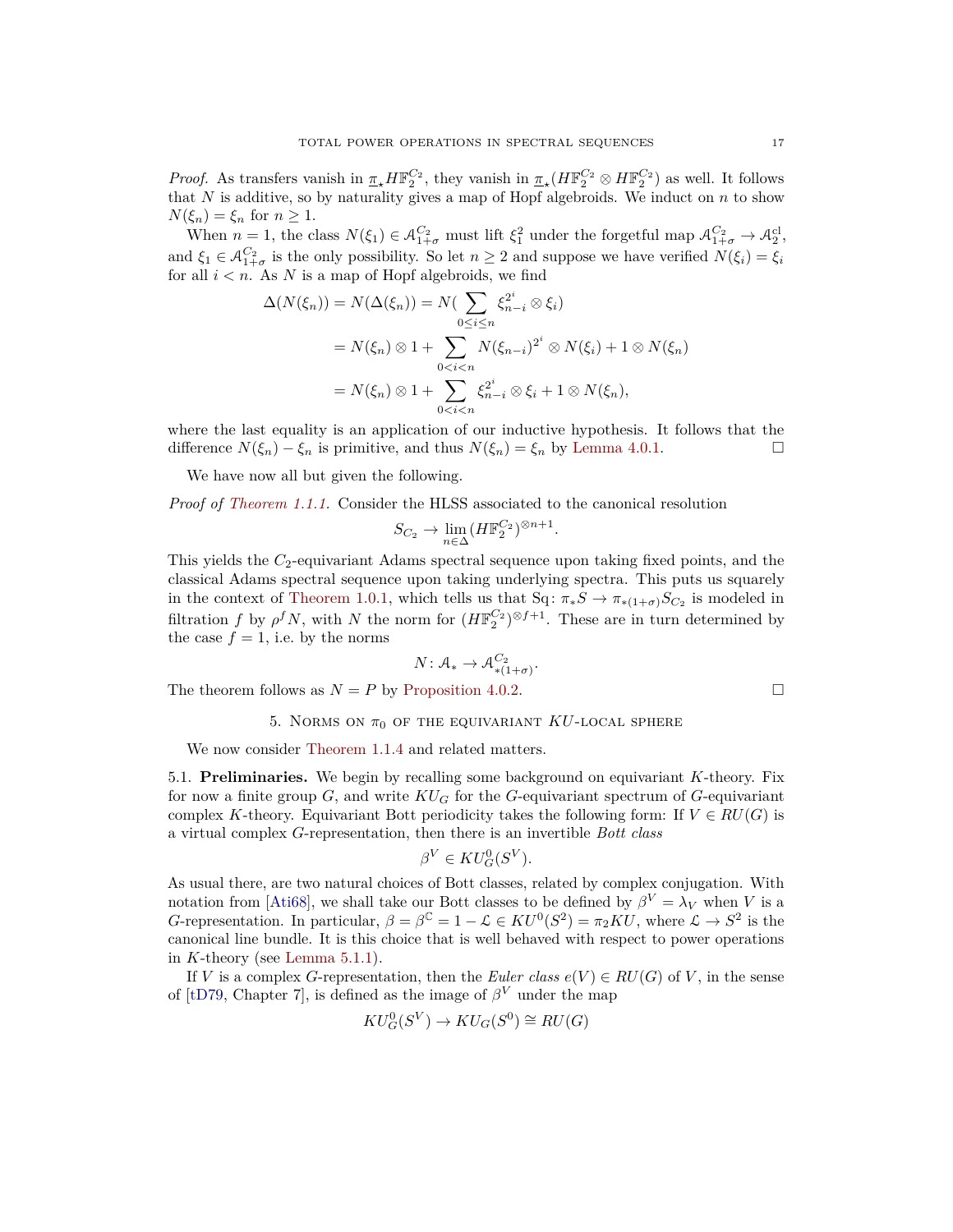given by restriction along the inclusion of poles  $S^0 \to S^V$ . We will discuss these further in [Subsection 5.3.](#page-19-0)

Now let Glob denote the homotopy theory of global equivariant spectra with respect to the family of finite groups, formalized as in [\[Sch18\]](#page-37-5), and let **KU** be the global spectrum of equivariant complex *K*-theory constructed in [\[Sch18,](#page-37-5) Section 6.4]. This is a refinement of the *G*-equivariant spectra  $KU_G$ , in the sense that there are symmetric monoidal functors  $U_G$ : Glob  $\to$  Sp<sup>*G*</sup> and  $KU_G \simeq U_G \mathbf{KU}$ . For our purposes, we may take this as the *definition* of the *G*-spectra  $KU_G$ , to be assured that the  $G-\mathbb{E}_{\infty}$  structure on  $KU_G$  is compatible with the ultracommutative ring structure of **KU**; it is not obvious whether the  $G$ -E<sub>∞</sub> structure on  $KU_G$  is unique, see for instance [\[BHIKM21\]](#page-35-15).

The ultracommutative ring structure on **KU** gives rise to maps  $\mathbb{P}^m K U_G \to K U_{\Sigma_m \wr G}$ , and this in turn induces power operations of the following form: if *X* is a *G*-space, then  $X^{\times m}$  is naturally a  $\Sigma_m \wr G$ -space, and there are power operations

$$
P^m \colon KU_G^0(X_+) \to KU_{\Sigma_m \wr G}^0(X_+^{\times m}).
$$

If *X* is a based *G*-space, then one may instead consider

$$
P^m: KU_G^0(X) \to KU_{\Sigma_m \wr G}^0(X^{\wedge m}).
$$

We round out this discussion by noting the following.

<span id="page-17-0"></span>5.1.1. **Lemma.** If *V* is a virtual complex *G*-representation, then

$$
P^m(\beta^V) = \beta^{\rho_m \otimes V} \in KU^0_{\Sigma_m \wr G}(S^{\rho_m \otimes V}).
$$

*Proof.* This is essentially classical, so let us just sketch how the pieces fit together. By multiplicativity, we may reduce to the case where *V* is a complex *G*-representation. The proof of [\[Sch18,](#page-37-5) Theorems 6.3.32(iii)] extends to show that if *X* is a *G*-space and  $E \in KU_G^0(X_+)$  is the class of a vector bundle, then  $P^m E \in KU^0_{\Sigma_m \wr G}(X^{\times n}_+)$  is the class of the external tensor power  $E^{\boxtimes m}$ . Put another way, the power operations arising from the ultracommutative ring structure on **KU** agree with the classic power operations constructed by Atiyah in [\[Ati66\]](#page-35-16). At this point, with notation from [\[Ati68\]](#page-35-14), one computes that  $P^m(\beta^V) = P^m(\lambda_V) = \lambda_V^{\otimes m} =$  $\lambda_{\rho_m\otimes V} = \beta^{\rho_m\otimes V}$ . This is where we have used our choice of Bott classes, as for example  $P^2(\lambda^*_{\mathbb{C}}) = -\lambda^*_{\rho_2 \otimes \mathbb{C}}$ , still with notation from [\[Ati68\]](#page-35-14).

5.2. **The main proposition.** In the appendix [\(Proposition A.4.6\)](#page-32-0), we verify that the Bousfield localization  $L_{\mathbf{KU}}S \in \text{glob}$  is an ultracommutative ring spectrum, refining the *G*-spectra  $L_{KUS}S_G$  for all finite groups *G*. Moreover, this Bousfield localization may be computed as a nilpotent completion:

<span id="page-17-1"></span>
$$
L_{\mathbf{KU}}S \simeq \lim_{n \in \Delta} \mathbf{KU}^{\otimes n+1}.
$$
 (16)

The same is true for each  $L_{KU_G}S_G$ , and in fact [Eq. \(16\)](#page-17-1) is sent by the forgetful functors  $U_G$ :  $\text{glob} \to \text{Sp}^G$  to the corresponding limit in  $\text{Sp}^G$ . Now define

$$
L = \pi_0 L_{\mathbf{KU}} S.
$$

Then *L* is a global power functor for the family of finite groups in the sense of [\[Sch18,](#page-37-5) Chapter 5. This means that for each finite group *G* we are given an abelian group  $L(G)$ , together with restrictions along arbitrary homomorphisms, transfers along injective homomorphisms, external pairings  $L(G) \otimes L(K) \to L(G \times K)$ , and power operations

$$
P_G^m\colon L(G)\to L(\Sigma_m\wr G),
$$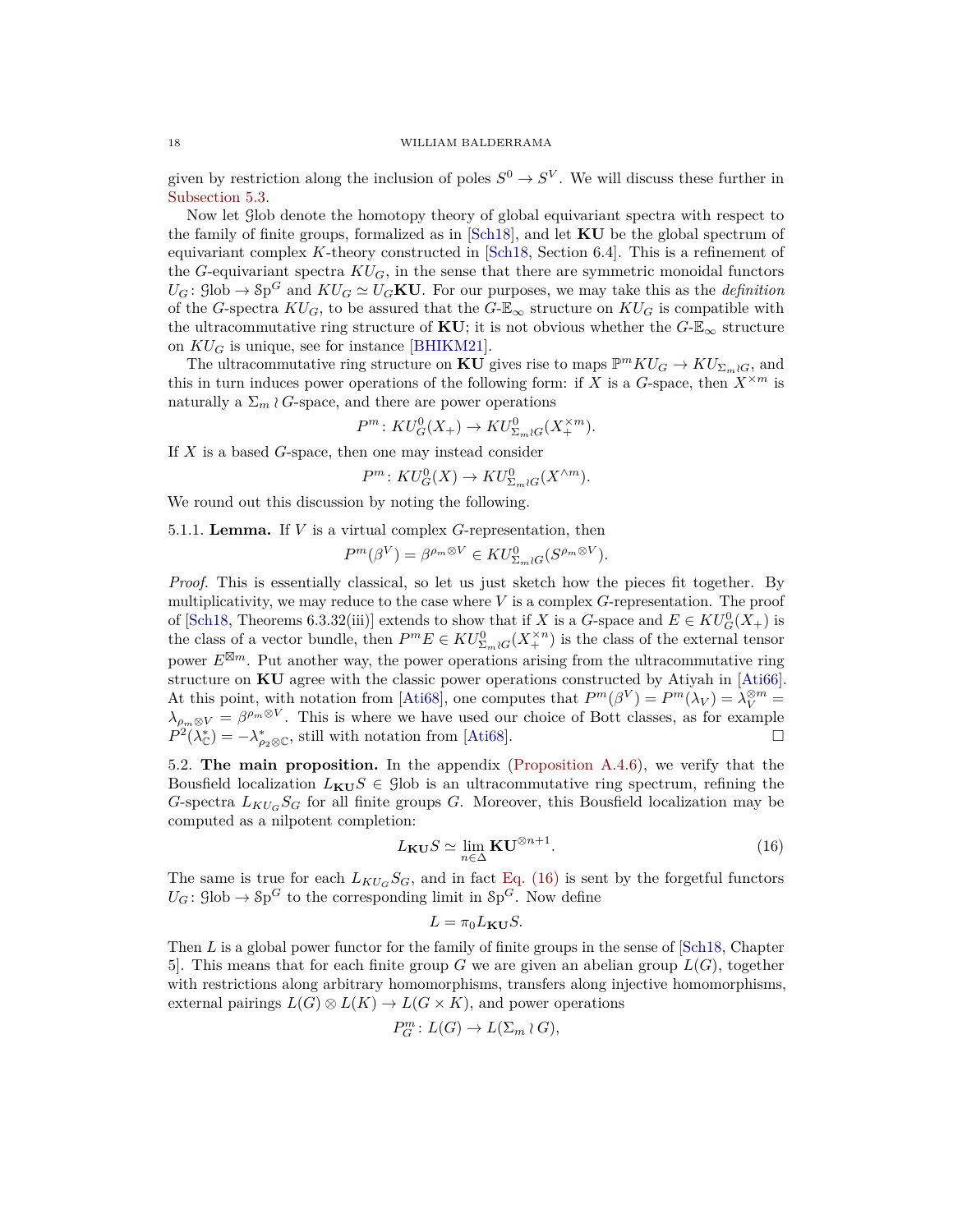all subject to a number of compatibilities. When the group *G* is clear from context, we shall write  $P^m = P_G^m$ . The fact that  $L_{\mathbf{KU}} S$  is a global refinement of the *G*-spectra  $L_{KU_G} S_G$ implies that we may identify

$$
L(G) = \pi_0^G L_{KU_G} S_G.
$$

Each  $\pi_0 L_{KU_G} S_G$  is a *G*-Tambara functor, and this is contained in the global power structure of *L*. In short, if  $K \subseteq G$  is a subgroup of index *m*, then the norm  $N_K^G: L(K) \to L(G)$ is recovered by postcomposing  $P_K^m: L(K) \to L(\Sigma_m \wr K)$  with restriction along a suitable embedding  $G \to \Sigma_m \wr K$ . See [\[Sch18,](#page-37-5) Remark 5.17] for a more detailed discussion.

We do not know the value of  $L(G)$  in general, even as a mere abelian group. When G is an odd *p*-group,  $L(G) \cong R\mathbb{Q}(G)[\epsilon]/(\epsilon^2, 2\epsilon)$  [\[BGS22,](#page-35-9) Theorem 1.1, Proposition 6.7]. It is also not hard to show directly that the same is true for  $G = C_2$ . It seems plausible that  $L(G)$ might be approachable via an analysis of the  $KU_G$ -based Adams spectral sequence. We shall not attempt to carry out any such analysis here, but for the interested reader point out that the descent from  $KU_G$  to  $KO_G$  is fully described in [\[MNN17,](#page-36-8) Example 9.19], and it may be fruitful to start with  $KO_G$  rather than  $KU_G$ .

As *L* is equipped with restrictions along arbitrary homomorphisms, the sequence  $e \rightarrow$  $G \rightarrow e$  shows that, for every group *G*, the ring  $L(G)$  is an augmented  $L(e)$ -algebra. We may identify  $L(e)$  explicitly as

$$
L(e) = \pi_0 L_{KU} S = \mathbb{Z}[\epsilon]/(2\epsilon, \epsilon^2).
$$

In particular, the class  $\epsilon$  resides in  $L(G)$  for any group *G*, and we would like to understand how power operations behave on  $\epsilon$ . Observe that

$$
P_G^m(\epsilon) = P^m(\operatorname{res}_G^e(\epsilon)) = \operatorname{res}_{\Sigma_m \wr G}^{\Sigma_m}(P_e^m(\epsilon)).
$$

Thus, to determine  $P_G^m(\epsilon)$ , it suffices to consider the case where  $G = e$ , at least once the underlying global Mackey functor of *L* is known. Although we have not computed  $L(\Sigma_m)$ , we can say the following.

Write  $\bar{\rho}_m^{\mathbb{C}}$  for the reduced complex permutation representation of  $\Sigma_m$ .

<span id="page-18-0"></span>5.2.1. **Proposition.** The class  $P^m(\epsilon) \in L(\Sigma_m)$  is detected in the  $KU_{\Sigma_m}$ -based Adams spectral sequence by  $e(\overline{\rho}_m^{\mathbb{C}}) \cdot \epsilon$ .

*Proof.* Consider the **KU**-based Adams spectral sequence. This is the HLSS associated to the canonical resolution

$$
L_{\mathbf{KU}}S\simeq \lim_{n\in \Delta}\mathbf{KU}^{\otimes n+1},
$$

and gives, for every finite group *G* and  $\alpha \in RO(G)$ , the  $KU_G$ -based Adams spectral sequence of signature

$$
{}^{G}E_{1}^{s+\alpha,t+\alpha} = \pi_{t+\alpha}^{G}(KU_{G}^{\otimes t-s+1}) \Rightarrow \pi_{s+\alpha}^{G}L_{KU_{G}}S_{G},
$$

compatible with all restrictions and transfers.

When  $G = e$ , this is the nonequivariant  $KU$ -based Adams spectral sequence. The class  $\epsilon \in \pi_0 L_{KUS}$  is detected by some class  $\tilde{\epsilon} \in {}^eE_2^{0,2}$  in filtration 2. It follows from [Theorem 3.2.1](#page-14-0) that  $P^m(\epsilon)$  is detected by  $Q(\tilde{\epsilon}) \in \sum_{m} E_2^{0,2}$ , where  $Q: {}^eE_2^{0,2} \to {}^{\sum_m}E_2^{0,2}$  is induced by

$$
a_m^2 P_2^m \colon \pi_2^e KU \to \pi_{\rho_m^{\mathbb{C}}}^{\Sigma_m} KU_{\Sigma_m} \to \pi_2^{\Sigma_m} KU_{\Sigma_m}.
$$

By [Lemma 5.1.1,](#page-17-0) we may identify this as

$$
\mathbb{Z}\{\beta\} \to RU(\Sigma_m)\{\beta^{\rho_m^{\mathbb{C}}}\}\to RU(\Sigma_m)\{\beta\},\
$$

where the first map acts by  $\beta \mapsto \beta^{\rho_m^{\mathbb{C}}}$  and the second map acts by  $\beta^{\rho_m^{\mathbb{C}}} \mapsto e(\overline{\rho}_m^{\mathbb{C}}) \cdot \beta$ . More succinctly, the map *Q* is given by multiplication with  $e(\overline{\rho}_m^{\mathbb{C}})$ , and the proposition follows.  $\Box$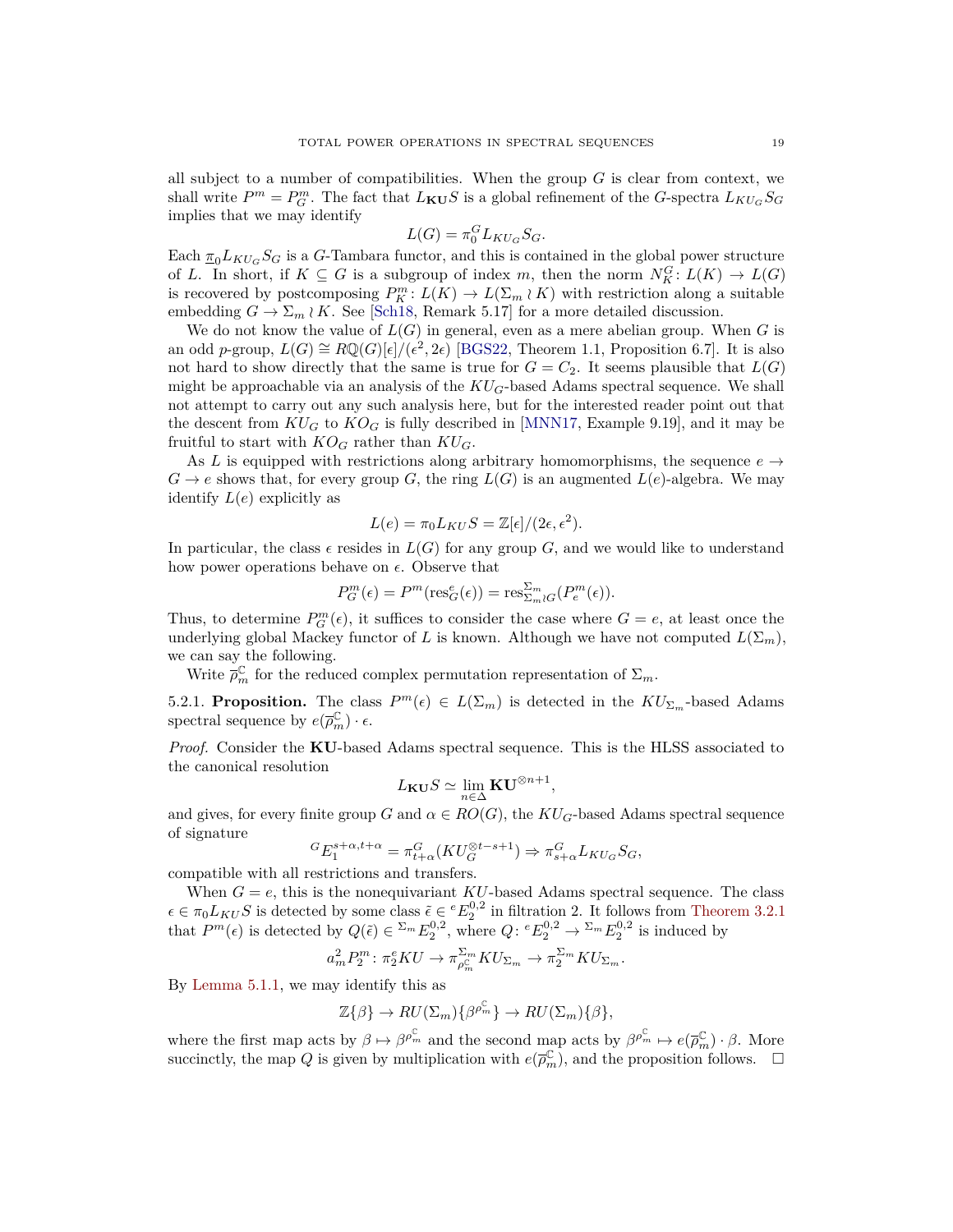<span id="page-19-0"></span>5.3. **Euler classes.** To translate from [Proposition 5.2.1](#page-18-0) to [Theorem 1.1.4,](#page-3-0) we must recall some information about Euler classes. Let *G* be a finite group. Given a complex *G*representation *V*, the Euler class  $e(V)$  may be identified explicitly as

$$
e(V) = \sum_{n} (-1)^n \Lambda^n(V) \in RU(G).
$$

This follows from the definition of  $e(V)$  and the construction of the Bott class  $\beta^V$ , see for instance [\[AT69,](#page-35-17) IV §1]. In particular, write  $Cl(G; \mathbb{C})$  for the ring of class functions on *G*, and for  $V \in RU(G)$  write  $\chi(V, -) \in \text{Cl}(G; \mathbb{C})$  for its character. For a complex *G*-representation *V* and  $g \in G$ , write  $f(V, g)(t) \in \mathbb{C}[t]$  for the characteristic polynomial of the linear map  $g: V \to V$ . Then we obtain the following identification of the character of an Euler class.

<span id="page-19-1"></span>5.3.1. **Lemma.** Let *V* be a complex *G*-representation. Then  $\chi(e(V), g) = f(V, g)(1)$ .

*Proof.* The claim is that the characteristic polynomial of  $g: V \to V$  evaluated at 1 agrees with the alternating sum of the traces of  $g: \Lambda^n V \to \Lambda^n V$ . This is a standard fact from linear algebra, see for instance [\[Bou48,](#page-35-18) §8, no. 11].  $\Box$ 

Given a finite *G*-set *X*, let

$$
\widetilde{\mathbb{C}}[X] = \mathrm{Coker}(\mathbb{C} \to \mathbb{C}[X])
$$

be the associated reduced permutation representation, and set

$$
e(X) = e(\widetilde{\mathbb{C}}[X]) \in RU(G).
$$

We then have the following.

#### <span id="page-19-2"></span>5.3.2. **Proposition.**

- (1) Given a finite *G*-set *X*, we have  $e(X) \neq 0$  if and only if there exists some  $q \in G$  such that the cyclic group  $\langle g \rangle$  acts transitively on *X*.
- (2) Let p be a prime, and suppose that  $K \subseteq G$  is a normal subgroup such that  $G/K$ is cyclic of order  $p^n$ . Let  $N \subseteq G$  be the unique subgroup of index p containing K. Then  $e(G/K) = p^{n-1}(p\mathbb{C} - \mathbb{C}[G/N]).$
- (3) In particular, in the situation of (2), if *p* is odd then  $e(G/K) \equiv \tilde{C}[G/N] \pmod{2}$ .

*Proof.* (1) Given  $q \in G$ , we may identify

$$
f(\widetilde{\mathbb{C}}[X],g)(t) = \frac{f(\mathbb{C}[X],g)(t)}{1-t}.
$$

It follows from [Lemma 5.3.1](#page-19-1) that  $\chi(\widetilde{\mathbb{C}}[X], g) \neq 0$  if and only if 1 is not a repeated root of  $f(\mathbb{C}[X], g)(t)$ . The element *g* acts on  $\mathbb{C}[X]$  by a permutation matrix, and an elementary computation shows that this holds if and only if *g* acts transitively on *X*. The claim follows as  $e(X) \neq 0$  if and only if  $\chi(\mathbb{C}[X], g) \neq 0$  for some  $g \in G$ .

(2) Write  $q: G \to G/K \cong C_{p^n}$ . Then  $e(G/K) = q^*e(C_{p^n})$ , so we may reduce to the case where  $K = e$  and  $G = C_{p^n}$ . An elementary computation, following the ideas in (1), shows that

$$
\chi(e(C_{p^n}), g) = \begin{cases} p^n & \text{if } g \text{ generates } C_{p^n}; \\ 0 & \text{otherwise.} \end{cases}
$$

A second elementary computation shows that  $p^{n-1}(p\mathbb{C} - \mathbb{C}[C_{p^n}/C_{p^{n-1}}])$  has the same character, implying that  $e(C_{p^n}) = p^{n-1}(p\mathbb{C} - \mathbb{C}[C_{p^n}/C_{p^{n-1}}])$  as claimed.

(3) If *p* is odd, then  $p^{n-1}(p\mathbb{C} - \mathbb{C}[G/N]) \equiv \mathbb{C} - \mathbb{C}[G/N] \equiv \widetilde{\mathbb{C}}[G/N] \pmod{2}$  in  $RU(G)$ .  $\square$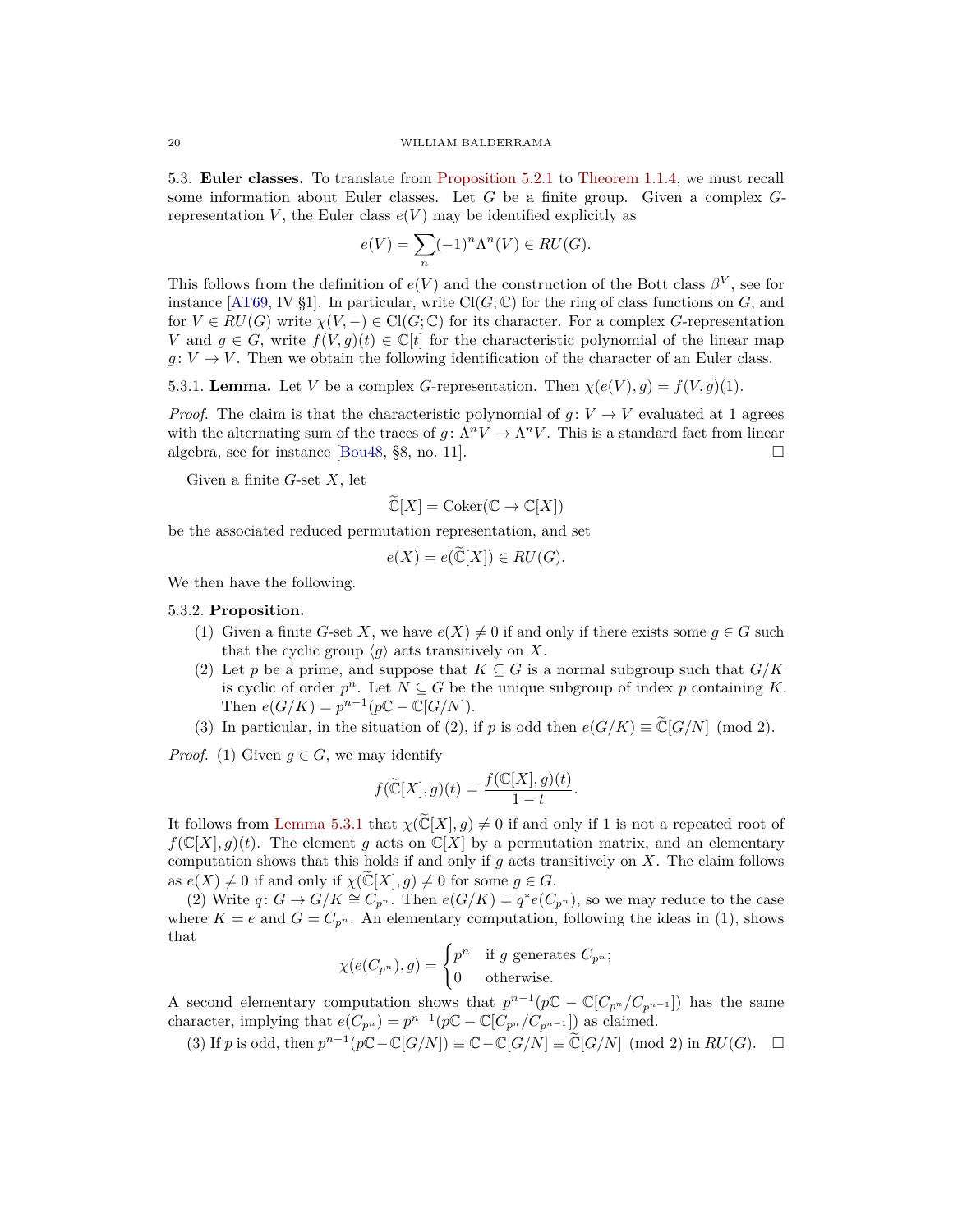<span id="page-20-1"></span>5.4. **The proof of [Theorem 1.1.4.](#page-3-0)** Note the following immediate corollary of [Proposi](#page-18-0)[tion 5.2.1](#page-18-0) and the interaction between the power operations  $P^m$  and the norms  $N_K^G$ .

<span id="page-20-2"></span>5.4.1. **Corollary** (of [Proposition 5.2.1\)](#page-18-0). Let  $K \subseteq G$  be a subgroup. Then  $N_K^G(\epsilon) \in L(G)$  is detected in the  $KU_G$ -based Adams spectral sequence by  $e(G/K) \cdot \epsilon$ .

We are now in a position to prove [Theorem 1.1.4.](#page-3-0) Let us again recall the main players. Fix an odd prime *p*. In [\[BGS22,](#page-35-9) Theorem 1.1, Proposition 6.7], Bonventre–Guillou–Stapleton prove that if *G* is a *p*-group, then there is an isomorphism

$$
\underline{\pi}_0 L_{KU_G} S_G \cong \underline{R}\mathbb{Q}[\epsilon]/(2\epsilon,\epsilon^2)
$$

of Green functors, where  $R\mathbb{Q}$  is the Green functor whose value at a subgroup  $K \subseteq G$  is the rational representation ring  $R\mathbb{Q}(K)$ . In our context, this says that if *G* is any *p*-group, then

$$
L(G) \cong R\mathbb{Q}(G)[\epsilon]/(2\epsilon, \epsilon^2). \tag{17}
$$

This easily extends to an identification of the restriction of the global Green functor *L* to the family of *p*-groups. We now give the following.

*Proof of [Theorem 1.1.4.](#page-3-0)* Consider the norm

 $N_K^G$ :  $RQ(K)[\epsilon]/(2\epsilon, \epsilon^2) \rightarrow RQ(G)[\epsilon]/(2\epsilon, \epsilon^2)$ .

By [Corollary 5.4.1,](#page-20-2)  $N_K^G(\epsilon)$  is detected in the  $KU_G$ -based Adams spectral sequence by  $e(G/K) \cdot \epsilon$ . As all elements of  $R\mathbb{Q}(G)[\epsilon]/(2\epsilon,\epsilon^2)$  are detected either on the 0-line, as an element of  $R\mathbb{Q}(G)$ , or on the 2-line, as the product of an element of  $R\mathbb{Q}(G)$  with  $\epsilon$ , we may deduce that  $N_K^G(\epsilon) = e(G/K) \cdot \epsilon$  on the nose. The final claims regarding the case where  $K \subseteq G$  is normal follow from [Proposition 5.3.2.](#page-19-2)

6. POWER OPERATIONS FOR THE  $K(1)$ -LOCAL SPHERE

<span id="page-20-0"></span>This section carries out the computation promised in [Theorem 1.1.6.](#page-5-1)

6.1. **Generalities on power operations.** We begin by recalling some basic properties of power operations, cf. [\[BMMS86,](#page-35-4) Chapter VIII]. Fix a prime *p*, and for a spectrum *R* define

$$
\pi_{s,w}b(R) = [\Sigma^{s-pw}(S^w)_{h\Sigma_p}^{\otimes p}, R] = R^{(p-1)w-s} \operatorname{Th}(w\overline{\rho}_p \downarrow B\Sigma_p) = \pi_{s-pw+w\rho_p}F(E\Sigma_p, i_*R).
$$

These are all different names for the same object; the third term is the *R*-cohomology of the Thom spectrum of a multiple of the reduced permutation representation  $\bar{\rho}_p$  of  $\Sigma_p$ , and the fourth term is a piece of the  $\Sigma_p$ -equivariant spectrum obtained as the Borel construction on *R* with trivial action. There are maps

$$
a: \pi_{s,w}b(R) \to \pi_{s-(p-1)w,w-1}b(R), \qquad i: \pi_s R \to \pi_{s,0}b(R),
$$
  

$$
res_w: \pi_{s,w}b(R) \to \pi_s R, \qquad tr_w: \pi_s R \to \pi_{s,w}b(R),
$$

given by multiplication with the Euler class of  $\bar{p}_p$ , inflation, restriction, and transfer. We shall write  $tr = tr_w$  and  $res = res_w$  when *w* is clear from context, and shall use *i* to regard  $\pi_* R$  as a subobject of  $\pi_{*,0} b(R)$ .

Now suppose that *R* is a *p*-local  $\mathbb{E}_{\infty}$  ring. Then the pair  $(\pi_*R, \pi_{*,*}b(R))$  is a good device for understanding power operations on *R*. The *p*th total power operation for *R* takes the form

$$
P: \pi_n R \to \pi_{pn,n} b(R),
$$

and the behavior of *P* may be encoded in structure present on  $\pi_{*,*}b(R)$ , as we now recall.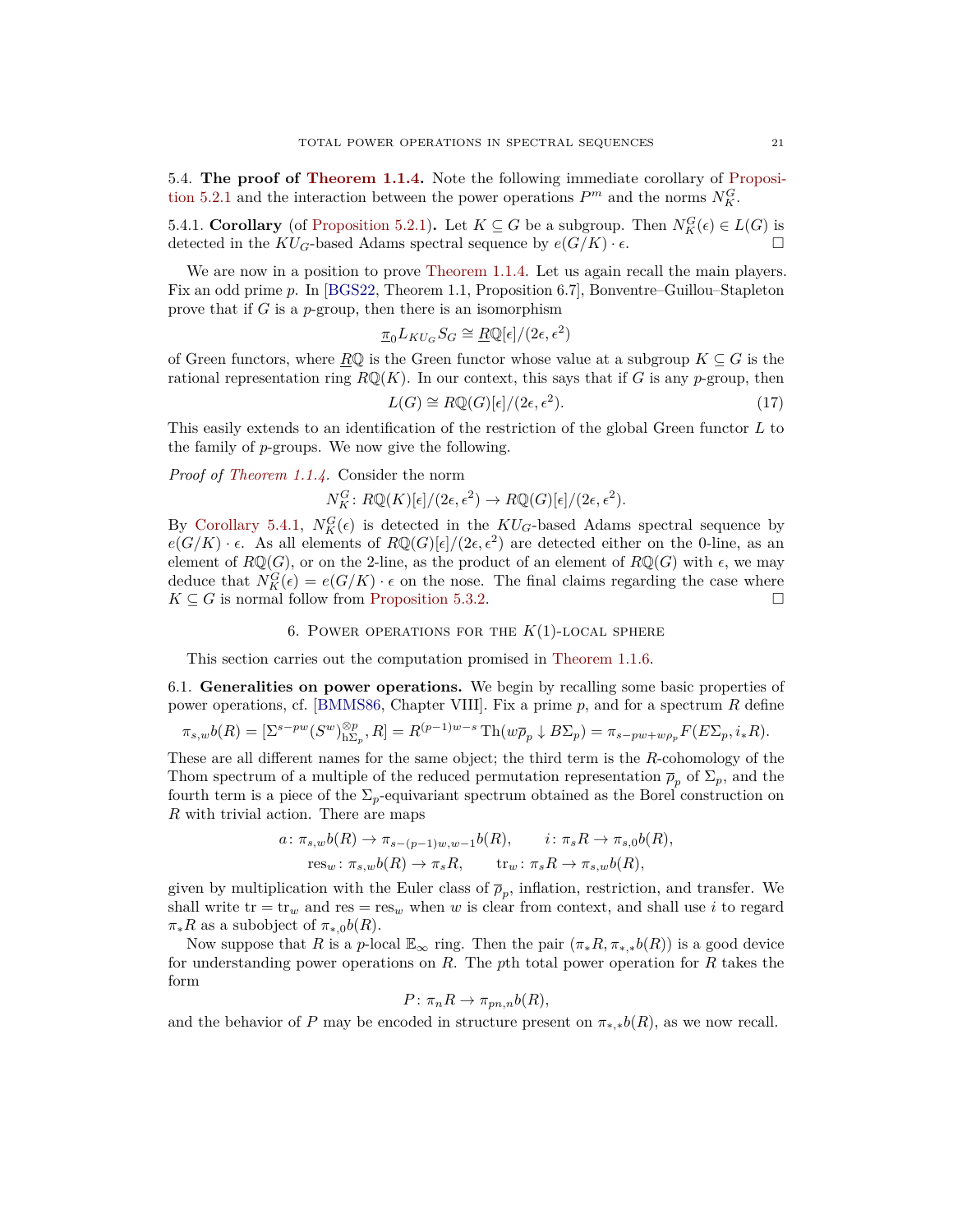First,  $\pi_{*,*}b(R)$  is a bigraded ring, and *P* is multiplicative, i.e.  $P(xy) = P(x)P(y)$  for  $x \in \pi_n R$  and  $y \in \pi_m R$ . Second, define

$$
h[w] = \frac{\text{tr}_w(1)}{(p-1)!} \in \pi_{0,w} R,
$$

and abbreviate  $h = h[0]$ . These elements satisfy

$$
a \cdot h[w] = 0.
$$

Let  $C(x, y) = p^{-1}((x + y)^p - x^p - y^p)$ . Then for  $x, y \in \pi_n R$ , we have  $P(x + y) = P(x) + C(x, y) \cdot h[n] + P(y).$ 

In particular, for  $k \in \mathbb{Z}$  we have

<span id="page-21-1"></span>
$$
P(k) = k - \frac{k - k^p}{p}h.\tag{18}
$$

Third, we note that *aP* is additive, and if *R* arises as a limit of  $\mathbb{E}_{\infty}$  rings then *P* is modeled in filtration  $f$  of the associated HLSS by  $a^f P$ , as described in [Theorem 3.2.1.](#page-14-0)

6.2. **Morava** *E*-theory. Let *E* be a Morava *E*-theory with formal group  $\mathbb{G} \to \text{Spf } E_0$ . See [\[Pet18\]](#page-37-8) for a textbook reference. We wish to describe the general shape of  $\pi_{*,*}b(E)$ . Let

$$
\omega = \pi_2 E, \qquad R = \pi_{0,0} b(E) = E^0 B \Sigma_p, \qquad L = \pi_{2(p-1),2} b(E) = E^0 \operatorname{Th}(\mathbb{C} \otimes \overline{\rho}_p).
$$

Then *R* is a commutative  $E_0$ -algebra and *L* is an invertible *R*-module. Writing  $L^n = L^{\otimes_R n}$ , we have the following picture:

$$
R \xrightarrow{a^2} L^{-1}
$$
  
\n
$$
\downarrow^{a} \qquad \qquad a \uparrow \qquad \qquad .
$$
  
\n
$$
R/(h) \xrightarrow{-\cong -\sim} \pi_{-(p-1),-1}E
$$

That the Euler class *a* annihilates *h* is standard, and that the resulting map  $R/(h) \rightarrow$  $\pi_{-(p-1),-1}b(E)$  is an isomorphism may be found in dual form in [\[Rez09,](#page-37-9) Proposition 7.3]. Note in particular that postcomposing the product on  $R/(h)$  with *a* gives a map

<span id="page-21-0"></span>
$$
R/(h) \otimes R/(h) \to R/(h) \to L^{-1}.
$$
 (19)

<span id="page-21-2"></span>6.2.1. **Lemma.** There are isomorphisms

$$
\pi_{2a(p-1)+2b,2a}b(E) = \omega^b \otimes_{E_0} L^a,
$$
  

$$
\pi_{(2a+1)(p-1)+2b,2a+1}b(E) = \omega^b \otimes_{E_0} L^a \otimes_R R/(h),
$$

all other degrees being zero. The ring structure is induced by the canonical isomorphisms  $(\omega^b \otimes_{E_0} L^a) \otimes_R (\omega^{b'} \otimes_{E_0} L^{a'}) \cong \omega^{b+b'} \otimes_{E_0} L^{a+a'},$  applying the Euler class as in [Eq. \(19\)](#page-21-0) when needed.

*Proof.* The Morava *E*-theory of  $B\Sigma_p$  is concentrated in even degrees [\[HKR00,](#page-36-9) Theorem E]. The lemma then combines the above discussion with the Thom isomorphisms  $\pi_{(a+2a')(p-1)+2(b+b'),(a+2a')}b(E) \cong \pi_{a(p-1)+2b,a}b(E) \otimes_R \pi_{2a'(p-1)+2b,2a'}b(E).$ 

<span id="page-21-3"></span>6.2.2. **Proposition.** The Adams operation  $\psi^k$  for  $k \in \mathbb{Z}_p^\times$  acts on  $L^a$  by multiplication with  $(1 - \frac{1}{p}(1 - k^{a(p-1)})h).$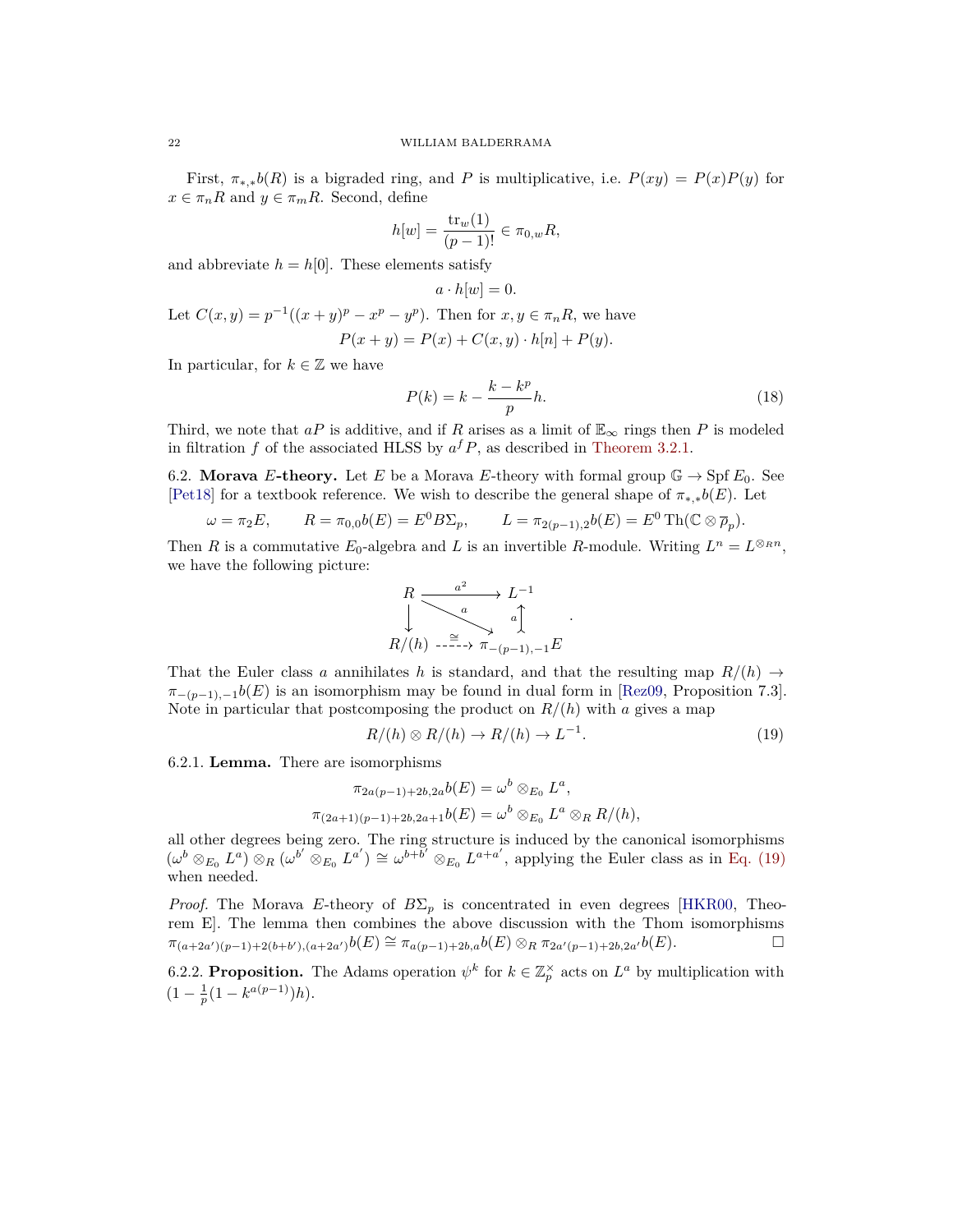*Proof.* First we consider the case  $a = 0$ , where  $L^0 = R = E^0 B \Sigma_p$ . Here we are claiming that  $\psi^k$  acts trivially on  $E^0 B \Sigma_p$ . By Strickland's theorem [\[Str98\]](#page-37-10),  $R/(h)$  is the  $E_0$ -algebra classifying rank *p* subgroups of  $\mathbb{G}$ . The Adams operation  $\psi^k$  corresponds to the automorphism  $[k]: \mathbb{G} \to \mathbb{G}$  defined over Spf  $E_0$ . This fixes all subgroups of  $\mathbb{G}$ , and so  $\psi^k$  acts trivially on  $R/(h)$ . As the transfer is split  $K(n)$ -locally [\[CM17\]](#page-35-19), it follows that  $\psi^k$  acts trivially on *R*.

Now consider general *a*. As  $\psi^k$  acts on  $\omega^a$  by multiplication with  $k^a$ , it suffices to show that  $\psi^k$  acts on  $\omega^a \otimes L^a$  by multiplication with  $k^a(1 - \frac{1}{p}(1 - k^{a(p-1)})h)$ . Observe that this is exactly the element  $P(k^a)$  seen in [Eq. \(18\).](#page-21-1) Choose a generator  $u \in \omega$ , so that we have  $P(u^a) \in \omega^a \otimes_{E_0} L^a$ . As  $P(u^a) \cdot P(u^{-a}) = P(1) = 1$ , we find that  $P(u^a)$  gives a trivialization of the invertible *R*-module  $\omega^a \otimes_{E_0} L^a$ . As  $\psi^k$  acts trivially on *R*, it thus suffices to show that  $\psi^k(P(u^a)) = P(k^a)P(u^a)$ . Indeed, as  $\psi^k$  acts on *E* by  $\mathbb{E}_{\infty}$  automorphisms, we have

$$
\psi^k(P(u^a)) = P(\psi^k(u^a)) = P(k^a u^a) = P(k^a)P(u^a)
$$
 as needed.

Now write *KU<sup>p</sup>* for the spectrum of *p*-adic complex *K*-theory. We consider complex *K*-theory to be oriented as described in [Subsection 5.1.](#page-16-1)

<span id="page-22-1"></span>6.2.3. **Proposition.** Let  $\tau^{-2} \in \pi_{0,2}b(KU_p)$  be the Thom class of  $\overline{\rho}_p^{\mathbb{C}}$ , i.e. the Bott class of  $\rho_p^{\mathbb{C}} - p\mathbb{C}$ , and abbreviate  $d = a^2\beta\tau^{-2} \in \pi_{0,0}b(KU_p)$ . Then  $h = p - d$  and

$$
\pi_{*,*}b(KU_p) \cong \mathbb{Z}_p[\beta^{\pm 1}, \tau^{\pm 2}, a]/(ah).
$$

The Adams operation  $\psi^k$  for  $k \in \mathbb{Z}_p^{\times}$  acts by ring automorphisms, and is determined by

$$
\psi^k(\beta) = k\beta,
$$
  $\psi^k(\tau^2) = \tau^2(1 + \frac{1}{p}(k^{p-1} - 1)d)$ 

Power operations are determined by general properties and

$$
P(\beta) = \beta^p \tau^{-2}.
$$

*Proof.* Restriction along  $C_p \subset \Sigma_p$  identifies  $KU_p^0 B \Sigma_p$  as the subring of  $KU_p^0 B C_p$  fixed under the action of  $Aut(C_p)$ . It follows quickly that *h* is the image of the permutation representation  $\rho_p^{\mathbb{C}}$  under the completion map  $R(\Sigma_p) \to KU_p^0 B\Sigma_p$ , and that

$$
KU_p^0 B \Sigma_p \cong \mathbb{Z}_p[h]/(h^2 - ph).
$$

On the other hand,  $d = a^2 \beta \tau^{-2}$  is the Euler class of  $\overline{\rho}_p^{\mathbb{C}}$ . By [Proposition 5.3.2,](#page-19-2) both *d* and  $p - h$  have the same image in  $KU_p^0 BC_p$ , and thus  $d = p - h$  in  $KU_p^0 B \Sigma_p$ . It follows that

$$
KU_p^0 B \Sigma_p \cong \mathbb{Z}_p[d]/(dh).
$$

The full identification of  $\pi_{*, *} K U_p$  then follows from the recipe of [Lemma 6.2.1,](#page-21-2) where now we have fixed trivializations  $\beta^{a(p-1)+b}\tau^{-2a} \in \omega^b \otimes_{E_0} L^a$ . The action of the Adams operations was given in [Proposition 6.2.2.](#page-21-3) The identity  $P(\beta) = \beta^p \tau^{-2}$  was given in [Lemma 5.1.1.](#page-17-0) In this Borel context, it may also be regarded as a consequence of the fact that the map  $MUP \to KU$  classifying our choice of complex orientations is  $\mathbb{H}_{\infty}$ .

<span id="page-22-2"></span>6.3. **Odd primes.** Let *p* be an odd prime and fix a topological generator  $k \in \mathbb{Z}_p^{\times}$ . Then there is a fiber sequence

<span id="page-22-0"></span>
$$
S_{K(1)} \longrightarrow KU_p \stackrel{\psi^k-1}{\longrightarrow} KU_p \ . \tag{20}
$$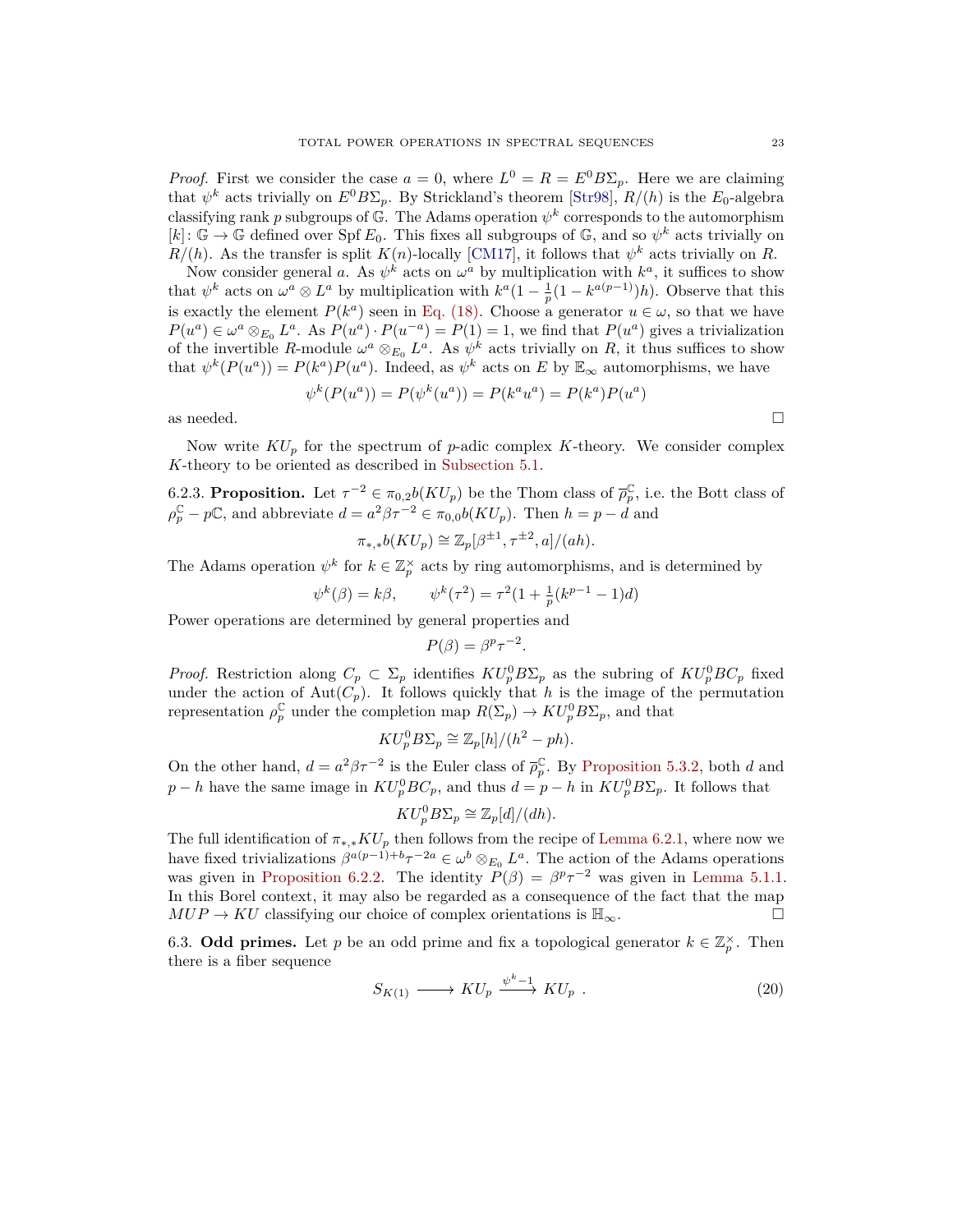We can use this to easily compute power operations for  $S_{K(1)}$ . For a spectrum X and class  $x \in KU_p^n X$ , write  $[x] \in S_{K(1)}^{n+1} X$  for the image of *x* under the boundary map associated to [Eq. \(20\).](#page-22-0) We then have

$$
\pi_0 S_{K(1)} = \mathbb{Z}_p, \qquad \pi_{2n-1} S_{K(1)} = \mathbb{Z}_p / (k^n - 1) \{ [\beta^n] \},
$$

all other groups being zero. So it suffices to compute  $P([\beta^n]) \in \pi_{(2n-1)p,2n-1}b(S_{K(1)})$ .

6.3.1. **Lemma.** We have

$$
\pi_{(2n-1)p,2n-1}b(S_{K(1)}) = \mathbb{Z}_p/(k^n-1)\{[a\beta^{pn}\tau^{-2n}]\}.
$$

*Proof.* By [Proposition 6.2.3,](#page-22-1) we have

$$
\pi_{*,2n-1}b(KU_p) \cong \mathbb{Z}_p[\beta^{\pm 1}]\{a\beta^{pn}\tau^{-2n}\}, \qquad \psi^k(a\beta^{pn}\tau^{-2n}) = k^n a\beta^{pn}\tau^{-2n}.
$$

The lemma then follows from [Eq. \(20\).](#page-22-0)  $\Box$ 

<span id="page-23-0"></span>6.3.2. **Theorem.** The *p*th total power operation

$$
P: \pi_{2n-1}S_{K(1)} \to \pi_{(2n-1)p,2n-1}b(S_{K(1)})
$$

is additive, and satisfies

$$
P([\beta^n]) = [a\beta^{pn}u^{-n}].
$$

*Proof.* The long exact sequence associated to the fibering of [Eq. \(20\)](#page-22-0) can be interpreted as the HFPSS

$$
H^*(\mathbb{Z}\{\psi^k\}; KU_p) \Rightarrow \pi_* K U_p^{\text{h}\mathbb{Z}\{\psi^k\}} \cong \pi_* S_{K(1)}.
$$

As  $P(\beta^n) = \beta^{pn} \tau^{-2n}$ , it follows from [Theorem 3.2.1](#page-14-0) that  $P(k[\beta^n])$  is detected in the HFPSS by  $k[a\beta^{pn}\tau^{-2n}]$  for  $k \in \mathbb{Z}$ . As there is nothing in higher filtration, we must have  $P(k[\beta^n]) = k[a\beta^{pn}\tau^{-2n}]$  on the nose.

6.4. **Even primes.** Now consider  $p = 2$ . There is a fiber sequence

<span id="page-23-1"></span>
$$
S_{K(1)} \longrightarrow KO_2 \xrightarrow{\psi^3 - 1} KO_2 , \qquad (21)
$$

and we may compute power operations for  $S_{K(1)}$  following the same approach as for odd primes, only by descent from  $KO_2$  rather than  $KU_p$ . We begin by recalling the structure of the former. Write  $\eta_{C_2} \in \pi_{1,1}b(S)$  for the  $C_2$ -equivariant Hopf map. This is characterized by

$$
h=2+a\eta_{C_2}.
$$

Also write  $\eta_{\text{cl}} \in \pi_1 S \subset \pi_{1,0} b(S)$  for the nonequivariant Hopf map.

<span id="page-23-2"></span>6.4.1. **Lemma.** Write

$$
\pi_*KO_2 = \mathbb{Z}_2[\beta^{\pm 4}, 2\beta^2, \eta_{\text{cl}}]/(2 \cdot \eta_{\text{cl}}, 2\beta^4 \cdot \eta_{\text{cl}}, \eta_{\text{cl}}^3, (2\beta^2)^2 - 4\beta^2).
$$

Then

$$
\pi_{*,*}b(KO_2) = \mathbb{Z}_2[\beta^{\pm 4}, \tau^{\pm 4}, a, \eta_{C_2}, \tau^2 h, 2\beta^2, \beta^2 \tau^2 h, \eta_{\text{cl}}]/I,
$$

where *I* is generated by a number of relations, including  $\rho \cdot \tau^{-2} \beta^2 h = \eta_{C_2} \eta_{c}^2$ . The Adams operation  $\psi^3$  fixes all torsion classes, and otherwise is determined by the map  $\pi_{*, *}b(KO_2) \rightarrow$  $\pi_{*,*}b(KU_2)$ , which sends to classes to classes of the same name, only where moreover  $\eta_{\text{cl}} \mapsto 0$  and  $\eta_{C_2} \mapsto -a\beta\tau^{-2}$ . The norms  $P: \pi_n K O_2 \to \pi_{2n,n} K O_2$  are determined by general properties and

$$
P(\beta^4) = \beta^8 \tau^{-8}
$$
,  $P(2\beta^2) = (4 + a\eta_{C_2})\beta^4 \tau^{-4}$ ,  $P(\eta_{\text{cl}}) = \eta_{\text{cl}}\eta_{C_2}$ .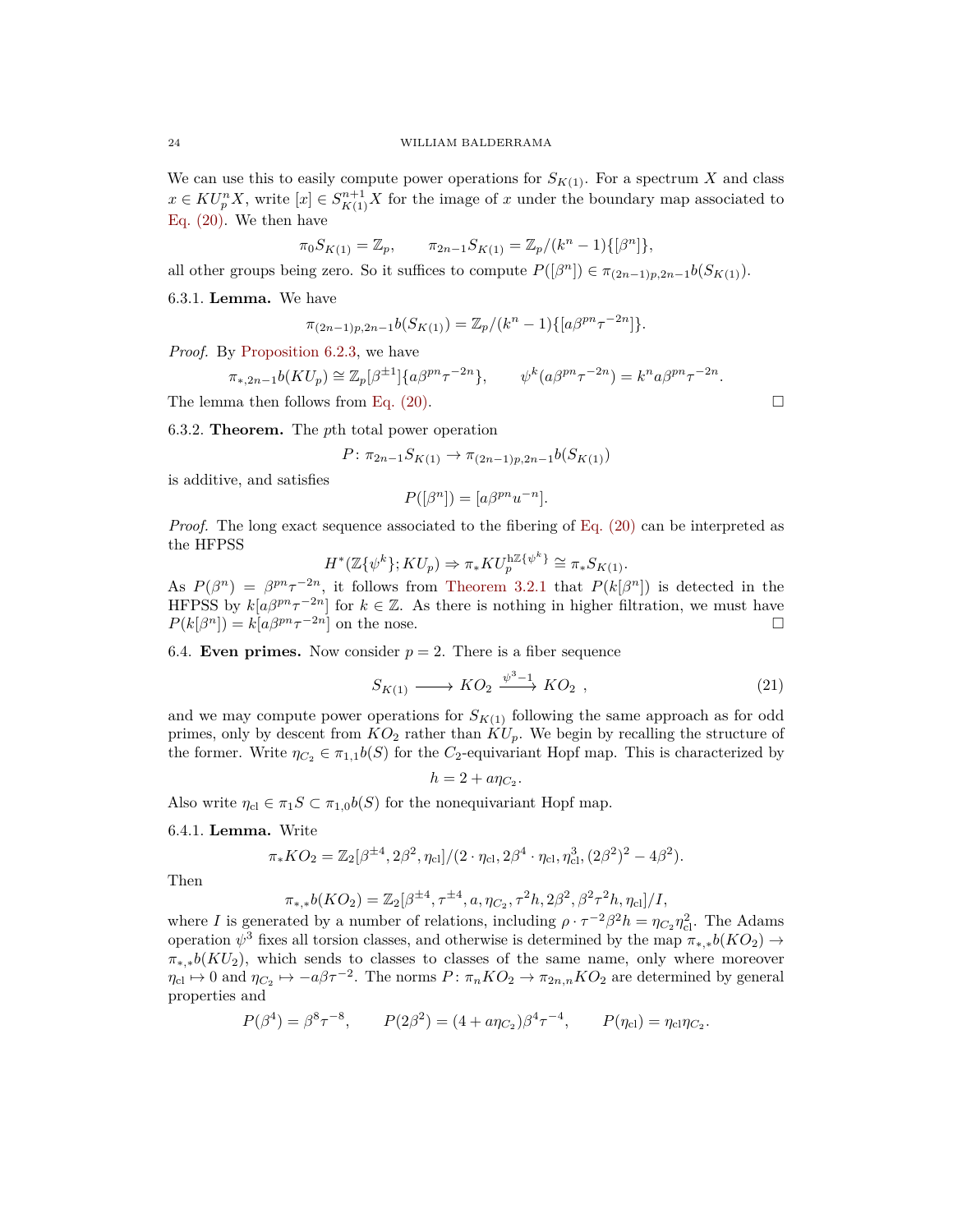*Proof.* See for instance [\[Bal21\]](#page-35-20) or [\[Bal22\]](#page-35-21); for the former note  $\pi_{s,w}b(KO_2) = \pi_{s,s-w}\nu(KO)$ and  $\eta_{C_2} = -\eta_0$ , and for the latter note  $\pi_{s,w} K O_2 = \pi_{(s-w)+w\sigma} K O_{C_2} \otimes \mathbb{Z}_2$  and  $\eta_{C_2} = -\eta_{\sigma}$ .  $\Box$ 

One may compute the groups  $\pi_{*,*}b(S_{K(1)})$  from this, using [Eq. \(21\).](#page-23-1) This computation was also carried out in [\[Bal21\]](#page-35-20), but our situation is much simpler: the hard work there was to pin down the ring structure on  $\pi_{*,*}b(S_{K(1)})$ , which we don't need, and even for the additive structure we need only the particular groups  $\pi_{2n,n} S_{K(1)}$ . Because we need details of the computation, it is easier to just proceed directly.

Write  $[x]$  for classes in  $S_{K(1)}$ -cohomology detected in the boundary of [Eq. \(21\).](#page-23-1) Define

$$
x_n = [\beta^{4n}] \in \pi_{8n-1}S_{K(1)}, \qquad y_n = [2\beta^{4n+2}] \in \pi_{8n+3}S_{K(1)}, \qquad z_n = \beta^{4n}\eta_{\text{cl}} \in \pi_{8n+1}S_{K(1)},
$$
  

$$
p_n = [\tau^{-4n}\beta^{4n}] \in \pi_{8n-1,4n}b(S_{K(1)}), \qquad q_n = \tau^{-4n}z_n \in \pi_{8n+1,4n}b(S_{K(1)}),
$$

Here, a choice must be made; in writing  $z_n = \beta^{4n} \eta_{\text{cl}}$ , we mean that  $z_n$  is some class detected by  $\beta^{4n}\eta_{\text{cl}} \in \pi_{8n+1}KO_2$ , and there are two such classes.

6.4.2. **Lemma.** The nonzero homotopy groups of  $S_{K(1)}$  are  $\pi_0 S_{K(1)} = \mathbb{Z}_2 \{1\} \oplus \mathbb{Z}/(2) \{\eta_{\text{cl}} x_0\},\$ and otherwise

$$
\pi_i S_{K(1)} = \begin{cases} \mathbb{Z}_2 / (3^{4a} - 1) \{x_n\} & i = 8n - 7; \\ \mathbb{Z} / (2) \{\eta_{\text{cl}} x_n\} & i = 8n; \\ \mathbb{Z} / (2) \{\eta_{\text{cl}}^2 x_n, z_n\} & i = 8n + 1; \\ \mathbb{Z} / (2) \{\eta_{\text{cl}} z_n\} & i = 8n + 2; \\ \mathbb{Z} / (8) \{y_n\} & i = 8n + 3. \end{cases}
$$

Moreover, we have

$$
\pi_{2i,i}b(S_{K(1)}) = \begin{cases} \mathbb{Z}_2/(3^{2n}-1)\{ap_n\} & i = 4n-1; \\ \mathbb{Z}/(2)\{\eta_{\text{cl}}p_n, a\eta_{\text{cl}}\eta_{C_2}p_n\} & i = 4n; \\ \mathbb{Z}/(2)\{\eta_{\text{cl}}^2\eta_{C_2}p_n, q_n\eta_{C_2}\} & i = 4n+1; \\ 0 & i = 4n+2; \end{cases}
$$

only with an additional summand of the form  $\mathbb{Z}_2\{1, a\eta_{C_2}\}\$  in  $\pi_{0,0}b(S_{K(1)})$ .

*Proof.* These follow by a direct computation from [Eq. \(21\),](#page-23-1) only one must verify that  $\pi_{8n+1}S_{K(1)} \neq \mathbb{Z}/(4)$  and  $\pi_{8n+2,4n+1}S_{K(1)} \neq \mathbb{Z}/(4)$ , for which we cite [\[Rav84,](#page-37-11) Theorem 8.15] and [\[Bal21,](#page-35-20) Lemma 3.3.3].

<span id="page-24-0"></span>6.4.3. **Theorem.** The symmetric squares

$$
P: \pi_n S_{K(1)} \to \pi_{2n,n} S_{K(1)}
$$

are additive for  $n \neq 0$ , and satisfy

$$
P(x_n) = ap_{2n}
$$
  
\n
$$
P(\eta_{c1}x_n) = a\eta_{c1}\eta_{C_2}p_{2n}
$$
  
\n
$$
P(\eta_{c1}^2x_n) = 0
$$
  
\n
$$
P(z_n) \in q_{2n}\eta_{C_2} + \mathbb{Z}/(2)\{\eta_{c1}^2\eta_{C_2}p_{2n}\}
$$
  
\n
$$
P(\eta_{c1}z_n) = 0
$$
  
\n
$$
P(y_n) = 2ap_{2n+1}.
$$

Moreover,

$$
P(\eta_{\rm cl}) = \eta_{\rm cl} \eta_{C_2} (1 + \eta_{\rm cl} x_0).
$$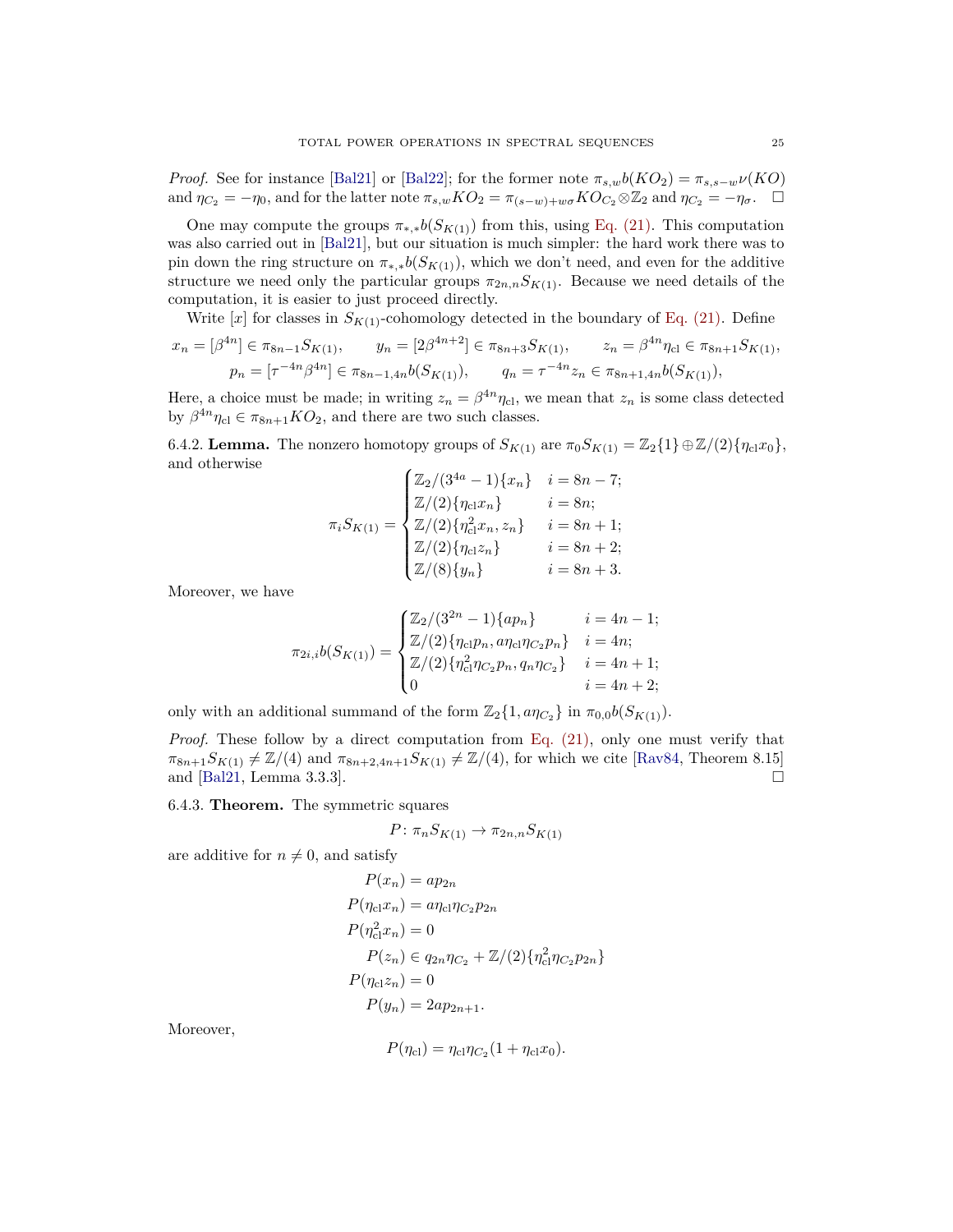*Proof.* Both  $P(x_n)$  and  $P(y_n)$  may be computed along the same lines as the odd-primary case. Combining [Theorem 3.2.1](#page-14-0) and [Lemma 6.4.1,](#page-23-2) we find

$$
P(x_n) = P([\beta^{4n}]) = [a\beta^{8n}\tau^{-8n}] = ap_{2n}
$$

and

$$
P(y_n) = P([2\beta^{4n+2}]) = [a(2+h)\beta^{8n+4}\tau^{-8n-4}] = 2a[\beta^{8n+4}\tau^{-8n-4}] = 2ap_{2n+1}.
$$

That  $P(z_n) \in q_{2n}\eta_{C_2} + \mathbb{Z}/(2)\{\eta_{c1}^2\eta_{C_2}p_{2n}\}\$  follows by comparison with  $KO_2$ . Despite the indeterminacy, this is sufficient to deduce the remaining the remaining values of *P* by multiplicativity. We have been unable to resolve this indeterminacy in general, but can describe what happens in the case  $n = 0$ .

There is a Hurewicz map  $\pi_{*, *} S_{C_2} \to \pi_{*, *} S_{K(1)}$  from the *C*<sub>2</sub>-equivariant stable stems, compatible with all power operations, sending a  $C_2$ -equivariant map  $f: S^{a+b\sigma} \to S^0$  to the induced map  $(S^{a+b\sigma})_{hC_2} \simeq \Sigma^{a-b} (S^b)_{h\Sigma_2}^{\otimes 2} \to S \to S_{K(1)}$ . In  $\pi_{*, *} S_{C_2}$ , we have

$$
P(\eta_{\rm cl}) = \eta_{\rm cl} \eta_{C_2} + a \nu_{C_2},
$$

where  $\nu_{C_2} \in \pi_{3,2}S_{C_2}$  is the  $C_2$ -equivariant quaternionic Hopf fibration [\(Example 1.1.2;](#page-3-1) note  $a = \rho$ ). As  $S_{K(1)}$  detects the nonequivariant quaternionic Hopf fibration,  $b(S_{K(1)})$  must detect  $\nu_{C_2}$ . We may compute from [Eq. \(21\)](#page-23-1) and [Lemma 6.4.1](#page-23-2) that

$$
\pi_{3,2}b(S_{K(1)}) = \mathbb{Z}/(8)\{[\tau^{-2}\beta^2 h]\},\
$$

and so the only possibility is that  $\nu_{C_2}$  is detected by some odd multiple of  $[\tau^{-2}\beta^2 h]$ . As

$$
a \cdot [\tau^{-2} \beta^2 h] = [a \cdot \tau^{-2} \beta^2 h] = [\eta_{\text{cl}}^2 \eta_{C_2}] = \eta_{\text{cl}}^2 \eta_{C_2} x_0,
$$

the identity  $P(\eta_{\text{cl}}) = \eta_{\text{cl}} \eta_{C_2} (1 + \eta_{\text{cl}} x_0)$  follows.

<span id="page-25-1"></span>6.4.4. **Remark.** If *R* is any  $K(1)$ -local  $\mathbb{E}_{\infty}$  ring, then there is a natural isomorphism

$$
\pi_{0,0}b(R) = \pi_0 R\{1, h\}
$$

Following [\[Hop14\]](#page-36-6), if we define  $\theta \colon \pi_0 R \to \pi_0 R$  by declaring  $-\theta(x)$  to be the coefficient of *h* in  $P(x)$ , then  $\theta$  makes  $\pi_0 R$  into a  $\theta$ -ring. This applies at any prime p, but let us continue focusing on  $p = 2$ . Write  $\epsilon = \eta_{\text{cl}} x_0$ , so that  $\pi_0 S_{K(1)} = \mathbb{Z}_2[\epsilon]/(2\epsilon, \epsilon^2)$ . As  $a\eta_{C_2} \equiv -h \pmod{2}$ , it follows from [Theorem 6.4.3](#page-24-0) that the action of  $\hat{\theta}$  on  $\pi_0 S_{K(1)}$  satisfies

$$
\theta(\epsilon)=\epsilon.
$$

In fact this already follows from [Proposition 5.2.1.](#page-18-0) This yields an alternate proof of [\[CY21,](#page-35-10) Theorem 5.2.14, using completely different methods.  $\triangleleft$ 

## Appendix A. Equivariant Bousfield localizations

<span id="page-25-0"></span>This appendix, which may be read independently of the rest of the paper, gives some general material on Bousfield localizations in equivariant stable homotopy theory. See [\[Hil19,](#page-36-10) [Car20\]](#page-35-22) for some prior work on the topic. The main fact needed in the body is [Proposition A.4.6,](#page-32-0) which asserts that localization with respect to equivariant *K*-theory is well behaved. The case of equivariant  $K(1)$ -localization is also discussed, in [Appendix A.2,](#page-27-0) as it gives some additional perspective on the nature of equivariant power operations at chromatic height 1.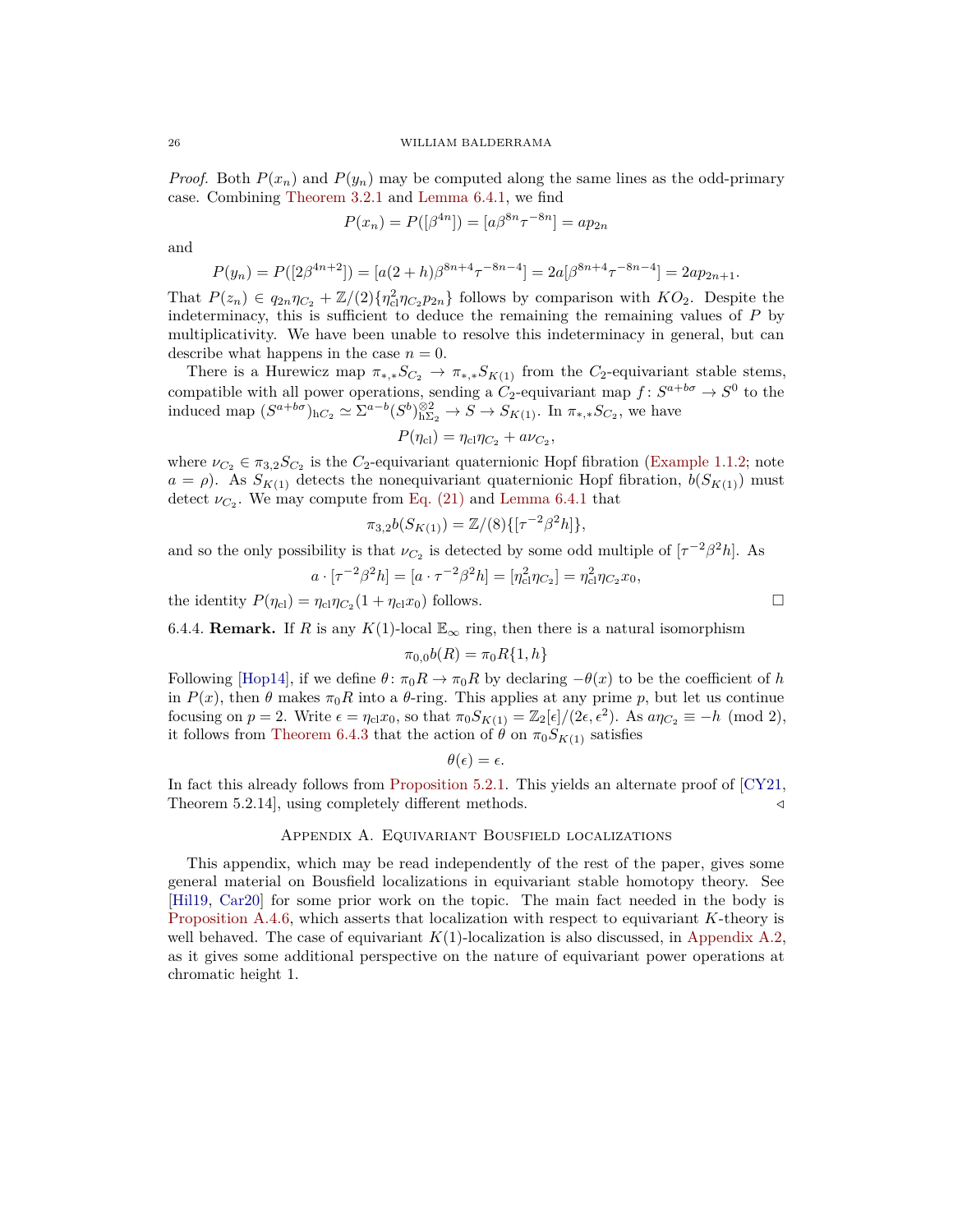A.1. **Notation.** We begin by fixing some notation. Given a finite group *G*, we continue to write Sp *<sup>G</sup>* for the homotopy theory of genuine *G*-spectra. Textbook references include [\[Sch18,](#page-37-5) Section 3] and [\[HHR21\]](#page-36-11).

Write  $\mathcal{S}p^{hG}$  for the homotopy theory of Borel *G*-spectra. This is equivalently the homotopy theory of Fun(*BG,* Sp), where *BG* is the group *G* regarded as a category with one object.

Given a subgroup  $K \subseteq G$ , write  $W_G(K) = N_G(K)/K$  for the Weyl group of K in G. Then *K*-geometric fixed points yield functors

$$
\Phi^K \colon \mathrm{Sp}^G \to \mathrm{Sp}^{\mathrm{h}W_G(K)}.
$$

There is a forgetful functor

$$
U\colon \mathrm{Sp}^G\to \mathrm{Sp}^{\mathrm{h} G},
$$

and this admits a right adjoint

$$
F(EG_+, -): \mathbf{Sp}^{\mathrm{h}G} \to \mathbf{Sp}^G.
$$

In particular, if *E* is an ordinary spectrum, then we may write *i*∗*E* for *E* regarded as a Borel *G*-spectrum with trivial *G*-action, and so define

$$
b_G(E) = F(EG_+, i_*E) \in \mathcal{S}p^G.
$$

These Borel cohomology theories are in a certain sense defined for all groups *G* at the same time, and this may be made precise via the framework of *global equivariant stable homotopy theory*. There are various models for this, and we shall use that developed by Schwede in [\[Sch18\]](#page-37-5). Define a *(multiplicative) global family* to be a collection F of groups closed under products, subgroups, and quotients. Then to each global family  $\mathcal{F}$ , there is a good symmetric monoidal and stable category  $\mathcal{G}^{\text{lob}}_{\mathcal{F}}$  of global equivariant spectra with respect to  $\mathcal F$ . In the case where  $\mathcal F$  is the family of all finite groups, we shall just write  $\mathcal G$ lob.

If  $\mathcal F$  is a global family and  $G \in \mathcal F$ , then there is a symmetric monoidal functor

$$
U_G \colon \mathrm{Glob}_{\mathcal{F}} \to \mathrm{Sp}^G,
$$

which preserves limits and colimits [\[Sch18,](#page-37-5) Theorem 4.5.25]. When  $G = e$ , we shall write  $U = U_e$ . The functors  $U_G$  are jointly conservative as G is taken to range through all members of  $\mathcal{F}$ ; in fact, if  $X \in \text{Glob}_{\mathcal{F}}$  and  $G \in \mathcal{F}$ , then both  $\pi_*^G X$  and  $\Phi^G X$  depend only on  $U_G X$ . Here we note that  $\Phi^G X = \Phi^G U_G X$  carries the trivial action when regarded as an object of  $\text{Sp}^{\text{hW}_G K}$ , by the construction of  $U_G$ . Everything that we shall say about  $\text{glob}_{\mathcal{F}}$  should hold just as well for other models of global equivariant stable homotopy theory admitting such functors.

The forgetful functor  $U: \text{Glob}_{\mathcal{F}} \to \text{Sp}$  admits a right adjoint, which we will denote  $b_f: S_p \to \text{Glob}_{\mathcal{F}}$ . If  $E \in S_p$ , then  $b_f(E)$  is a global refinement of the Borel *G*-spectra  $b_G(E)$ , in the sense that if  $G \in \mathcal{F}$  then  $U_G b_{\mathcal{F}}(E) \simeq b_G(E)$ . When  $\mathcal{F}$  is the family of all finite groups, we shall just write  $b(E) = b_{\mathcal{F}}(E)$ .

We write  $\mathbf{K}\mathbf{U} \in \mathcal{G}$ lob for the global spectrum of periodic complex *K*-theory, constructed in [\[Sch18,](#page-37-5) Section 6.4]. This is a global refinement of the spectra of *G*-equivariant *K*-theories, in the sense that  $U_G \mathbf{K} \mathbf{U} = K U_G$  for all finite groups *G*. For our purposes, we shall take this as the definition of the *G*-spectra *KUG*.

Finally, we recall the definition of Bousfield localization. Let M be a presentable stable symmetric monoidal category and  $R \in \mathcal{M}$  a fixed object. We say that  $X \in \mathcal{M}$  is *R*-acyclic if  $R \otimes X \simeq 0$ , and is *R-local* if  $\mathcal{M}(C, X) \simeq 0$  for any *R*-acyclic object *C*. A map  $X \to Y$  in M is an *R*-equivalence if  $R \otimes X \to R \otimes Y$  is an equivalence. The *Bousfield localization of* X *with respect to R* is an *R*-local object  $L_R X \in \mathcal{M}$  equipped with an *R*-equivalence  $X \to L_R X$ .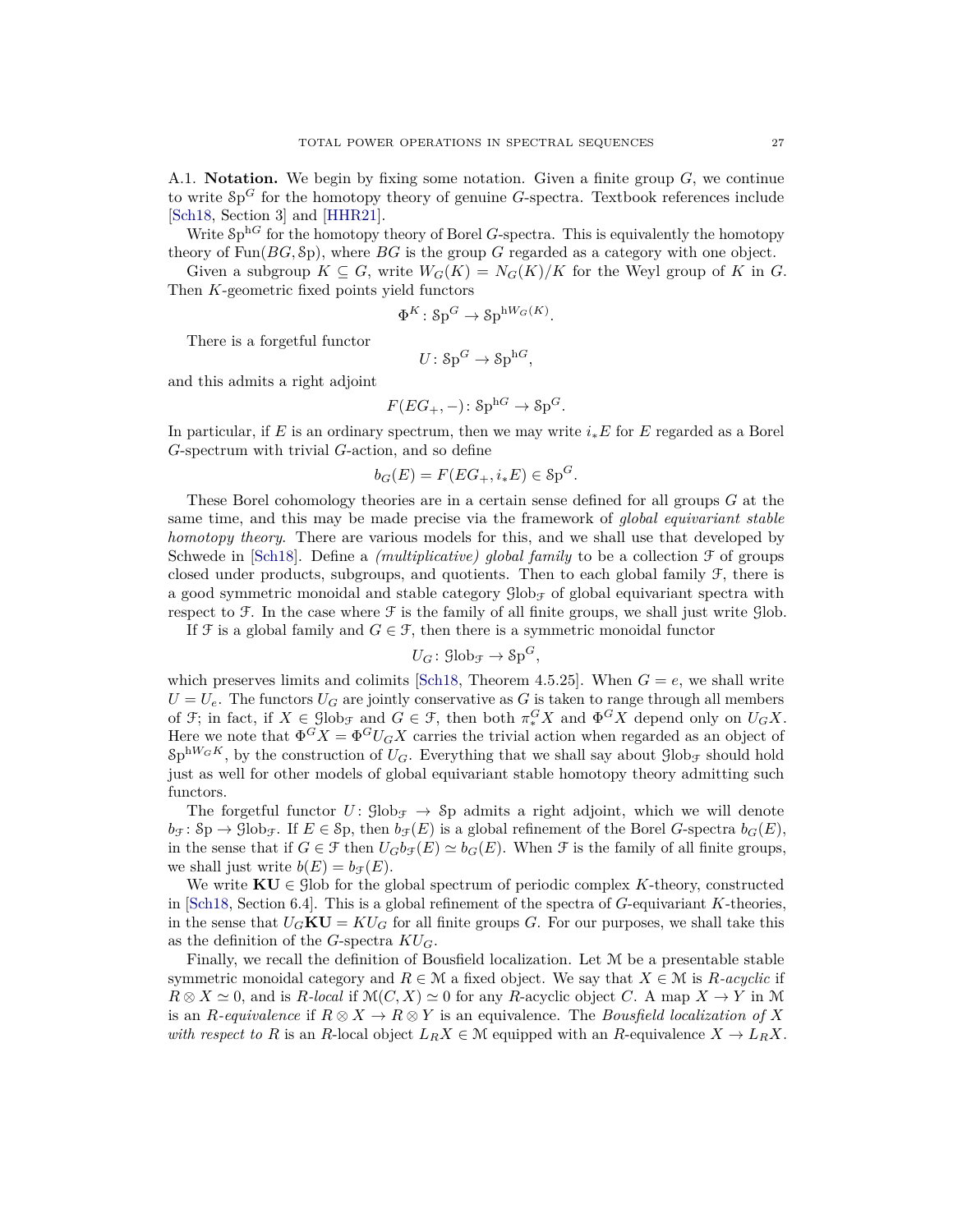The localization *L<sup>R</sup>* is determined by the *Bousfield class* of *R*, which we might take to be the class  $\langle R \rangle = \{ X \in \mathcal{M} : R \otimes X \simeq 0 \}$  of *R*-acyclics. In the case where  $\mathcal{M} = \mathcal{S}p^G$ , as  $R \otimes X \simeq 0$  if and only if  $\Phi^K R \otimes \Phi^K X \simeq 0$  for all subgroups  $K \subseteq G$ , we find that the Bousfield class of *R* is determined by the set  $\{\langle \Phi^K R \rangle : K \subseteq G\}$  of Bousfield classes of the ordinary spectra  $\Phi^K R$ . In the same way, if  $\mathcal{M} = \text{Glob}_{\mathcal{F}}$ , then the Bousfield class of R is determined by the set  $\{\langle \Phi^G R \rangle : G \in \mathcal{F}\}\$  of Bousfield classes of the ordinary spectra  $\Phi^G R$ .

<span id="page-27-0"></span>A.2. **The Tate vanishing case.** Bousfield localization with respect to Borel equivariant spectra takes a particularly simple form when Tate constructions vanish. This stems from the following.

<span id="page-27-1"></span>A.2.1. **Lemma.** Let *T* be a homotopy ring spectrum and *G* a finite group, and suppose that the Tate construction  $T^{tG}$  for the trivial *G*-action on *T* vanishes. If  $H \subseteq G$  is a subgroup, then

$$
\Phi^H b(T) = \begin{cases} T & H = e, \\ 0 & H \neq e. \end{cases}
$$

*Proof.* As  $\Phi^H b(T) = \Phi^H b_G(T)$ , we may work in the context of *G*-equivariant stable homotopy theory. Now the lemma follows by combining [\[MNN19,](#page-36-12) Proposition 2.13] and [\[MNN17,](#page-36-8) Theorem 6.41].

A.2.2. **Proposition.** Let T be a homotopy ring spectrum, and suppose that  $T^{tG} = 0$ . Then for any  $X \in \mathcal{S}p^G$ , we have

$$
L_{b_G(T)}X \simeq F(EG_+, L_TUX).
$$

*Proof.* As the Bousfield class of a *G*-spectrum is determined by the Bousfield classes of its geometric fixed points, [Lemma A.2.1](#page-27-1) implies that  $b_G(T)$  is Bousfield equivalent to  $G_+ \otimes T$ . The proposition then follows from [\[Car20,](#page-35-22) Proposition 3.21].

<span id="page-27-3"></span>A.2.3. **Proposition.** Let T be a homotopy ring spectrum and  $\mathcal{F}$  a family of finite groups. Suppose that  $T^{tG} = 0$  for all  $G \in \mathcal{F}$ . Then

$$
L_{b_{\mathcal{F}}(T)}X \simeq b_{\mathcal{F}}(L_TUX)
$$

for all  $X \in \mathcal{G}$ lob<sub>F</sub>.

*Proof.* First we show that  $b_f(L_T U X)$  is  $b_f(T)$ -local. Fix  $C \in \text{Glob}_{\mathcal{F}}$  which is  $b_f(T)$ acyclic. We must show that  $\text{Glob}_{\mathcal{F}}(C, b_{\mathcal{F}}(L_T U X)) \simeq 0$ . By definition,  $U \dashv b_{\mathcal{F}}$ , and so  $\text{Glob}_{\mathcal{F}}(C, b_{\mathcal{F}}(L_T U X)) \simeq \text{Sp}(UC, L_T U X)$ . As *C* is  $b_{\mathcal{F}}(T)$ -acyclic and  $U(C \otimes b_{\mathcal{F}}(T)) = U C \otimes T$ , it follows that *UC* is *T*-acyclic. Thus  $\text{Sp}(UC, L_TUX) \simeq 0$ , proving that  $b_{\mathcal{F}}(L_TUX)$  is  $b_{\mathcal{F}}(T)$ local.

Next we show that  $X \to b_f(L_T U X)$  is a  $b_f(T)$ -equivalence. To that end, we must show that the map

<span id="page-27-2"></span>
$$
b_{\mathcal{F}}(T) \otimes X \to b_{\mathcal{F}}(T) \otimes b_{\mathcal{F}}(L_T X) \tag{22}
$$

is an equivalence. It suffices to verify this after applying  $\Phi^G$  for  $G \in \mathcal{F}$ . If  $G = e$ , then [Eq. \(22\)](#page-27-2) becomes the map  $T \otimes X \to T \otimes L_T X$ , which is an equivalence by definition. If  $G \neq e$ , then as  $\Phi^G$  is symmetric monoidal, [Lemma A.2.1](#page-27-1) implies that both sides vanish.  $\Box$ 

# A.2.4. **Corollary.** Fix a prime *p*.

(1) If *G* is a *p*-group, then for any  $X \in \mathcal{S}p^G$ , we have

$$
L_{KU_G/(p)}X \simeq b_G(L_{KU/(p)}UX).
$$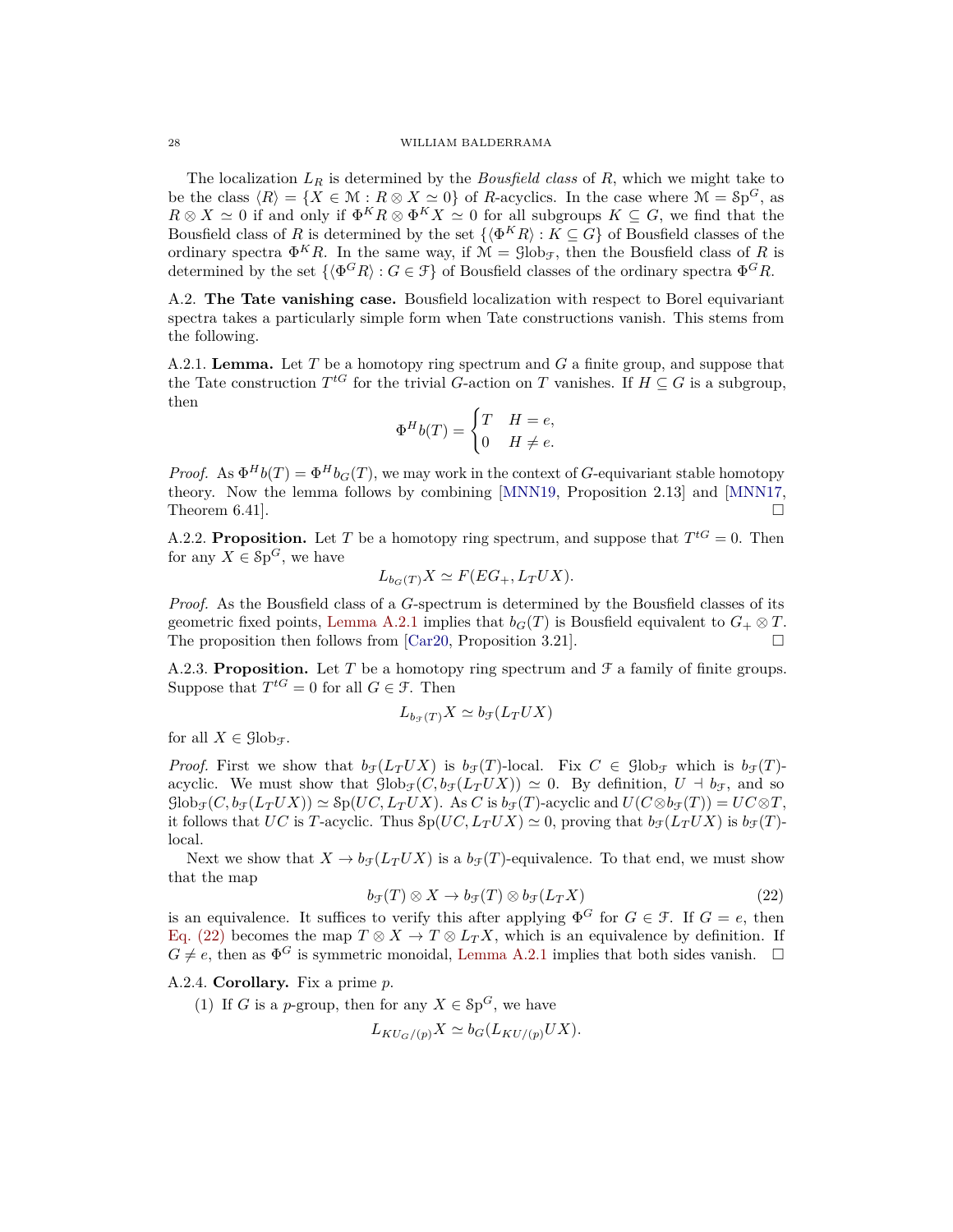(2) Let  $\mathcal F$  be the family of finite *p*-groups. Then for any  $X \in \mathcal G\mathrm{lob}_{\mathcal F}$ , we have

$$
L_{\mathbf{KU}/(p)}X \simeq b_{\mathcal{F}}(L_{KU/(p)}UX)
$$

in  $\mathcal{G}$ lob $\tau$ .

*Proof.* Observe that by the *p*-adic version of Atiyah's completion theorem [\[Ati61,](#page-35-23) Theorem 7.2] [\[AT69,](#page-35-17) III §1, Proposition 1.1], there are equivalences

$$
KU_G/(p) \simeq b_G(KU/(p)), \qquad \mathbf{KU}/(p) \simeq b_{\mathcal{F}}(KU/(p)).
$$

The corollary follows as  $(KU/(p))$ <sup>tG</sup> = 0 for any finite group *G* [\[GM95,](#page-36-13) Theorem 13.1].  $\Box$ 

It follows, for example, that if *G* is a *p*-group, *A* is a finite *G*-spectrum, and  $k \in \mathbb{Z}_p^{\times}$ projects to a topological generator of  $\mathbb{Z}_p^{\times}/\{\pm 1\}$ , then there is a fiber sequence

<span id="page-28-0"></span>
$$
L_{KU_G/(p)}A \longrightarrow (KO_G \otimes A)_p^{\wedge} \xrightarrow{\psi^k-1} (KO_G \otimes A)_p^{\wedge} . \tag{23}
$$

Indeed, the assumptions that *G* is a *p*-group and *A* is finite ensure that [Eq. \(23\)](#page-28-0) is the image of the standard fiber sequence for  $L_{KU/(p)}UA$  under the right adjoint  $b_G: Sp^{hG} \to Sp^G$ . Of course, if p is odd then we may take  $\widehat{KU}_G$  rather than  $KO_G$  in [Eq. \(23\),](#page-28-0) provided that k is a topological generator of  $\mathbb{Z}_p^{\times}$  itself. See also [\[BGS22,](#page-35-9) Proposition 6.3] for an alternate approach to this fiber sequence for *p* odd.

In particular, if *G* is a *p*-group, then for  $K \subseteq G$  a subgroup of index *m* and  $\alpha \in RO(K)$ , we may identify the norm

$$
P_{\alpha} \colon \pi_{\alpha}^{K} L_{KU_{G}/(p)} S_{G} \to \pi_{\mathrm{Ind}_{H}^{G} \alpha}^{G} L_{KU_{G}/(p)} S_{G}
$$

as exactly the composite

$$
[\text{Th}(\alpha \downarrow BK), S_{K(1)}] \to [\text{Th}(\alpha \downarrow BK)_{\text{h}\Sigma_m}^{\otimes n}, S_{K(1)}]
$$
  
\n
$$
\cong [\text{Th}((\rho_m \otimes \alpha) \downarrow B(\Sigma_m \wr K)), S_{K(1)}] \to [\text{Th}((\text{Ind}_{K}^{G} \alpha) \downarrow BG), S_{K(1)}],
$$

where the first map is an ordinary power operation and the last map is restriction along a suitable map  $BG \to B(\Sigma_m \wr K)$ . At least when p is odd, computing these norms following the recipe of [Subsection 6.3](#page-22-2) is a purely algebraic problem. The input to this is the *p*-adic *K*-theory of Thom spectra over classifying spaces of odd *p*-groups, which is well understood, going back to [\[AT69\]](#page-35-17).

We note that in the special case where  $G = C_p$ , the maps

$$
(S^n)_{\mathrm{h}C_p}^{\otimes p} \to (S^n)_{\mathrm{h}\Sigma_p}^{\otimes p}
$$

of spectra are *p*-locally equivalent to the projection onto a summand. Thus our computation of the *p*th total power operation for  $S_{K(1)}$  yields a computation of norms on  $\underline{\pi}_{\star}L_{KU_{C_p}/(p)}S_{C_p}$ , at least modulo the work of choosing names for generators of the *K*(1)-local cohomotopy groups of  $(S^n)_{\mathrm{h}C_p}^{\otimes p}$ .

A.3. **Horizontal vanishing lines.** We now collect some facts we will need from the theory of smashing localizations and horizontal vanishing lines. The material of this subsection is all well known, only not always phrased in the form we need; we claim no originality for its contents. See especially [\[Bou79,](#page-35-24) [HPS97,](#page-36-14) [HPS99,](#page-36-15) [Lur12,](#page-36-16) [Mat15,](#page-36-17) [Mat18\]](#page-36-18).

Fix a presentable symmetric monoidal stable  $\infty$ -category M, with unit denoted S. Fix also an associative ring  $R \in \mathcal{M}$ , and write  $C(R)$  for the tower of partial totalizations of the cosimplicial object  $[n] \mapsto R^{\otimes n+1}$ .

A.3.1. **Definition.** The *R*-nilpotent completion of  $X \in \mathcal{M}$  is  $X_R^{\wedge} = \lim(X \otimes C(R))$ .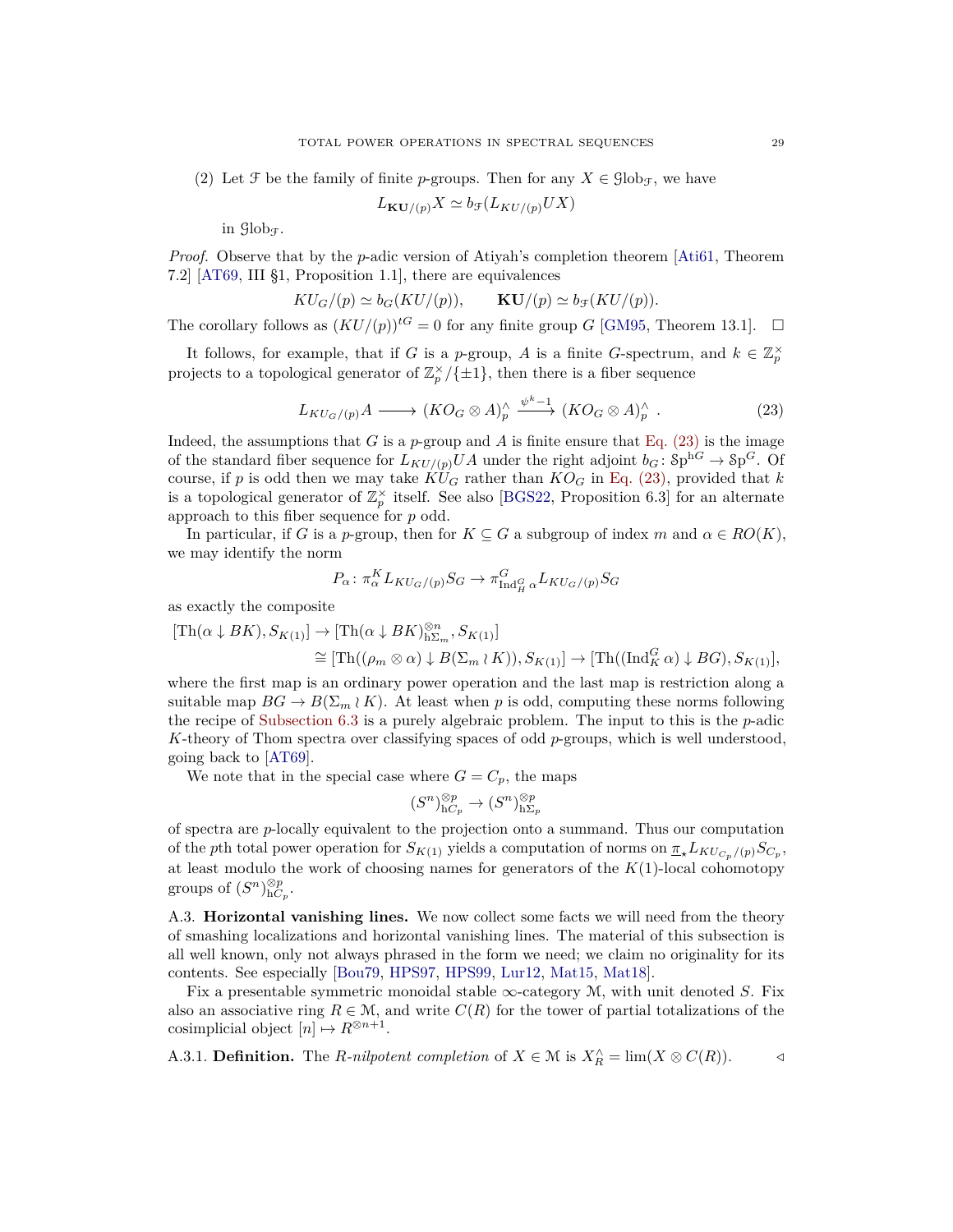## A.3.2. **Definition.**

- (1) Call *R* smashing if the natural map  $X \otimes L_R S \to L_R X$  is an equivalence for  $X \in \mathcal{M}$ ;
- (2) Call *R nilpotent* if the natural map  $L_R X \to X_R^{\wedge}$  is an equivalence for all  $X \in \mathcal{M}$ .

These two conditions often come hand in hand, although there is no particular reason for one to imply the other. Notably, the first condition relies only on the Bousfield class of *R*, whereas the second relies on the particular ring *R*. They satisfy the following reflection property.

<span id="page-29-2"></span>A.3.3. **Lemma.** Let N be another presentable symmetric monoidal stable  $\infty$ -category, and let  $F: \mathcal{M} \to \mathcal{N}$  be a symmetric monoidal, conservative, and limit-preserving functor. Then

- (1)  $F(X_R^{\wedge}) \simeq F(X)_{F(R)}^{\wedge}$  for all  $X \in \mathcal{M}$ .
- (2) If  $F(R)$  is nilpotent, then R is nilpotent. In particular,  $F(L_R X) \simeq L_{F R} F X$ .
- (3) If  $F(R)$  is nilpotent and smashing, then R is nilpotent and smashing.

*Proof.* (1) As *F* is strong symmetric monoidal and exact, we have  $F(X \otimes C(R)) \simeq F(X) \otimes$  $C(F(R))$ . As *F* preserves limits, it follows that  $F(X_R^{\wedge}) \simeq F(\lim(X \otimes C(R))) \simeq \lim F(X \otimes$  $C(R)$   $\simeq$  lim  $F(X) \otimes C(F(R)) \simeq F(X)_{F(R)}^{\wedge}$  as claimed.

(2) Suppose that  $F(R)$  is nilpotent. To show that R is nilpotent, we must show that if  $X \in \mathcal{M}$  then  $X \to X_R^{\wedge}$  is an *R*-equivalence. That is, we must show that  $R \otimes X \to R \otimes X_R^{\wedge}$ is an equivalence. As *F* is conservative, it suffices to show that  $F(R \otimes X) \to F(R \otimes X_R^{\wedge})$ is an equivalence. As  $F$  is strong symmetric monoidal, and by  $(1)$ , we may identify this as  $F(R) \otimes F(X) \to F(R) \otimes F(X)_{F(R)}^{\wedge}$ . This is an equivalence under the condition that  $F(R)$ is nilpotent. That  $F(L_R X) \simeq L_{FR} F X$  follows by combining (2) with (1).

(3) Suppose that  $F(R)$  is nilpotent and smashing. Then  $R$  is nilpotent by (2), so we must show that *R* is smashing. That is, we must show that if  $X \in \mathcal{M}$  then  $X \otimes L_R S \to L_R X$ is an equivalence. As *F* is conservative, it suffices to show that  $F(X \otimes L_R S) \to F(L_R X)$ is an equivalence. As  $F$  is symmetric monoidal, and by  $(2)$ , we may identify this map as  $F(X) \otimes L_{F(R)}S \to L_{F(R)}F(X)$ . This is an equivalence under the condition that  $F(R)$  is  $s$ mashing.

To proceed, is convenient to consider a stronger condition. Following [\[Mat15\]](#page-36-17), let  $\text{Tow}(\mathcal{M})$ denote the category of towers in M, let  $\mathcal{T}_{ow}^{nil}(\mathcal{M}) \subset \mathcal{T}_{ow}(\mathcal{M})$  be the full subcategory of towers { $X_n$ } for which there exists some  $r > 0$  such that all maps  $X_n → X_{n-r}$  are nullhomotopic, and let  $\text{Tour}^{\text{fast}}(\mathcal{M}) \subset \text{Tour}(\mathcal{M})$  be the full subcategory of towers  $\{X_n\}$  with the property that if we set  $Y_n = \text{Cof}((\text{lim}\{X_r\}) \to X_n)$  then  $\{Y_n\} \in \text{Tom}^{\text{nil}}(\mathcal{M})$ .

# <span id="page-29-0"></span>A.3.4. **Definition.** Say that *R* is *locally descendable* if  $C(R) \in \text{Tom}^{\text{fast}}(\mathcal{M})$ .

The name is chosen as *R* is locally descendable if and only if *R* is descendable, in the sense of [\[Mat18,](#page-36-18) Definition 1.1], when considered as an object of the category of *R*-local objects in M; that is, if and only if  $L_R S$  is in the thick ⊗-ideal generated by R. This may be seen from [\[Mat18,](#page-36-18) Proposition 2.26]. However, we will not make use of this characterization.

<span id="page-29-1"></span>A.3.5. **Lemma.** Suppose that *R* is locally descendable. Then *R* is nilpotent and smashing.

*Proof.* The condition that *R* is locally descendable implies that the tower  $C(R)$  is proconstant, i.e. constant as an object of the category of pro-objects in M. This weaker property is sufficient to deduce that *R* is nilpotent and smashing.

First we show that *R* is nilpotent. Fix  $X \in \mathcal{M}$ , so that we must show that  $R \otimes X \to R \otimes X_R^{\wedge}$ is an equivalence. As  $C(R)$  is pro-constant, so is  $X \otimes C(R)$ . It follows that

$$
R \otimes X_R^{\wedge} = R \otimes \lim(X \otimes C(R)) \simeq \lim(R \otimes X \otimes C(R)).
$$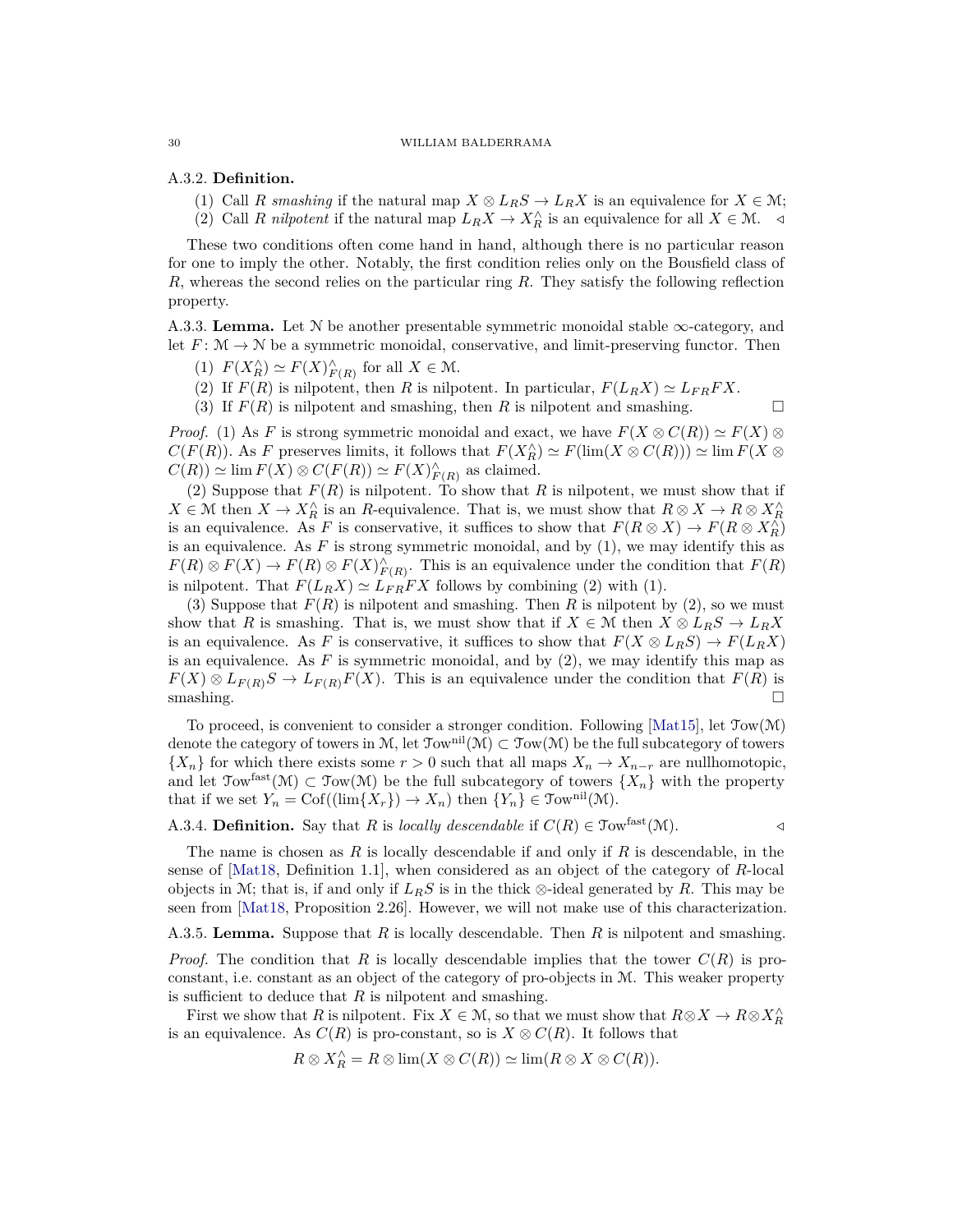The tower  $R \otimes X \otimes C(R)$  is the tower of partial totalizations of the cosimplicial object  $[n] \mapsto R \otimes X \otimes R^{\otimes n+1}$ . As  $R \otimes X$  is an *R*-module, this cosimplicial object admits an extra codegeneracy, and thus

$$
\lim(R \otimes X \otimes C(R)) \simeq R \otimes X,
$$

proving that *R* is nilpotent.

Next we claim that  $R$  is smashing. As  $C(R)$  is pro-constant, we find

$$
X_R^{\wedge} = \lim(X \otimes C(R)) \simeq X \otimes \lim C(R) = X \otimes S_R^{\wedge}.
$$

As *R* is nilpotent, this yields

$$
L_R X \simeq X \otimes L_R S,
$$

so that *R* is smashing as claimed.

<span id="page-30-1"></span>A.3.6. **Lemma.** Let  $F: \mathcal{M} \to \mathcal{N}$  be an exact symmetric monoidal functor. If R is locally descendable, then  $F(R)$  is locally descendable, and moreover  $FL_RX \simeq L_{F(R)}F(X)$  for any  $X \in \mathcal{M}$ .

*Proof.* As  $F: \mathcal{M} \to \mathcal{N}$  is exact, it induces a functor  $F: \mathcal{T}_{\text{OW}}^{\text{fast}}(\mathcal{M}) \to \mathcal{T}_{\text{OW}}^{\text{fast}}(\mathcal{N})$  with the property that  $F \lim X_n = \lim F X_n$  for any  $\{X_n\}$  in  $\text{Tom}^{\text{fast}}(\mathcal{M})$ .

As *F* is exact and symmetric monoidal, we have  $F(C(R)) \simeq C(F(R))$ . Thus  $C(F(R)) \in$ Tow<sup>fast</sup>(N), implying that  $F(R)$  is locally descendable. Moreover  $F(X \otimes C(R)) \simeq F(X) \otimes$  $C(F(R))$  for any  $X \in \mathcal{M}$ , implying  $F(L_R X) \simeq F(\lim(X \otimes C(R))) \simeq \lim F(X \otimes C(R)) \simeq$  $\lim F(X) \otimes C(F(R)) \simeq L_{F(R)}F(X).$  □

<span id="page-30-0"></span>A.3.7. **Lemma.** Consider the following conditions:

- (1) *R* is locally descendable.
- (2) For all  $X \in \mathcal{M}$ , the spectral sequence associated to the tower  $\mathcal{M}(S, X \otimes C(R))$  of spectra collapses at a finite page with a horizontal vanishing line independent of *X*.
- (3) For all  $A \in \mathcal{M}$  compact, the spectral sequence associated to the tower  $\mathcal{M}(A, C(R))$  of spectra collapses at a finite page with a horizontal vanishing line independent of *A*.

Always (1)⇒(2,3). If M is compactly generated, then  $(3) \Rightarrow (1)$ . If M is compactly generated and all compact objects are dualizable, then  $(2) \Rightarrow (3)$ .

*Proof.* The implications (1)⇒(2,3) follow from the construction of the spectral sequence of a tower, see for instance [\[Mat15,](#page-36-17) Proposition 3.12]. If M is compactly generated and all compact objects are dualizable, then  $(2) \Rightarrow (3)$  as  $\mathcal{M}(A, C(R)) \simeq \mathcal{M}(S, D(A) \otimes C(R))$  for *A* dualizable.

It remains to show that if M is compactly generated then  $(3) \Rightarrow (1)$ . Let  $D(R) = \text{Cof}(S_R^{\wedge} \rightarrow$  $C(R)$ ), so that *R* is locally descendable if and only if  $D(R) \in \mathfrak{Tw}^{\text{nil}}(\mathfrak{M})$ . By [\[Mat15,](#page-36-17) Proposition 3.12], condition (3) implies that there exists some  $r > 0$  such that for all  $A \in \mathcal{M}$ compact, all *r*-fold composites in the tower [*A, D*(*R*)] of abelian groups vanish. In other words, there exists some  $r > 0$  such that all r-fold composites in  $D(R)$  are phantom maps in the sense of [\[HPS97,](#page-36-14) Definition 4.1.6]. The condition that M is compactly generated and presentable implies that hM is Brown in the sense of [\[HPS97,](#page-36-14) Definition 4.1.4]; see [\[Lur17,](#page-36-19) Section 1.4.1]. Thus a composite of phantom maps is nullhomotopic by [\[HPS97,](#page-36-14) Theorem 4.2.5], implying that all 2r-fold composites in  $D(R)$  are nullhomotopic. So  $D(R) \in \mathcal{T}_{\text{ow}}^{\text{nil}}(\mathcal{M})$ , implying that *R* is locally descendable as claimed.

Finally, we will need the following.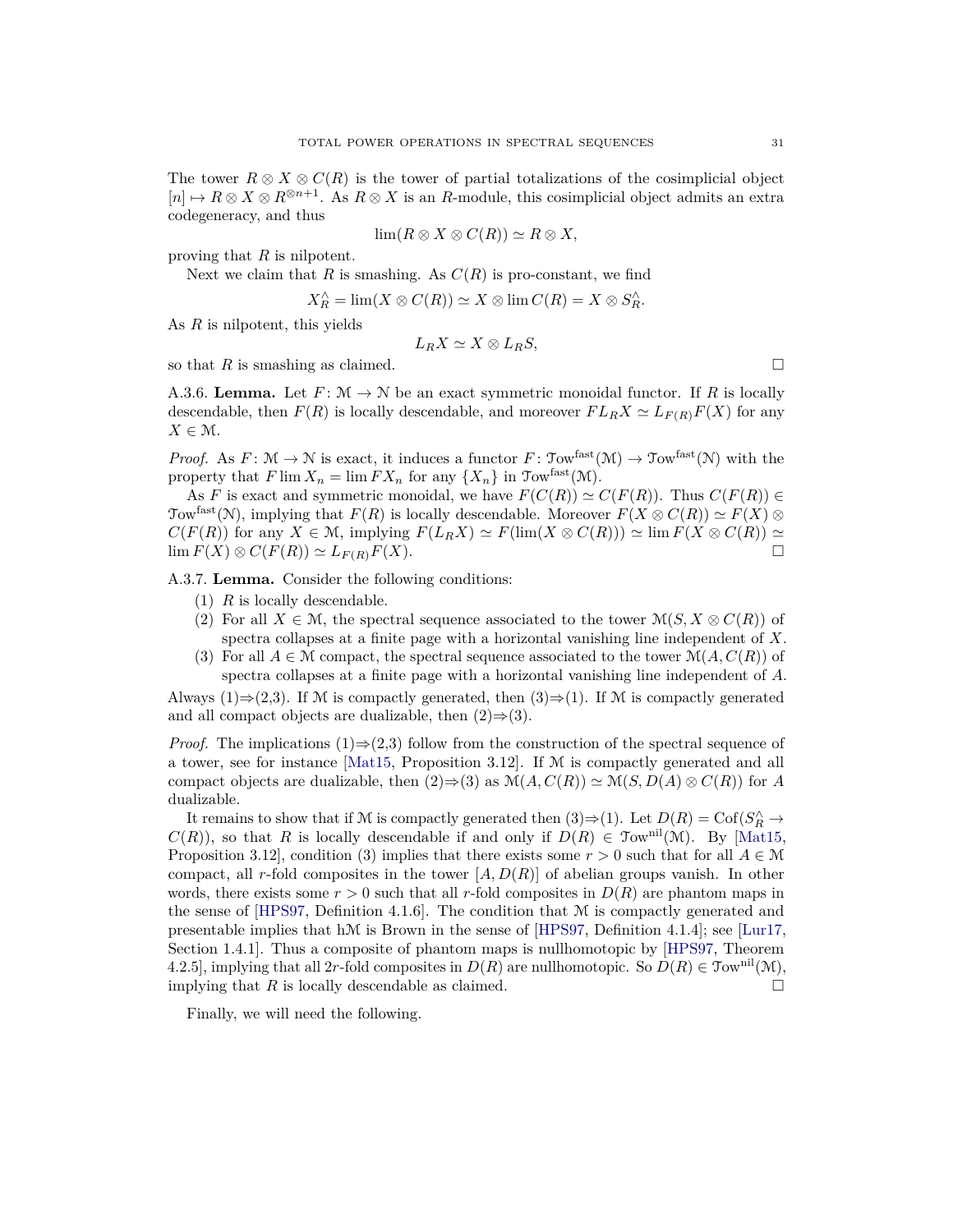A.3.8. **Definition.** Let  $\text{Tom}^r(\mathcal{M})$  be the category of towers  $\{X_n\}$  in M with the following property. Let  $Y_n = \text{Cof}(\lim X_n \to X_n)$ . Then all *r*-fold composites in the tower  ${Y_n}$  are nullhomotopic. */*

Thus  $\{X_n\} \in \text{Tour}^{\text{fast}}(\mathcal{M})$  if and only if  $\{X_n\} \in \text{Tour}^r(\mathcal{M})$  for some  $r > 0$ .

<span id="page-31-3"></span>A.3.9. **Lemma.** Fix a finite diagram  $\beta$  and  $s > 0$ . Then there exists some fixed  $r > 0$ , depending only on J and *s*, such that the limit of any J-shaped diagram in Tow*<sup>s</sup>* (M) lands in  $\text{Tom}^r(\mathcal{M})$ .

*Proof.* This is just a slight refinement of [\[Mat15,](#page-36-17) Proposition 3.5].

<span id="page-31-0"></span>A.4. **Equivariant smashing localizations.** We now specialize the above theory to categories of equivariant spectra. Our main observation is the following.

<span id="page-31-1"></span>A.4.1. **Theorem.** Let G be a finite group and  $R \in \mathcal{S}p^G$  be an associative ring. Then R is locally descendable if and only if  $\Phi^K R \in \mathcal{S}p^{hW_G(K)}$  is locally descendable for all subgroups  $K \subset G$ .

*Proof.* If *R* is locally descendable, then each  $\Phi^K R \in \mathcal{S}p^{hW_G(K)}$  is locally descendable by [Lemma A.3.6.](#page-30-1)

Suppose conversely that each  $\Phi^K R \in \mathcal{S}p^{hW_G(K)}$  is locally descendable. We claim that *R* is locally descendable. Note that  $Sp^G$  is generated by compact dualizable objects. By [Lemma A.3.7,](#page-30-0) it therefore suffices to show that for all  $X \in Sp^G$ , the spectral sequence associated to the tower  $\mathcal{S}_P^G(S_G, X \otimes C(R)) = (X \otimes C(R))^G$  collapses at a finite page with a horizontal vanishing line independent of *X*. To that end, it suffices to show that there exists some  $r > 0$  such that  $(X \otimes C(R))^G \in \text{Tour}^r(\text{Sp})$  for all  $X \in \text{Sp}^G$ .

To prove this, we make use of [\[AMR19,](#page-35-25) Observation 5.4.3], which proves that the fixed points functor  $(-)^G$ :  $\delta p^G \to \delta p$  may be written as

$$
(-)^G \simeq \lim_{j \in \mathcal{J}} F_j \Phi^{K_j},
$$

where  $\beta$  is a certain finite diagram and  $F_j$ :  $\text{Sp}^{\text{hW}_G(K_j)} \to \text{Sp}$  are certain exact functors, the precise forms of which are not relevant to us. It follows that if  $X \in \mathcal{S}p^G$ , then

<span id="page-31-2"></span>
$$
(X \otimes C(R))^G \simeq \lim_{j \in \mathcal{J}} F_j \Phi^{K_j}(X \otimes C(R)) \simeq \lim_{j \in \mathcal{J}} F_j(\Phi^{K_j}(X) \otimes C(\Phi^{K_j}R)).
$$
 (24)

As *G* is finite and each  $\Phi^K R \in Sp^{hW_G(K)}$  is locally descendable, we may find  $s > 0$ such that  $C(\Phi^K R) \in \mathfrak{Tw}^s(\mathfrak{H}^{\text{hW}_G(K)})$  for all  $K \subset G$ . This subcategory of towers is preserved by any exact functor out of  $\text{Sp}^{hW_G(K)}$ , and so [Eq. \(24\)](#page-31-2) is a *J*-shaped diagram in Tow<sup>s</sup>(Sp). By [Lemma A.3.9,](#page-31-3) it follows that there is some  $r > 0$ , independent of X, such that  $(X \otimes C(R))^G \in \text{Tour}^r(\text{Sp})$ , as claimed.

In the context of [Theorem A.4.1,](#page-31-1) it is important that each  $\Phi^K R$  is locally descendable as an object of  $\mathcal{S}p^{hW_G(K)}$ , not merely as a spectrum, as the example  $G = C_2$  and  $R = C_{2+}$ reveals [\[Car20,](#page-35-22) Remark 3.13]. The following takes care of the examples we are interested in.

<span id="page-31-4"></span>A.4.2. **Lemma.** Let G be a finite group. Suppose that  $R \in \text{Sp}^{\text{h}G}$  carries the trivial Gaction. Then *R* is locally descendable if and only if the underlying spectrum *UR* is locally descendable.

*Proof.* If *R* is locally descendable, then *UR* is locally descendable by [Lemma A.3.6.](#page-30-1) Conversely, to say that *R* carries the trivial *G*-action is to say  $R \simeq i_* U R$ . In this case, if  $UR$  is locally descendable, then so too is  $R$ , again by [Lemma A.3.6.](#page-30-1)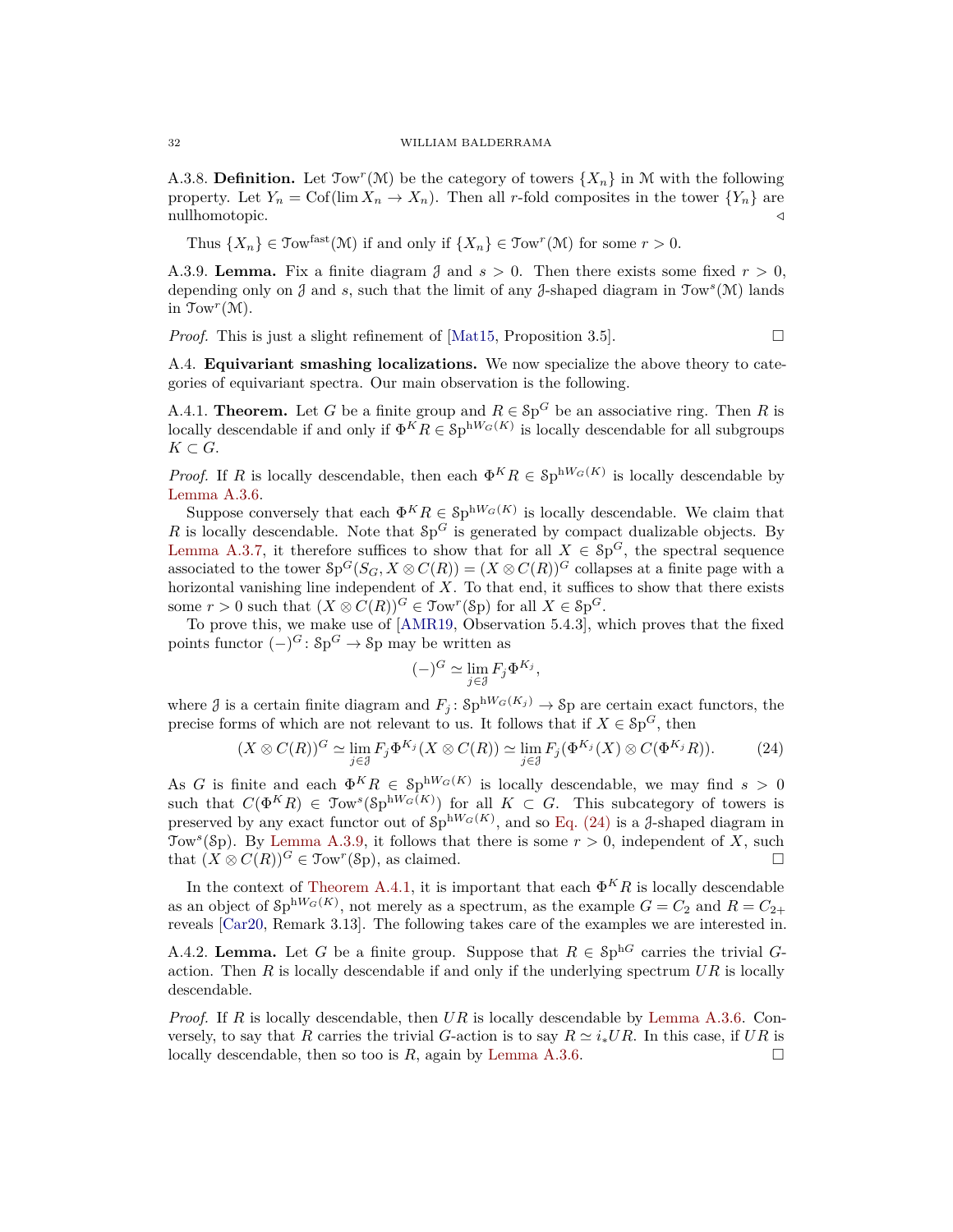This allows us to deduce the following global variant of [Theorem A.4.1.](#page-31-1)

<span id="page-32-1"></span>A.4.3. **Theorem.** Let  $\mathcal{F}$  be a family of finite groups and  $R \in \mathcal{G}$ lob<sub> $\mathcal{F}$ </sub> be an associative ring. Suppose that for all  $G \in \mathcal{F}$ , the ordinary spectrum  $\Phi^G R$  is locally descendable. Then *R*-localization is smashing and agrees with *R*-nilpotent completion. Moreover, the functors  $U_G$ :  $\mathcal{G}$ lob<sub>F</sub>  $\rightarrow$   $\mathcal{S}p^G$  satisfy  $U_GL_RX \simeq L_{U_GR}U_GX$ .

*Proof.* Recall that if  $G \in \mathcal{F}$  and  $K \subset G$ , then  $\Phi^K U_G R \in \mathcal{S}$  p<sup>hW<sub>K</sub><sup>*G*</sup> carries the trivial action.</sup> It follows from [Lemma A.4.2](#page-31-4) that if each  $\Phi^K R \in \mathcal{S}$  p is locally descendable, then each  $U_G R$  satisfies the conditions of [Theorem A.4.1,](#page-31-1) and is therefore locally descendable. By [Lemma A.3.5,](#page-29-1) it follows that each  $U_G R$  is nilpotent and smashing. The theorem then follows by applying [Lemma A.3.3](#page-29-2) to the functor  $(U_G)_{G \in \mathcal{F}}$ :  $\text{Glob}_{\mathcal{F}} \to \prod_{G \in \mathcal{F}} \text{Sp}$ *<sup>G</sup>*.

Finally, we note the following essentially formal fact.

## <span id="page-32-2"></span>A.4.4. **Proposition.**

- (1) Let *G* be a finite group and  $R \in \mathcal{S}p^G$  be a  $G-\mathbb{E}_{\infty}$  ring. If *R* is nilpotent, then *R*-localization preserves  $G-\mathbb{E}_{\infty}$  structures.
- (2) Let F be a family of groups and  $R \in \text{Glob}_{\mathcal{F}}$  be an ultracommutative ring spectrum. If *R* is nilpotent, then *R*-localization preserves ultracommutative ring spectra.

*Proof.* We prove (1), as (2) is similar. If *A* is a  $G-\mathbb{E}_{\infty}$  ring, then  $[n] \mapsto A \otimes R^{\otimes n+1}$  is a cosimplicial diagram of  $G-\mathbb{E}_{\infty}$  rings. Thus  $A_R^{\wedge} = \lim_{n \in \Delta} A \otimes R^{\otimes n+1}$  is naturally a  $G-\mathbb{E}_{\infty}$ ring. As *R* is nilpotent,  $A_R^{\wedge} \simeq L_R A$ , and the claim follows.

We now proceed to examples. We begin by recalling the following well known fact.

<span id="page-32-3"></span>A.4.5. **Lemma.** Let *R* be a Landweber exact ring spectrum. Suppose that *R* is of finite height, in the sense that there exists some  $n \geq 0$  such that  $R_*/(p, v_1, \ldots, v_n) = 0$  at all primes *p*. Then *R* is locally descendable.

*Proof.* This is clear if  $R \simeq 0$ , so we may suppose that R is nonzero. By [Lemma A.3.7,](#page-30-0) it suffices to show that for all spectra *X*, the *R*-based Adams spectral sequence for *X* collapses at a finite page with a horizontal vanishing line which is independent of *X*. As *p*-localization is exact, we may identify the  $R_{(p)}$ -based Adams spectral sequence for *X* as the *p*-localization of the *R*-based Adams spectral sequence for *X*. It therefore suffices to show that the  $R_{(p)}$ -based Adams spectral sequence for *X* collapses at a finite page with a horizontal vanishing line which is independent of X, as well as of p for all sufficiently large primes *p*.

Fix a prime *p*, and let  $m \leq n$  be maximal for which  $R_*/(p, v_1, \ldots, v_{m-1}) \neq 0$ . Applying [\[HS03\]](#page-36-20) to the zigzag  $R_{(p)} \to R_{(p)} \otimes E(m) \leftarrow E(m)$ , we find that the  $R_{(p)}$ -based Adams spectral sequence is isomorphic to the  $E(m)$ -based Adams spectral sequence from the  $E_2$ page on.

If  $p > m + 1$ , then the  $E(m)$ -based Adams spectral sequence has a horizontal vanishing line on the  $E_2$ -page of *y*-intercept at most  $m^2 + m$  [\[HS99a,](#page-36-21) Theorem 5.1]. This gives a horizontal vanishing line for the  $R_{(p)}$ -based Adams spectral sequence for  $p > n + 1$  which is independent of such *p*.

It now suffices to show that the  $R_{(p)}$ -based Adams spectral sequence has some horizontal vanishing line for each of the finitely many primes  $p \leq n + 1$ . As above, we may replace the  $R_{(p)}$ -based Adams spectral sequence with the  $E(m)$ -based Adams spectral sequence. The lemma then follows from [\[HS99b,](#page-36-22) Proposition 6.5].

<span id="page-32-0"></span>The main example relevant to this paper is the following.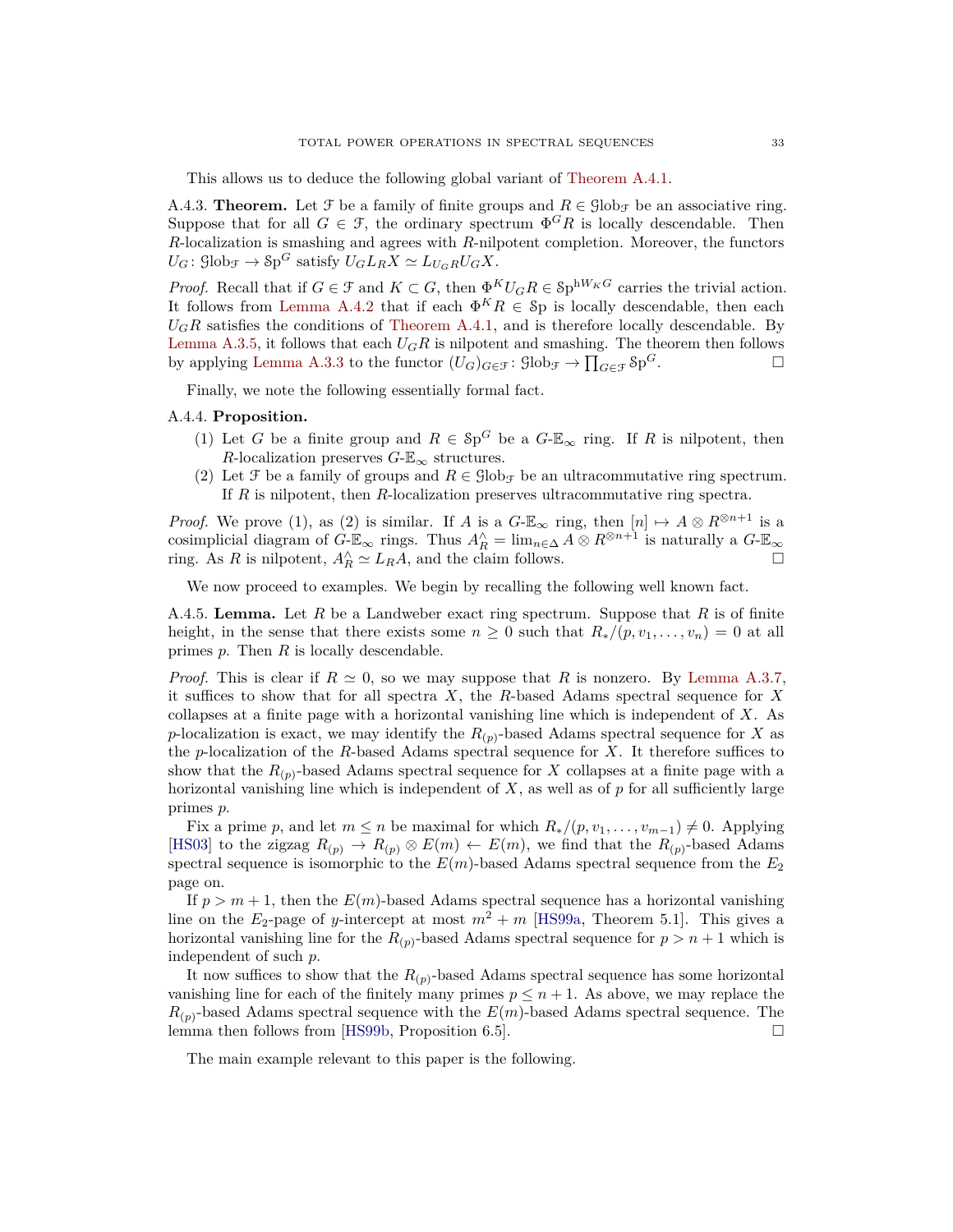A.4.6. **Proposition.** The following hold.

- $(L)$   $L_{\mathbf{KU}}S \simeq \lim_{n \in \Delta^{op}} \mathbf{KU}^{\otimes n+1};$
- (2)  $L_{\text{KU}}S$  is naturally an ultracommutative ring spectrum;
- $(3)$   $U_G(L_{\mathbf{KU}}S) \simeq L_{KU_G}S_G.$

*Proof.* In light of [Theorem A.4.3](#page-32-1) and [Proposition A.4.4,](#page-32-2) it suffices to show that  $\Phi$ <sup>G</sup>KU is locally descendable for *G* a finite group. Abbreviate  $\widehat{KU^G} = \text{Sp}^G(S_G, KU_G)$ . As  $KU^G_* \cong$  $KU_* \otimes RU(G)$ , we find that  $KU^G$  is a Landweber exact ring spectrum of finite height. By [\[LMSM86,](#page-36-23) Proposition 9.13] and equivariant Bott periodicity, we may identify Φ *<sup>G</sup>***KU** as the localization of  $KU^G$  obtained by inverting the Euler classes  $e(V)$  (see [Subsection 5.1\)](#page-16-1) for *V* a *G*-representation with trivial *G*-fixed points. As localization is exact, it follows that  $\Phi$ <sup>*G*</sup>**KU** is also a Landweber exact ring spectrum of finite height. It therefore admits a horizontal vanishing line by [Lemma A.4.5.](#page-32-3)

A.4.7. **Remark.** We need not be so indirect in the proof of [Proposition A.4.6;](#page-32-0) one may explicitly identify

$$
\Phi^G \mathbf{K} \mathbf{U} \simeq \begin{cases} K U[\frac{1}{n}](\zeta_n), & G \cong C_n, \\ 0, & \text{otherwise,} \end{cases}
$$

where  $\zeta_n$  is a primitive *n*th root of unity. See [\[tD79,](#page-37-7) Proposition 7.7.7] for the case  $G \cong C_n$ . That  $\Phi^G \mathbf{K} \mathbf{U} \simeq 0$  for *G* not cyclic holds as the Euler class of the reduced regular representation of a non-cyclic group vanishes, see [Proposition 5.3.2.](#page-19-2) */*

To complement [Appendix A.2,](#page-27-0) we also give the following example.

<span id="page-33-0"></span>A.4.8. **Proposition.** Let *R* be a Landweber exact ring spectrum of finite height. Then [Theorem A.4.3](#page-32-1) applies to  $b(E)$ .

*Proof.* We must show that if *G* is a finite group, then  $\Phi$ <sup>*G*</sup>*b*(*R*) admits a horizontal vanishing line. By [\[MNN19,](#page-36-12) Theorem 5.14] and [\[MNN17,](#page-36-8) Theorem 6.41], we find that  $\Phi^G b(R)$  is contractible when *G* is nonabelian. Therefore we may assume that  $G = A$  is an abelian group. As *R* is Landweber exact and of finite height, the same is true for *RBA*<sup>+</sup> . As in the proof of [Proposition A.4.6,](#page-32-0)  $\Phi^{A}b(R)$  is a localization of  $R^{BA_+}$ , so that  $\Phi^{A}b(R)$  is Landweber exact and of finite height, and the proposition follows from [Lemma A.4.5.](#page-32-3)

We end with some remarks on the nature of some of the equivariant theories we have encountered in this appendix. Fix a prime  $p$ , and consider spectra  $E_n$  and  $K(n)$  of Morava  $E$ theory and Morava *K*-theory at that prime. We view [Proposition A.4.8](#page-33-0) and [Proposition A.2.3](#page-27-3) as saying that the equivariant spectra  $b(E_n)$  and  $b(K(n))$  are similar in nature to the nonequivariant spectra  $E_n$  and  $K(n)$ . These propositions indicate that they are alike in their strengths, but they are alike in their deficiencies as well; in particular,  $E_n$  is quite large, and when not working *K*(*n*)-locally it can be convenient to work with uncompleted variants instead. In the same way, one might prefer to work with uncompleted forms of  $b(E_n)$ . A good uncompleted form of  $b(E_1)$  is given by equivariant *K*-theory; in particular, if *G* is a *p*-group, then  $b_G(E_1)$  is Bousfield equivalent to  $(KU_G)_{(p)}$ . Likewise, if *A* is an abelian group, then good uncompleted forms of  $b_A(E_2)$  are given by suitable forms of A-equivariant elliptic cohomology theory, as constructed by Gepner–Meier [\[GM20\]](#page-36-24). In general, we expect uncompleted forms of  $b(E_n)$  to arise from Lurie's work on equivariant cohomology theories associated to *p*-divisible groups [\[Lur19\]](#page-36-25).

Some justification would still be needed to say that not only do  $b(E_n)$  and  $b(K(n))$  behave like  $E_n$  and  $K(n)$ , but also that they play a similar role. In general, the equivariant situation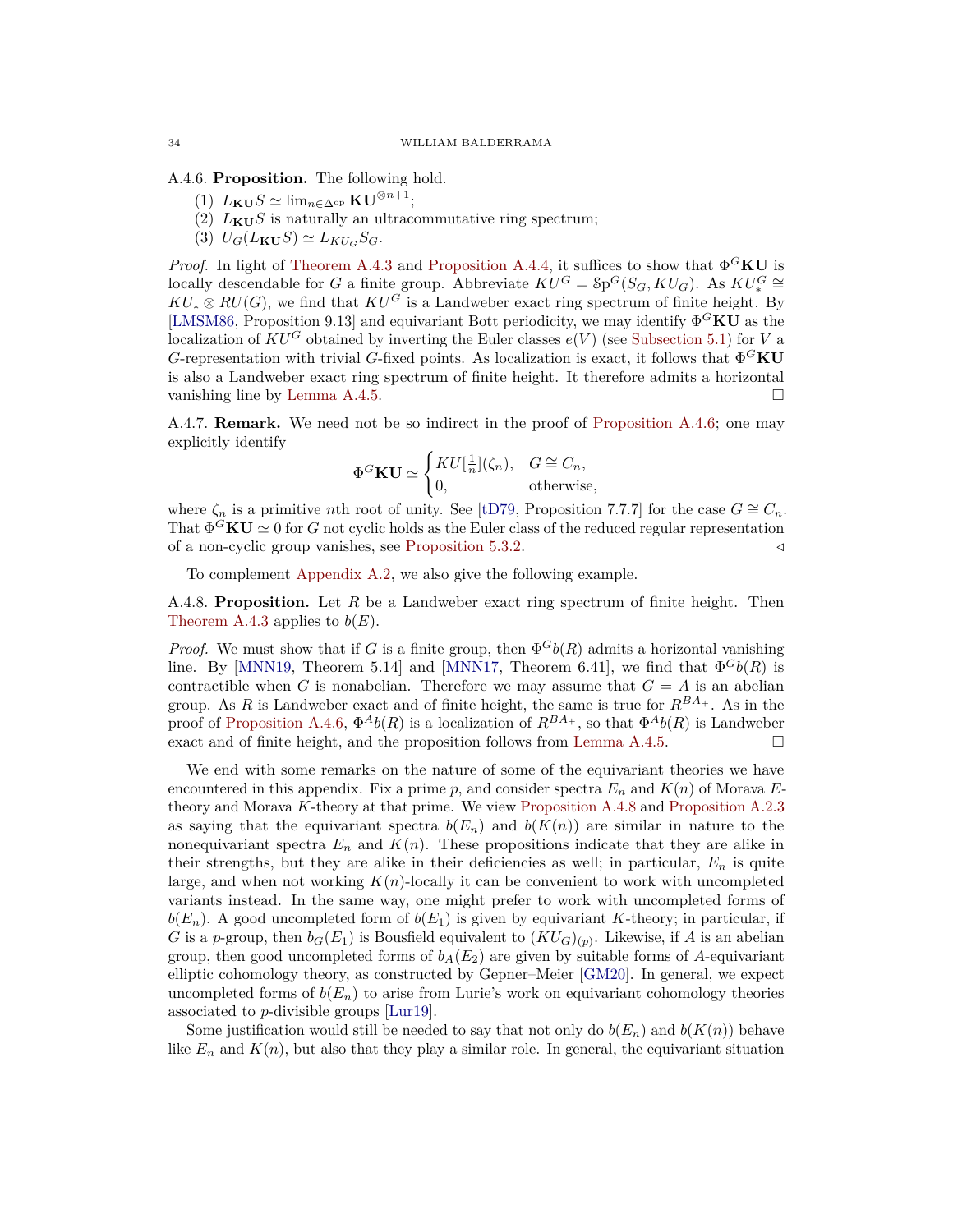is rather more delicate than the nonequivariant situation. For example, as soon as *G* is nontrivial, the theories  $b_G(K(n))$  do not in any sense correspond to thick subcategories of finite *G*-spectra [\[BS16\]](#page-35-26), and neither do they detect nilpotence. Certain positive things may be said, but one must restrict to the case of finite abelian *p*-groups. For example, the theories  $b_A(E_n)$  detect nilpotence if *A* is a finite abelian *p*-group, whereas if *G* is not a finite abelian *p*-group then  $\Phi^{G}L_{b_{G}(E_{n})}X \simeq 0$  for any  $X \in \mathcal{Sp}^{G}$ . As another example, there are natural transformations  $L_{b(E_n)} \to L_{b(E_{n-1})}$ , and it is reasonable to ask whether there is some form of chromatic convergence in this context. A full consideration of this question would take us too far afield, so we shall content ourselves with just noting the following.

#### A.4.9. **Proposition.** The natural map

$$
(S_{C_p})_{(p)} \to \lim_{n \to \infty} L_{b_{C_p}(E_n)} S_{C_p}
$$

is an equivalence.

*Proof.* This map is an equivalence of underlying spectra by the nonequivariant chromatic convergence theorem [\[Rav92,](#page-37-12) Section 8.6], so we must only verify that it is an equivalence on fixed points. Recall that if  $X \in \mathcal{S}p^{C_p}$ , then the fixed points  $X^{C_p}$  may be computed as a pullback

<span id="page-34-1"></span><span id="page-34-0"></span>
$$
X^{C_p} \simeq \lim \left( X^{hC_p} \to X^{tC_p} \leftarrow \Phi^{C_p} X \right); \tag{25}
$$

see [\[GM95,](#page-36-13) Proposition 1.1] or [\[MNN17,](#page-36-8) Section 6.4]. As fixed points preserve limits, it follows that

$$
\left(\lim_{n\to\infty} L_{b_{C_p}(E_n)} S_{C_p}\right)^{C_p} \simeq \lim_{n\to\infty} \lim_{n\to\infty} \left( (L_n S)^{BC_{p+1}} \to (L_n S)^{tC_p} \leftarrow \Phi^{C_p} L_{b_{C_p}(E_n)} S_{C_p}\right) \tag{26}
$$

$$
\simeq \lim \left( \lim_{n \to \infty} (L_n S)^{BC_{p+}} \to \lim_{n \to \infty} (L_n S)^{tC_p} \leftarrow \lim_{n \to \infty} \Phi^{C_p} L_{b_{C_p}(E_n)} S_{C_p} \right).
$$

Clearly we have

<span id="page-34-2"></span>
$$
\lim_{n \to \infty} (L_n S)^{BC_{p+}} \simeq (\lim_{n \to \infty} L_n S)^{BC_{p+}} \simeq S_{(p)}^{BC_{p+}}.
$$
\n(27)

By [Lemma A.3.6,](#page-30-1) we may identify  $\Phi^{C_p} L_{b_{C_p}(E_n)} S_{C_p} \simeq L_{\Phi^{C_p} b_{C_p}(E_n)} \Phi^{C_p} S_{C_p} \simeq L_{E_n^{tC_p}} S$ . As  $E_n^{tC_p}$  is Bousfield equivalent to  $E_{n-1}$  [\[HS96,](#page-36-26) Theorem 1.2], it follows that

$$
\lim_{n \to \infty} \Phi^{C_p} L_{b_{C_p}(E_n)} S_{C_p} \simeq \lim_{n \to \infty} L_{n-1} S \simeq S_{(p)}.
$$

Therefore [Eq. \(26\)](#page-34-0) would agree with the pullback of [Eq. \(25\)](#page-34-1) for  $X = (S_{C_p})_{(p)}$  provided that  $\lim_{n\to\infty}(L_nS)^{tC_p}\simeq S_{(n)}^{tC_p}$  $\int_{(p)}^{(p)}$ . For this, observe

$$
\lim_{n \to \infty} (L_n S)^{tC_p} \simeq \lim_{n \to \infty} \text{Cof} \left( BC_{p+} \otimes L_n S \to (L_n S)^{BC_{p+}} \right)
$$

$$
\simeq \text{Cof} \left( \lim_{n \to \infty} (BC_{p+} \otimes L_n S) \to \lim_{n \to \infty} (L_n S)^{BC_{p+}} \right).
$$

The right hand term is  $S_{(n)}^{BC_{p+}}$  $\int_{(p)}^{\text{D}_\text{C}} p^+$  by [Eq. \(27\),](#page-34-2) so we need only verify that

$$
\lim_{n \to \infty} (BC_{p+} \otimes L_nS) \simeq BC_{p+} \otimes S_{(p)}.
$$

This holds by [\[Bar16,](#page-35-27) Theorem 3.8], as  $BP_*BC_p$  has projective dimension 1 as a  $BP_*$ -module; in fact  $BP_*BC_p^m$  has projective dimension *m* as a  $BP_*$ -module for all  $m \geq 0$ , see [\[JW85\]](#page-36-27). □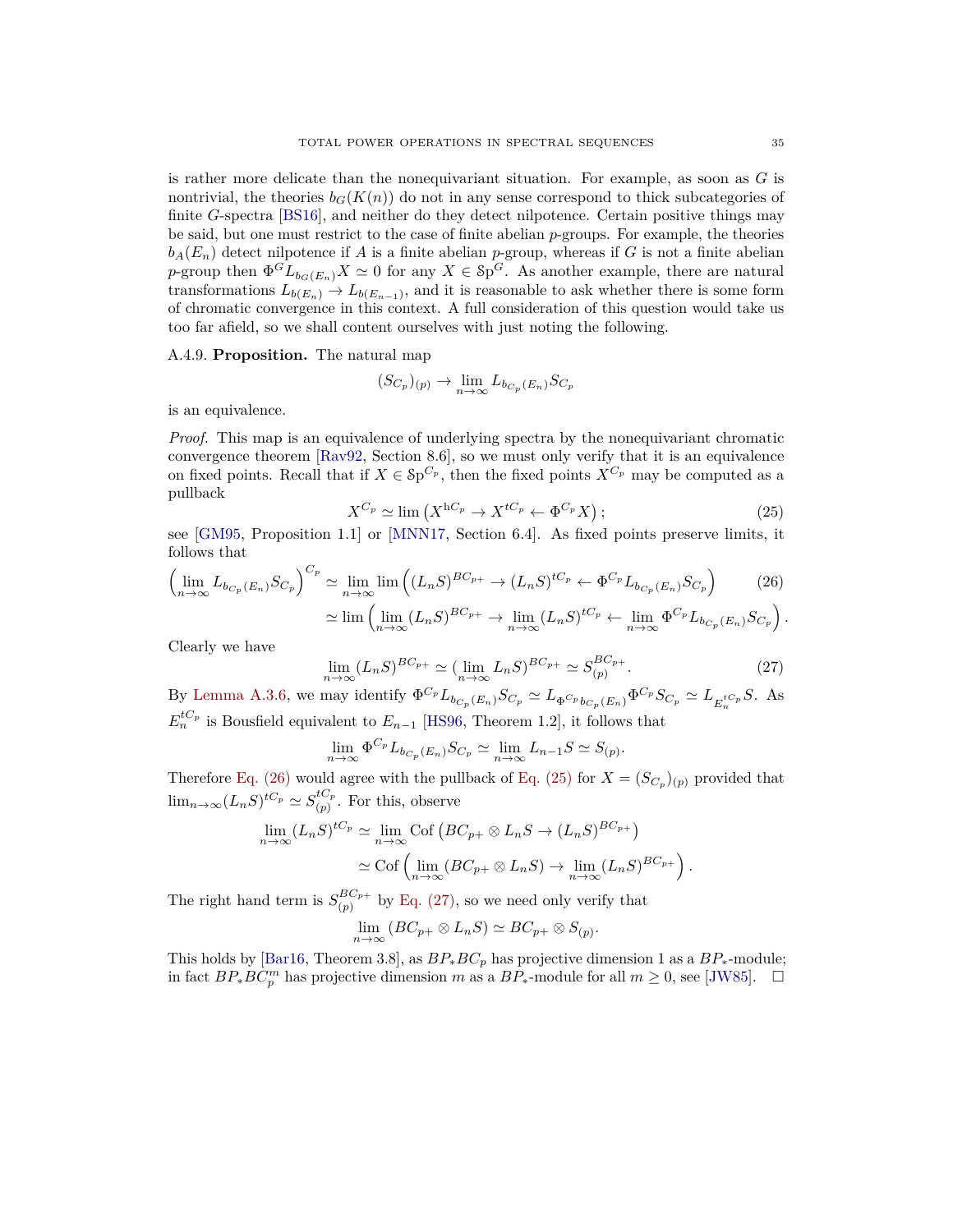# <span id="page-35-0"></span>**REFERENCES**

<span id="page-35-27"></span><span id="page-35-26"></span><span id="page-35-25"></span><span id="page-35-24"></span><span id="page-35-23"></span><span id="page-35-22"></span><span id="page-35-21"></span><span id="page-35-20"></span><span id="page-35-19"></span><span id="page-35-18"></span><span id="page-35-17"></span><span id="page-35-16"></span><span id="page-35-15"></span><span id="page-35-14"></span><span id="page-35-13"></span><span id="page-35-12"></span><span id="page-35-11"></span><span id="page-35-10"></span><span id="page-35-9"></span><span id="page-35-8"></span><span id="page-35-7"></span><span id="page-35-6"></span><span id="page-35-5"></span><span id="page-35-4"></span><span id="page-35-3"></span><span id="page-35-2"></span><span id="page-35-1"></span>

| [AB18]                | Vigleik Angeltveit and Anna Marie Bohmann. Graded Tambara functors. J. Pure Appl.                                                                                                                                                                                                               |
|-----------------------|-------------------------------------------------------------------------------------------------------------------------------------------------------------------------------------------------------------------------------------------------------------------------------------------------|
| [AI82]                | <i>Algebra</i> , 222(12):4126-4150, 2018.<br>Shôrô Araki and Kouyemon Iriye. Equivariant stable homotopy groups of spheres with                                                                                                                                                                 |
|                       | involutions. I. Osaka Math. J., 19(1):1–55, 1982.                                                                                                                                                                                                                                               |
| AMR19                 | David Ayala, Aaron Mazel-Gee, and Nick Rozenblyum. Stratified noncommutative geometry.<br>$arXiv$ e-prints, page $arXiv:1910.14602$ , 2021.                                                                                                                                                     |
| [AT69]                | M. F. Atiyah and D. O. Tall. Group representations, $\lambda$ -rings and the J-homomorphism.                                                                                                                                                                                                    |
| Ati61                 | Topology, 8:253–297, 1969.<br>Michael F. Atiyah. Characters and cohomology of finite groups. Publications Mathématiques de<br>$I'IHES, 9:23-64, 1961.$                                                                                                                                          |
| Ati66 <br>[Ati68]     | M. F. Atiyah. Power operations in K-theory. Quart. J. Math. Oxford Ser. (2), 17:165-193, 1966.<br>M. F. Atiyah. Bott periodicity and the index of elliptic operators. <i>Quart. J. Math. Oxford Ser.</i>                                                                                        |
| <b>Bal21</b>          | $(2), 19:113-140, 1968.$<br>William Balderrama. The Borel $C_2$ -equivariant $K(1)$ -local sphere. arXiv e-prints, page<br>arXiv:2103.13895, 2021.                                                                                                                                              |
| <b>Bal22</b>          | William Balderrama. K-theory equivariant with respect to an elementary abelian 2-group.<br>$arXiv$ e-prints, page $arXiv:2201.03095$ , 2022.                                                                                                                                                    |
| $\vert$ Bar16 $\vert$ | Tobias Barthel. Chromatic completion. Proc. Amer. Math. Soc., 144(5):2263-2274, 2016.                                                                                                                                                                                                           |
| [BCQ21]               | William Balderrama, Dominic Leon Culver, and J. D. Quigley. The motivic lambda algebra and<br>motivic Hopf invariant one problem. <i>arXiv e-prints</i> , page arXiv:2112.07479, 2022.                                                                                                          |
| [BGS22]               | Peter J. Bonventre, Bertrand J. Guillou, and Nathaniel J. Stapleton. On the $KU_G$ -local<br>equivariant sphere. $arXiv$ e-prints, page $arXiv:2204.03797$ , 2022.                                                                                                                              |
| [BH18]                | Andrew J. Blumberg and Michael A. Hill. Incomplete Tambara functors. Algebr. Geom. Topol.,<br>$18(2):723-766, 2018.$                                                                                                                                                                            |
|                       | [BHIKM21] Anna Marie Bohmann, Christy Hazel, Jocelyne Ishak, Magdalena Kędziorek, and Clover May.<br>Genuine-commutative ring structure on rational equivariant K-theory for finite abelian groups.                                                                                             |
| BI20                  | $arXiv$ e-prints, page $arXiv:2104.01079$ , 2021.<br>Eva Belmont and Daniel C. Isaksen. R-motivic stable stems. <i>arXiv e-prints</i> , page                                                                                                                                                    |
| BK72                  | arXiv:2001.03606, 2020.<br>A. K. Bousfield and D. M. Kan. The homotopy spectral sequence of a space with coefficients in<br>a ring. <i>Topology</i> , 11:79–106, 1972.                                                                                                                          |
| [BMMS86]              | R.R. Bruner, J.P. May, J.E. McClure, and M. Steinberger. $H_{\infty}$ Ring Spectra and Their<br>Applications. Lecture Notes in Mathematics. Springer Berlin Heidelberg, 1986.                                                                                                                   |
| Boh14                 | Anna Marie Bohmann. A comparison of norm maps. <i>Proc. Amer. Math. Soc.</i> ,<br>$142(4)$ :1413–1423, 2014. With an appendix by Bohmann and Emily Riehl.                                                                                                                                       |
| Bou48                 | N. Bourbaki. Eléments de mathématique. VII. Première partie: Les structures fondamentales<br>de l'analyse. Livre II: Algèbre. Chapitre III: Algèbre multilinéaire. Actualités Scientifiques et<br>Industrielles Current Scientific and Industrial Topics, No. 1044. Hermann & Cie, Paris, 1948. |
| Bou79                 | A. K. Bousfield. The localization of spectra with respect to homology. Topology, 18(4):257–281,<br>1979.                                                                                                                                                                                        |
| Bou89                 | A. K. Bousfield. Homotopy spectral sequences and obstructions. Israel J. Math., 66(1-3):54–104,<br>1989.                                                                                                                                                                                        |
| $\vert$ Bru07 $\vert$ | M. Brun. Witt vectors and equivariant ring spectra applied to cobordism. <i>Proc. Lond. Math.</i><br><i>Soc.</i> $(3)$ , $94(2):351-385$ , 2007.                                                                                                                                                |
| [BS16]                | Paul Balmer and Beren Sanders. The spectrum of the equivariant stable homotopy category of<br>a finite group. Inventiones mathematicae, $208(1):283-326$ , sep 2016.                                                                                                                            |
| [Car20]               | Christian Carrick. Smashing Localizations in Equivariant Stable Homotopy. arXiv e-prints,<br>page arXiv:1909.08771, 2020.                                                                                                                                                                       |
| CM17                  | Dustin Clausen and Akhil Mathew. A short proof of telescopic Tate vanishing. Proc. Amer.<br>Math. Soc., $145(12):5413-5417$ , 2017.                                                                                                                                                             |
| CY21                  | Shachar Carmeli and Allen Yuan. Higher semiadditive Grothendieck-Witt theory and the<br>$K(1)$ -local sphere. $arXiv$ e-prints, page $arXiv:2109.12233$ , 2021.                                                                                                                                 |
| DI17                  | Daniel Dugger and Daniel C. Isaksen. Low-dimensional Milnor-Witt stems over $\mathbb{R}$ . Ann.<br>$K$ -Theory, 2(2):175-210, 2017.                                                                                                                                                             |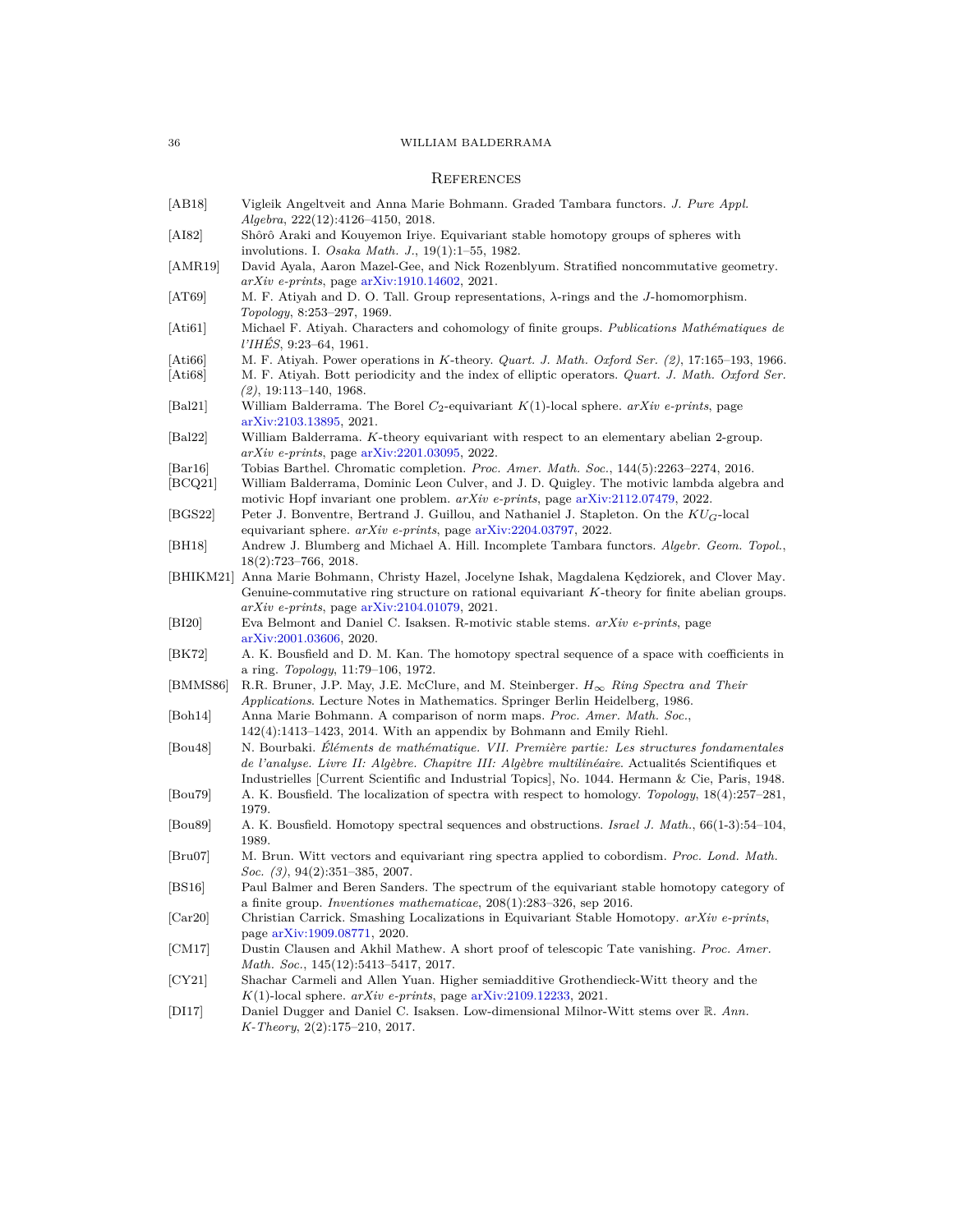<span id="page-36-27"></span><span id="page-36-26"></span><span id="page-36-25"></span><span id="page-36-24"></span><span id="page-36-23"></span><span id="page-36-22"></span><span id="page-36-21"></span><span id="page-36-20"></span><span id="page-36-19"></span><span id="page-36-18"></span><span id="page-36-17"></span><span id="page-36-16"></span><span id="page-36-15"></span><span id="page-36-14"></span><span id="page-36-13"></span><span id="page-36-12"></span><span id="page-36-11"></span><span id="page-36-10"></span><span id="page-36-9"></span><span id="page-36-8"></span><span id="page-36-7"></span><span id="page-36-6"></span><span id="page-36-5"></span><span id="page-36-4"></span><span id="page-36-3"></span><span id="page-36-2"></span><span id="page-36-1"></span><span id="page-36-0"></span>

| [GHIR20]                     | Bertrand J. Guillou, Michael A. Hill, Daniel C. Isaksen, and Douglas Conner Ravenel. The<br>cohomology of $C_2$ -equivariant $A(1)$ and the homotopy of ko $_{C_2}$ . Tunis. J. Math., 2(3):567-632,<br>2020.                            |
|------------------------------|------------------------------------------------------------------------------------------------------------------------------------------------------------------------------------------------------------------------------------------|
| [GM95]                       | J. P. C. Greenlees and J. P. May. Generalized Tate cohomology. Mem. Amer. Math. Soc.,<br>$113(543):$ viii $+178, 1995.$                                                                                                                  |
| GM97                         | J. P. C. Greenlees and J. P. May. Localization and completion theorems for mu-module spectra.<br>Annals of Mathematics, $146(3):509-544$ , 1997.                                                                                         |
| GM20 <br> HHR16              | David Gepner and Lennart Meier. On equivariant topological modular forms, 2020.<br>M. A. Hill, M. J. Hopkins, and D. C. Ravenel. On the nonexistence of elements of Kervaire<br>invariant one. Ann. of Math. $(2)$ , 184(1):1-262, 2016. |
| HHR17                        | Michael A. Hill, Michael J. Hopkins, and Douglas C. Ravenel. The slice spectral sequence for<br>the $C_4$ analog of real K-theory. Forum Math., 29(2):383-447, 2017.                                                                     |
| HHR21                        | Michael A. Hill, Michael J. Hopkins, and Douglas C. Ravenel. Equivariant stable homotopy<br>theory and the Kervaire invariant problem, volume 40 of New Mathematical Monographs.                                                         |
| H <sub>117</sub>             | Cambridge University Press, Cambridge, 2021.<br>Michael A. Hill. On the André-Quillen homology of Tambara functors. J. Algebra, 489:115-137,<br>2017.                                                                                    |
| H <sub>1119</sub>            | Michael A. Hill. Equivariant chromatic localizations and commutativity. J. Homotopy Relat.<br>$Struct., 14(3): 647-662, 2019.$                                                                                                           |
| [HK01]                       | Po Hu and Igor Kriz. Real-oriented homotopy theory and an analogue of the Adams-Novikov<br>spectral sequence. Topology, $40(2):317-399$ , $2001$ .                                                                                       |
| [HKR00]                      | Michael J. Hopkins, Nicholas J. Kuhn, and Douglas C. Ravenel. Generalized group characters<br>and complex oriented cohomology theories. J. Amer. Math. Soc., 13:553-594, 2000.                                                           |
| HM19                         | Michael A. Hill and Kristen Mazur. An equivariant tensor product on Mackey functors. J. Pure<br>Appl. Algebra, 223(12):5310-5345, 2019.                                                                                                  |
| Hop14                        | Michael J. Hopkins. $K(1)$ -local $E_{\infty}$ -ring spectra. In Topological modular forms, volume 201 of<br>Math. Surveys Monogr., pages 287–302. Amer. Math. Soc., Providence, RI, 2014.                                               |
| [HPS97]                      | Mark Hovey, John H. Palmieri, and Neil P. Strickland. Axiomatic stable homotopy theory.<br>Mem. Amer. Math. Soc., 128(610):x+114, 1997.                                                                                                  |
| [HPS99]                      | M. J. Hopkins, J. H. Palmieri, and J. H. Smith. Vanishing lines in generalized Adams spectral<br>sequences are generic. <i>Geom. Topol.</i> , 3:155-165, 1999.                                                                           |
| $ {\rm HS96} $               | Mark Hovey and Hal Sadofsky. Tate cohomology lowers chromatic Bousfield classes. <i>Proc.</i><br>Amer. Math. Soc., 124(11):3579-3585, 1996.                                                                                              |
| HS99a                        | Mark Hovey and Hal Sadofsky. Invertible spectra in the $E(n)$ -local stable homotopy category. J.<br>London Math. Soc. $(2), 60(1):284-302, 1999$ .                                                                                      |
| HS99b                        | Mark Hovey and Neil P. Strickland. Morava K-theories and localisation. Mem. Amer. Math.<br><i>Soc.</i> , $139(666)$ :viii $+100$ , 1999.                                                                                                 |
| [HS03]                       | Mark Hovey and Neil Strickland. Comodules and Landweber exact homology theories. arXiv<br>Mathematics e-prints, page math/0301232, 2003.                                                                                                 |
| JW85                         | David Copeland Johnson and W. Stephen Wilson. The Brown-Peterson homology of elementary<br>p-groups. Amer. J. Math., 107(2):427-453, 1985.                                                                                               |
| LMSM86                       | L.G. Lewis, J.P. May, M. Steinberger, and J.E. McClure. <i>Equivariant Stable Homotopy Theory</i> .<br>Lecture notes in mathematics. Springer-Verlag, 1986.                                                                              |
| $\left[ \text{Lur12}\right]$ | Jacob Lurie. Chromatic homotopy theory $(252x)$ .<br>https://www.math.ias.edu/~lurie/252x.html, 2012.                                                                                                                                    |
| Lur17                        | Jacob Lurie. Higher algebra. http://www.math.ias.edu/~lurie/papers/HA.pdf, 2017.                                                                                                                                                         |
| [Lur19]                      | Jacob Lurie. Elliptic cohomology III: Tempered cohomology.                                                                                                                                                                               |
| $\vert Mat15 \vert$          | https://www.math.ias.edu/~lurie/papers/Elliptic-III-Tempered.pdf, 2019.<br>Akhil Mathew. A thick subcategory theorem for modules over certain ring spectra. Geom.<br>$Topol., 19(4): 2359-2392, 2015.$                                   |
| $\vert Mat18\vert$           | Akhil Mathew. Examples of descent up to nilpotence. In <i>Geometric and topological aspects of</i><br>the representation theory of finite groups, volume 242 of Springer Proc. Math. Stat., pages<br>269–311. Springer, Cham, 2018.      |
| MN17                         | Akhil Mathew, Niko Naumann, and Justin Noel. Nilpotence and descent in equivariant stable<br>homotopy theory. Advances in Mathematics, 305:994-1084, 2017.                                                                               |
| [MNN19]                      | Akhil Mathew, Niko Naumann, and Justin Noel. Derived induction and restriction theory.<br>Geometry & Topology, $23(2)$ :541 – 636, 2019.                                                                                                 |